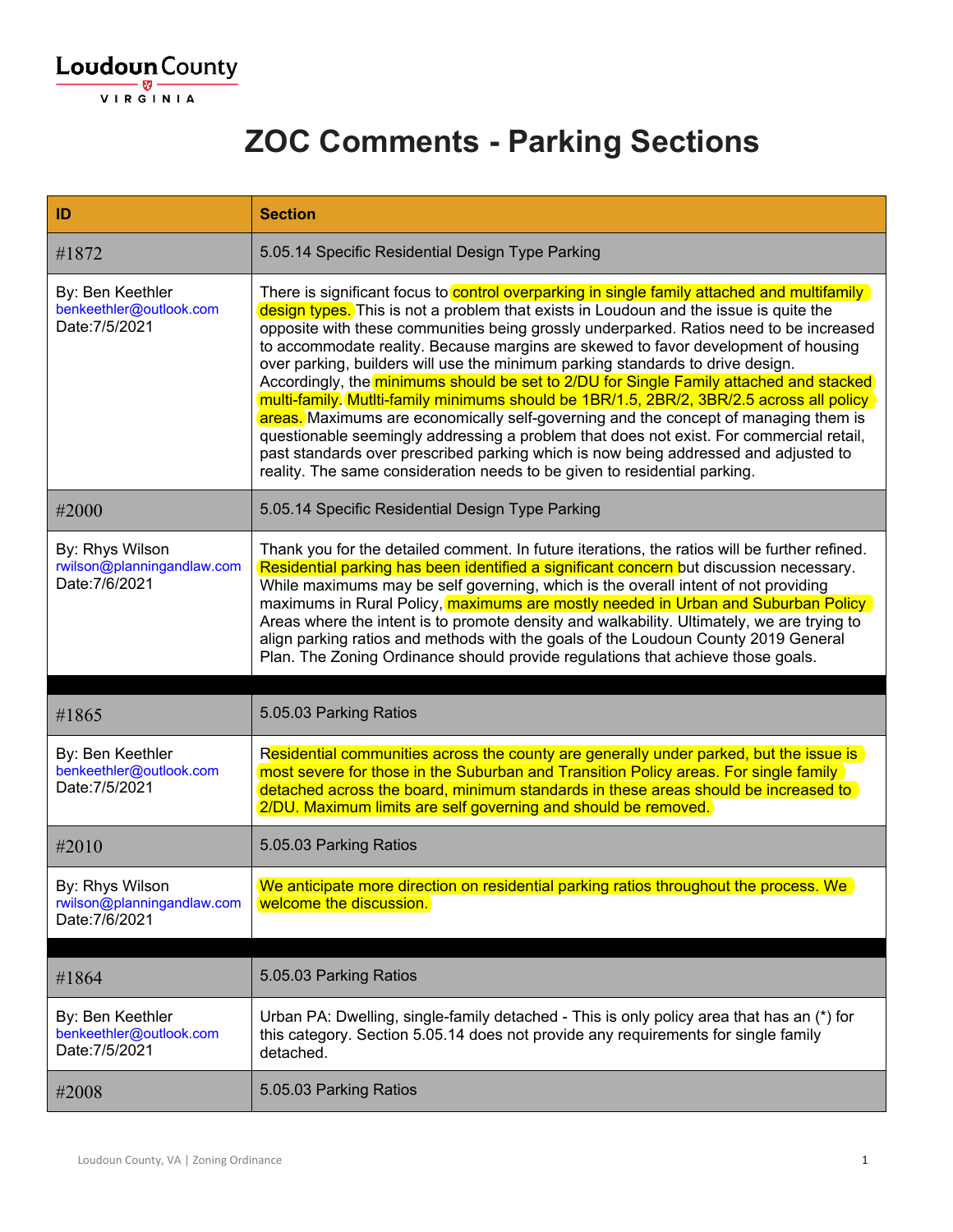#### **Section Comments**

| ID                                                                                       | <b>Section</b>                                                                                                                                                                                                                                                      |
|------------------------------------------------------------------------------------------|---------------------------------------------------------------------------------------------------------------------------------------------------------------------------------------------------------------------------------------------------------------------|
| #1898                                                                                    | 5.05.14 Specific Residential Design Type Parking                                                                                                                                                                                                                    |
| By: Maura Walsh-<br>Copeland<br>Maura@Walsh-<br>CopelandConsulting.com<br>Date: 7/5/2021 | 5.05.14(B)(3) SPECIFIC RESIDENTIAL DESIGN TYPE PARKING. Draft text indicates<br>garage and driveway parking spaces "MAY" count toward required spaces for res.<br>dwelling units. When, how and where WILL this apply?                                              |
| #2003                                                                                    | 5.05.14 Specific Residential Design Type Parking                                                                                                                                                                                                                    |
| By: Rhys Wilson<br>rwilson@planningandlaw.com<br>Date: 7/6/2021                          | This could be revised to "must" however, the intent was to provide flexibility. Therefore, if<br>an applicant may opt to use the garage or driveway to meet parking ratios, or they may<br>provide the parking exclusive of these areas.                            |
|                                                                                          |                                                                                                                                                                                                                                                                     |
| #1897                                                                                    | 5.05.13 Village Parking                                                                                                                                                                                                                                             |
| By: Maura Walsh-<br>Copeland<br>Maura@Walsh-<br>CopelandConsulting.com<br>Date: 7/5/2021 | 5.05.13 VILLAGE PARKING, Under review by LCPCC member organization experts.                                                                                                                                                                                         |
| #2080                                                                                    | 5.05.13 Village Parking                                                                                                                                                                                                                                             |
| By: Rory Toth<br>rory.toth@loudoun.gov<br>Date: 7/6/2021                                 | Noted.                                                                                                                                                                                                                                                              |
|                                                                                          |                                                                                                                                                                                                                                                                     |
| #1896                                                                                    | 5.05.09 Parking Adjustments                                                                                                                                                                                                                                         |
| By: Maura Walsh-<br>Copeland<br>Maura@Walsh-<br>CopelandConsulting.com<br>Date: 7/5/2021 | 5.05.09(F) STRUCTURED PARKING REDUCTIONS. Is there a short reason for a 10%<br>reduction for below-grade vs. 5% reduction for above-grade parking structures?                                                                                                       |
| #1988                                                                                    | 5.05.09 Parking Adjustments                                                                                                                                                                                                                                         |
| By: Rhys Wilson<br>rwilson@planningandlaw.com<br>Date: 7/6/2021                          | Below grade parking garages tend to cost more money to construct than above grade<br>garages. Offering a developer more of an incentive to provide a below grade garage by<br>allowing a 10% parking reduction instead of a 5% reduction for an above grade garage. |
| #1895                                                                                    | 5.05.09 Parking Adjustments                                                                                                                                                                                                                                         |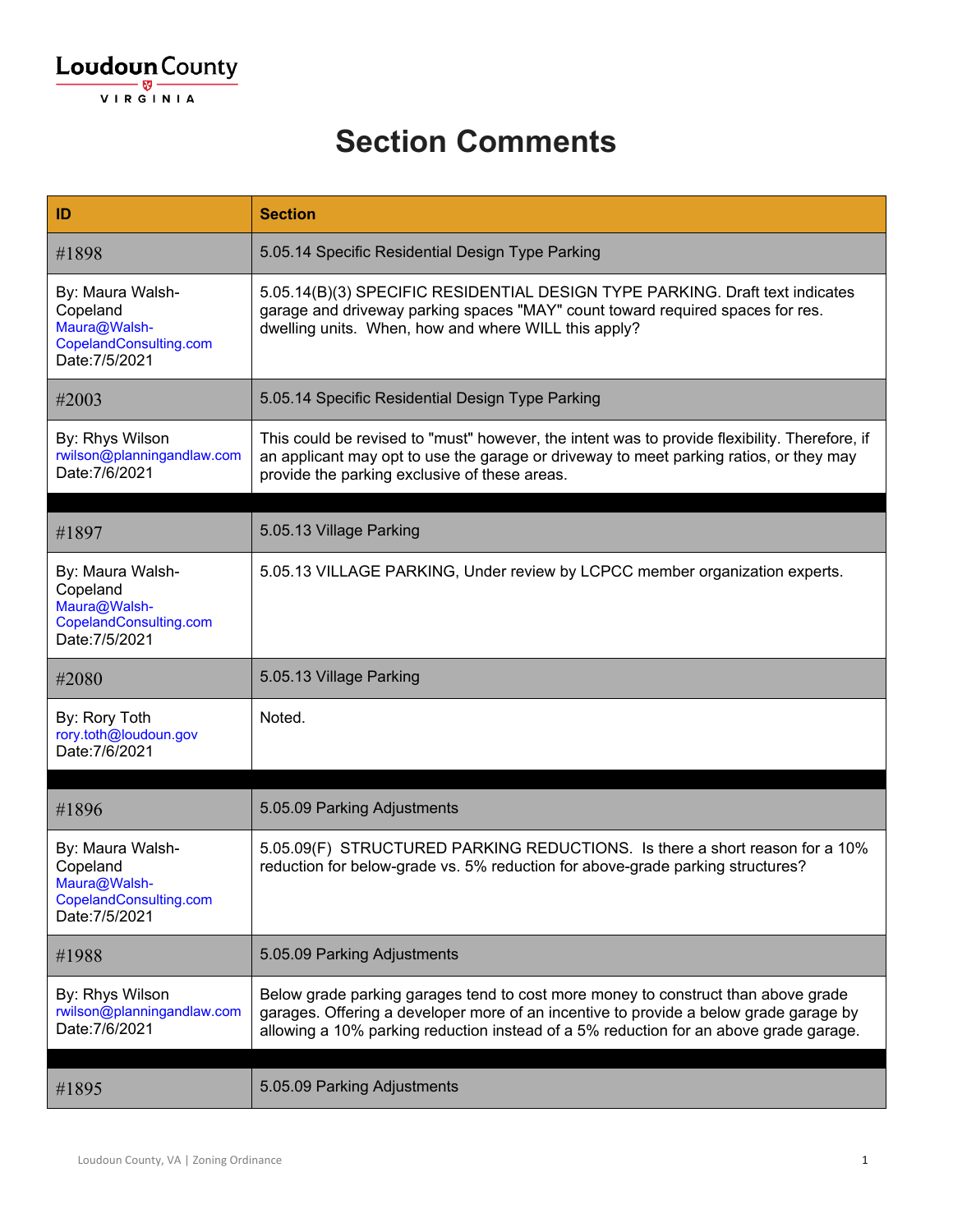| By: Maura Walsh-<br>Copeland<br>Maura@Walsh-<br>CopelandConsulting.com<br>Date: 7/5/2021 | 5.05.09(D)(1) PARKING ADJUSTMENTS. How are driveway and/or garage parking<br>spots in public or private right-of-way abutting the lot factor in the ratio calculation?<br>Parking in HOA areas has been a problem due to how spots were included in ratios.                                                           |
|------------------------------------------------------------------------------------------|-----------------------------------------------------------------------------------------------------------------------------------------------------------------------------------------------------------------------------------------------------------------------------------------------------------------------|
| #1990                                                                                    | 5.05.09 Parking Adjustments                                                                                                                                                                                                                                                                                           |
| By: Rhys Wilson<br>rwilson@planningandlaw.com<br>Date: 7/6/2021                          | Is this question in reference to residential parking? If so, see section 5.05.14 for further<br>clarity and open discussion.                                                                                                                                                                                          |
| #1894                                                                                    | 5.05.08 Oversized Vehicle Parking                                                                                                                                                                                                                                                                                     |
| By: Maura Walsh-<br>Copeland<br>Maura@Walsh-<br>CopelandConsulting.com<br>Date: 7/5/2021 | 5.05.08(D) OVERSIZED VEHICLE PARKING REQUIREMENTS. What are the<br>enforcement methods for #1 (oversized vehicle parking prohibited in residential districts).<br>What are the enforcement procedures for #4 when major recreation equipment is parked<br>on residential premises for over 24 hours?                  |
| #1985                                                                                    | 5.05.08 Oversized Vehicle Parking                                                                                                                                                                                                                                                                                     |
| By: Rhys Wilson<br>rwilson@planningandlaw.com<br>Date: 7/6/2021                          | We will get feedback from enforcement staff and provide answers later regarding<br>Loudoun's enforcement.                                                                                                                                                                                                             |
|                                                                                          |                                                                                                                                                                                                                                                                                                                       |
| #1893                                                                                    | 5.05.04 Bicycle Parking                                                                                                                                                                                                                                                                                               |
| By: Maura Walsh-<br>Copeland<br>Maura@Walsh-<br>CopelandConsulting.com<br>Date: 7/5/2021 | 5.05.04 Bicycle Parking. Under review by LCPCC member organization experts.                                                                                                                                                                                                                                           |
| #2075                                                                                    | 5.05.04 Bicycle Parking                                                                                                                                                                                                                                                                                               |
| By: Rory Toth<br>rory.toth@loudoun.gov<br>Date: 7/6/2021                                 | Noted.                                                                                                                                                                                                                                                                                                                |
| #1892                                                                                    | 5.05.03 Parking Ratios                                                                                                                                                                                                                                                                                                |
| By: Maura Walsh-<br>Copeland<br>Maura@Walsh-<br>CopelandConsulting.com<br>Date: 7/5/2021 | 5.05.03(E). NEW CONSTRUCTION OR EXPANSION. How will this requirement apply<br>to NEW construction of an "ag barn" that then becomes a Rural Use? Are all zoning<br>permit requests reviewed for adequate parking requirements for "ag barns" converted to<br>tasting rooms, event centers, agritainment venues, etc.? |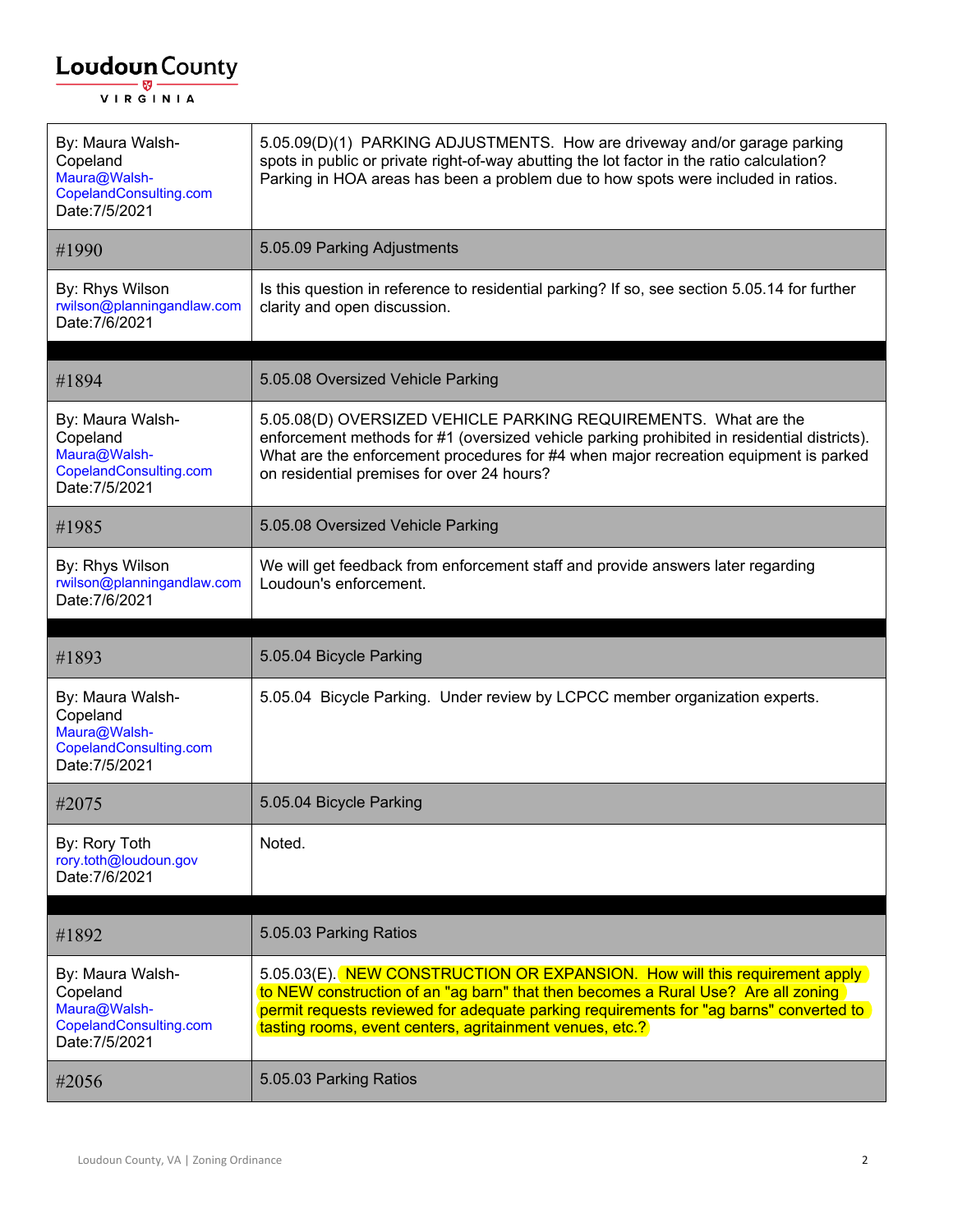| By: Rory Toth<br>rory.toth@loudoun.gov<br>Date: 7/6/2021                                 | The idea is that parking would be reviewed when a change of use occurs.                                                                                                                                                                                                                                                                                                                                                                                 |
|------------------------------------------------------------------------------------------|---------------------------------------------------------------------------------------------------------------------------------------------------------------------------------------------------------------------------------------------------------------------------------------------------------------------------------------------------------------------------------------------------------------------------------------------------------|
| #1891                                                                                    | 5.05.03 Parking Ratios                                                                                                                                                                                                                                                                                                                                                                                                                                  |
|                                                                                          |                                                                                                                                                                                                                                                                                                                                                                                                                                                         |
| By: Maura Walsh-<br>Copeland<br>Maura@Walsh-<br>CopelandConsulting.com<br>Date: 7/5/2021 | 5.05.03(D)(3) ALTERATIONS, EXPANSION AND CHANGES IN USE. How will this<br>requirement apply to conversion of an "ag barn" to a Rural Use? Are all zoning permit<br>requests reviewed for adequate parking requirements for "ag barns" converted to tasting<br>rooms, event centers, agritainment venues, etc.?                                                                                                                                          |
| #2058                                                                                    | 5.05.03 Parking Ratios                                                                                                                                                                                                                                                                                                                                                                                                                                  |
| By: Rory Toth<br>rory.toth@loudoun.gov<br>Date: 7/6/2021                                 | Expansion and change of use will be reviewed by Staff.                                                                                                                                                                                                                                                                                                                                                                                                  |
|                                                                                          |                                                                                                                                                                                                                                                                                                                                                                                                                                                         |
| #1890                                                                                    | 5.05.03 Parking Ratios                                                                                                                                                                                                                                                                                                                                                                                                                                  |
| By: Maura Walsh-<br>Copeland<br>Maura@Walsh-<br>CopelandConsulting.com<br>Date: 7/5/2021 | 5.05.03-4 RPA Table. TEMPORARY USES. What are examples considered by Staff?                                                                                                                                                                                                                                                                                                                                                                             |
| #2059                                                                                    | 5.05.03 Parking Ratios                                                                                                                                                                                                                                                                                                                                                                                                                                  |
| By: Rory Toth<br>rory.toth@loudoun.gov<br>Date: 7/6/2021                                 | Temporary uses would include things such as special events that do not operate on a<br>reoccurring basis but on a limited basis. Temporary events are currently regulated in the<br>zoning ordinance                                                                                                                                                                                                                                                    |
|                                                                                          | 5.05.03 Parking Ratios                                                                                                                                                                                                                                                                                                                                                                                                                                  |
| #1889                                                                                    |                                                                                                                                                                                                                                                                                                                                                                                                                                                         |
| By: Maura Walsh-<br>Copeland<br>Maura@Walsh-<br>CopelandConsulting.com<br>Date: 7/5/2021 | 5.05.03-5 JLMA Table. CRAFT BEVERAGE MANUFACTURING Why is this use<br>requiring a higher ratio of 4/1000 sf than Limited Breweries or Farm Wineries? Has Staff<br>looked at ACTUAL parking in EXISTING RPA JLMA Craft Beverage locations to evaluate<br>ratios, or only used industry information from other areas? Although one might expect<br>more parking in JLMA, is that the actual on-the-ground need as demonstrated by Existing<br>operations? |
| #2060                                                                                    | 5.05.03 Parking Ratios                                                                                                                                                                                                                                                                                                                                                                                                                                  |
| By: Rory Toth<br>rory.toth@loudoun.gov<br>Date: 7/6/2021                                 | Individual parking studies were not conducted. We welcome the discussion on craft<br>beverages.                                                                                                                                                                                                                                                                                                                                                         |
| #1888                                                                                    | 5.05.03 Parking Ratios                                                                                                                                                                                                                                                                                                                                                                                                                                  |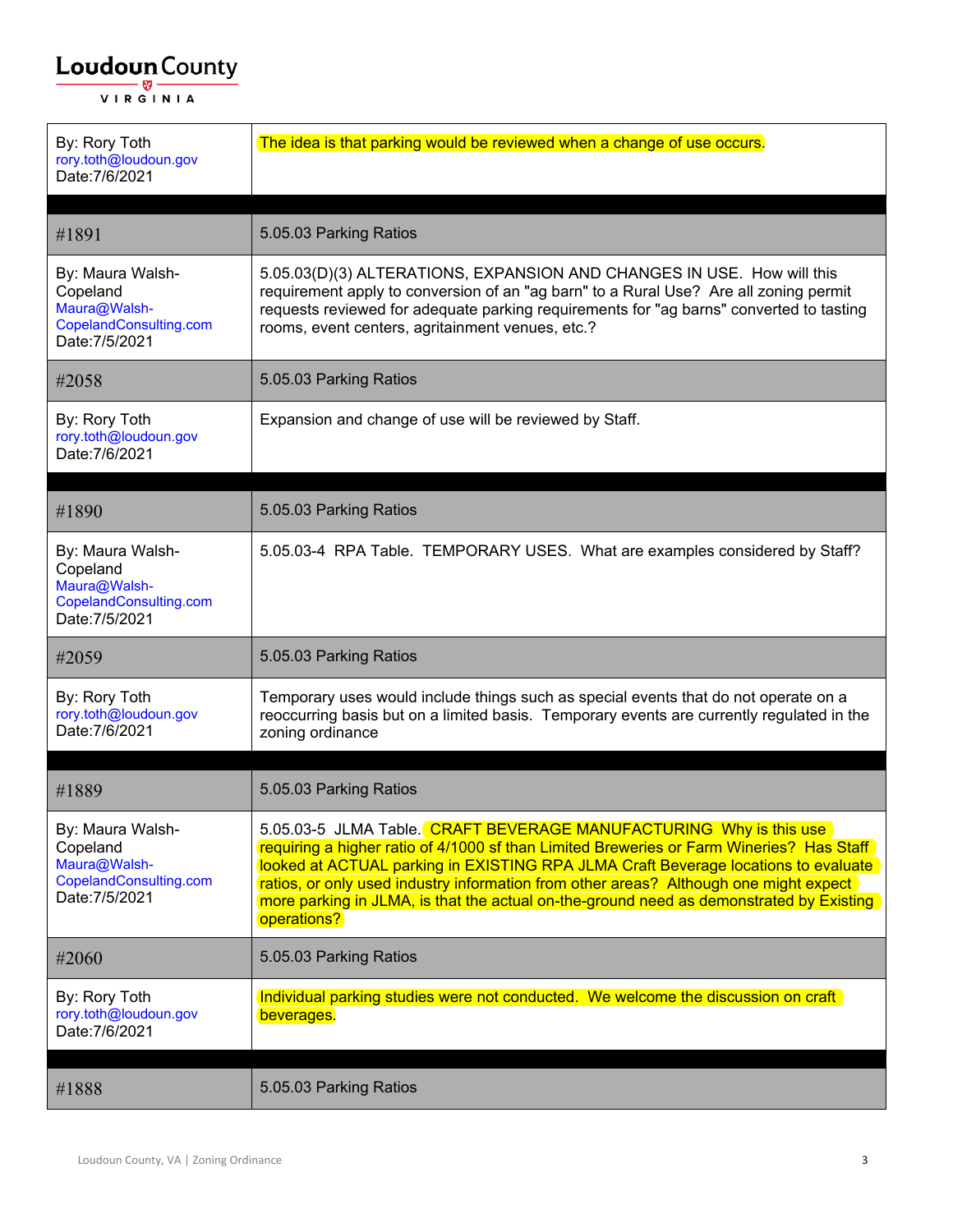| By: Maura Walsh-<br>Copeland<br>Maura@Walsh-<br>CopelandConsulting.com<br>Date: 7/5/2021 | 5.05.03-4. RPA Table. BREWERY, LIMITED. How was a minimum of 2/1000 sf<br>determined? Why are ratios LESS than Craft beverage manufacturing in JLMA of 4/1000<br>sf? Was any consideration given to parking requirements for tasting rooms, event<br>venues, and current, actual, parking at EXISTING Limited Breweries, especially those<br>that regularly hold events and large fundraisers? This will need to be evaluated again<br>AFTER review of performance standards in Section 3.06.                       |
|------------------------------------------------------------------------------------------|---------------------------------------------------------------------------------------------------------------------------------------------------------------------------------------------------------------------------------------------------------------------------------------------------------------------------------------------------------------------------------------------------------------------------------------------------------------------------------------------------------------------|
| #2061                                                                                    | 5.05.03 Parking Ratios                                                                                                                                                                                                                                                                                                                                                                                                                                                                                              |
| By: Rory Toth<br>rory.toth@loudoun.gov<br>Date: 7/6/2021                                 | We welcome additional discussion on limited breweries versus craft beverage<br>manufacturing. Individual parking studies were not conducted.                                                                                                                                                                                                                                                                                                                                                                        |
| #1887                                                                                    | 5.05.03 Parking Ratios                                                                                                                                                                                                                                                                                                                                                                                                                                                                                              |
| By: Maura Walsh-<br>Copeland<br>Maura@Walsh-<br>CopelandConsulting.com<br>Date: 7/5/2021 | 5.05.03-3. TPA Table, 5.05.03-4. RPA Table. 5.05.03-5 JLMA Table. WINERY,<br>VIRGINIA FARM. How (in the world) was a minimum of "2/winery" determined? Versus<br>Qty/1000sf? Was any consideration given to parking requirements for tasting rooms and<br>current, actual, parking at EXISTING Farm Wineries? With the actual volume of patrons,<br>and known overflow parking to inappropriate rural areas ratios may need to be more in<br>line with Restaurant.                                                  |
| #2062                                                                                    | 5.05.03 Parking Ratios                                                                                                                                                                                                                                                                                                                                                                                                                                                                                              |
| By: Rory Toth<br>rory.toth@loudoun.gov<br>Date: 7/6/2021                                 | Thanks for pointing that out. We will continue to look into Virginia Farm Winery parking<br>ratios and welcome the discussion. Other principal uses associated with wineries would<br>be parked separately.                                                                                                                                                                                                                                                                                                         |
| #1886                                                                                    | 5.05.03 Parking Ratios                                                                                                                                                                                                                                                                                                                                                                                                                                                                                              |
| By: Maura Walsh-<br>Copeland<br>Maura@Walsh-<br>CopelandConsulting.com<br>Date: 7/5/2021 | 5.05.03-4. RPA Table. WINERY, COMMERCIAL. This use is listed twice -- under Food<br>& Beverage Sales with a minimum of 2/1000 sf and again under Agriculture with<br>minimum of "2/winery" (seriously?). Was any consideration given to parking<br>requirements for tasting rooms, event venues, and current, actual, parking at EXISTING<br>commercial wineries? With the actual volume of patrons, and known overflow parking to<br>inappropriate rural areas ratios may need to be more in line with Restaurant. |
| #2063                                                                                    | 5.05.03 Parking Ratios                                                                                                                                                                                                                                                                                                                                                                                                                                                                                              |
| By: Rory Toth<br>rory.toth@loudoun.gov<br>Date: 7/6/2021                                 | That is an error under Food and Beverage Sales. We welcome the discussion. We<br>welcome the discussion on parking ratios for commercial wineries. Principal uses<br>associated with wineries would be parked separately.                                                                                                                                                                                                                                                                                           |
| #1885                                                                                    | 5.05.03 Parking Ratios                                                                                                                                                                                                                                                                                                                                                                                                                                                                                              |
| By: Maura Walsh-<br>Copeland<br>Maura@Walsh-<br>CopelandConsulting.com<br>Date: 7/5/2021 | 5.05.03-3 TPA Table. 5.05.03-4 RPA Table. 5.05.03-5 JLMA Table. STOCKPILING.<br>Although consistent with other waste-related uses, what is the .5/1000sf requirement<br>based on? (Employee? building support for stockpiling?). Questions may be resolved<br>when Performance Standards are reviewed at a later date.                                                                                                                                                                                              |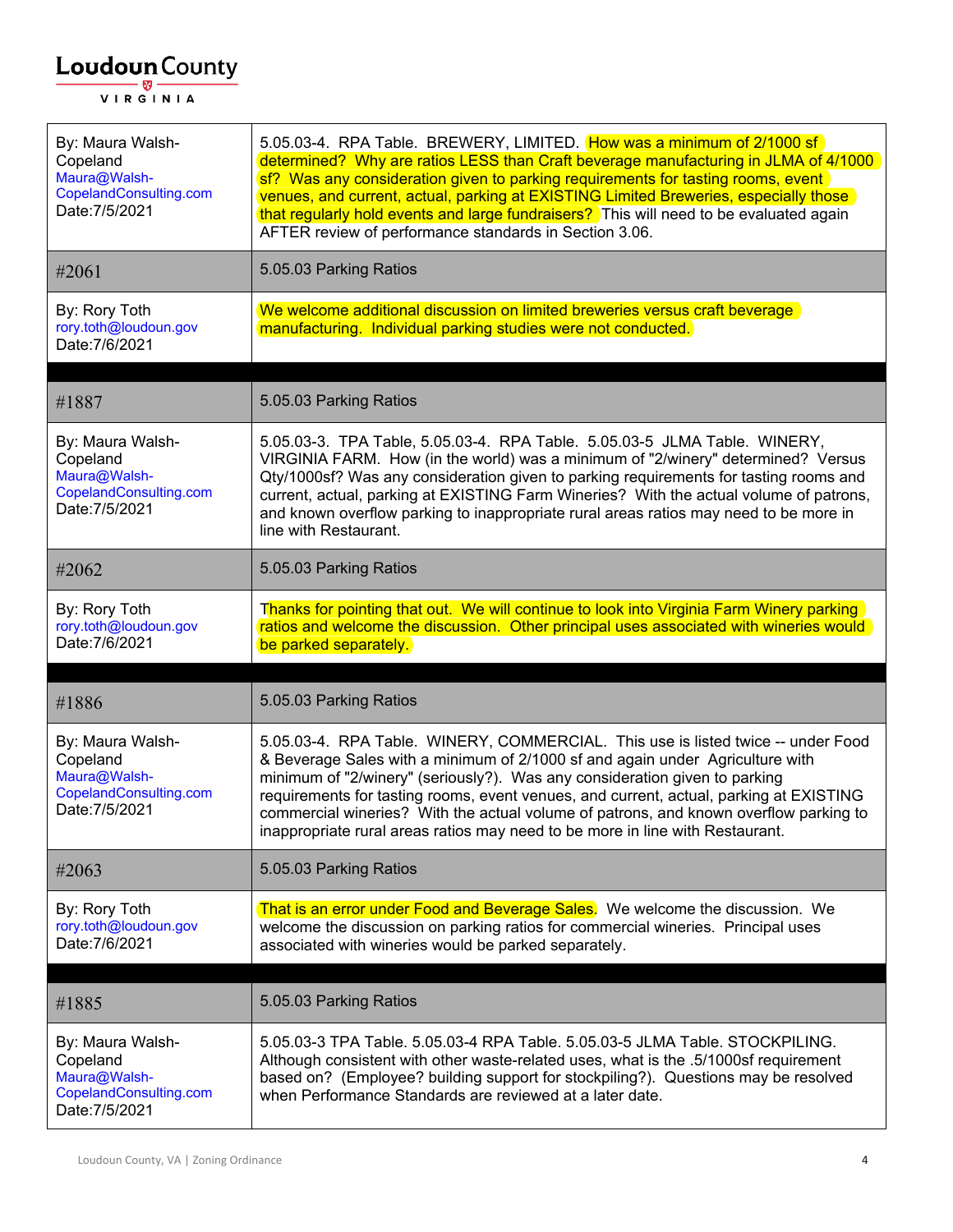| ID                                                                                       | <b>Section</b>                                                                                                                                                                                                                                                                                                                                                                                                                                                                                                                                                                                                               |
|------------------------------------------------------------------------------------------|------------------------------------------------------------------------------------------------------------------------------------------------------------------------------------------------------------------------------------------------------------------------------------------------------------------------------------------------------------------------------------------------------------------------------------------------------------------------------------------------------------------------------------------------------------------------------------------------------------------------------|
| #2064                                                                                    | 5.05.03 Parking Ratios                                                                                                                                                                                                                                                                                                                                                                                                                                                                                                                                                                                                       |
| By: Rory Toth<br>rory.toth@loudoun.gov<br>Date: 7/6/2021                                 | The ratio would be based upon the GFA of buildings on a site.                                                                                                                                                                                                                                                                                                                                                                                                                                                                                                                                                                |
|                                                                                          |                                                                                                                                                                                                                                                                                                                                                                                                                                                                                                                                                                                                                              |
| #1884                                                                                    | 5.05.03 Parking Ratios                                                                                                                                                                                                                                                                                                                                                                                                                                                                                                                                                                                                       |
| By: Maura Walsh-<br>Copeland<br>Maura@Walsh-<br>CopelandConsulting.com<br>Date: 7/5/2021 | 5.05.03-5. JLMA Table. <b>AGRITAINMENT</b> For the ratio of 3/1000 sf is this only for the<br>building or does it include the agritainment area? If the latter, then should be more in line<br>with outdoor recreation of 8/1000 sf. that indicates by area vs. building.                                                                                                                                                                                                                                                                                                                                                    |
| #2065                                                                                    | 5.05.03 Parking Ratios                                                                                                                                                                                                                                                                                                                                                                                                                                                                                                                                                                                                       |
| By: Rory Toth<br>rory.toth@loudoun.gov<br>Date: 7/6/2021                                 | Good point. Acreage may be a more appropriate parameter to utilize. We welcome<br>additional discussion on agritainment parking ratios.                                                                                                                                                                                                                                                                                                                                                                                                                                                                                      |
|                                                                                          |                                                                                                                                                                                                                                                                                                                                                                                                                                                                                                                                                                                                                              |
| #1883                                                                                    | 5.05.03 Parking Ratios                                                                                                                                                                                                                                                                                                                                                                                                                                                                                                                                                                                                       |
| By: Maura Walsh-<br>Copeland<br>Maura@Walsh-<br>CopelandConsulting.com<br>Date: 7/5/2021 | "5.05.03-3 TPA Table. 5.05.03-4 RPA Table. AGRITAINMENT / PERSONAL<br>INSTRUCTIONAL SERVICES. How was it determined that a school primarily devoted to<br>instruction in musical, dramatic, artistic, dance, martial arts, sports etc. would have the<br>same parking minimum (3/1000 sf) as a potentially much more intense use of<br>Agritainment (corn mazes, petting zoos allowing recreation and tourism)?<br>EQUESTRIAN EVENT FACILITY is allotted 5/1000 sf.<br>Has Staff looked at ACTUAL parking in EXISTING RPA agritainment locations to<br>evaluate ratios, or only used industry information from other areas?" |
| #2066                                                                                    | 5.05.03 Parking Ratios                                                                                                                                                                                                                                                                                                                                                                                                                                                                                                                                                                                                       |
| By: Rory Toth<br>rory.toth@loudoun.gov<br>Date: 7/6/2021                                 | These are based upon ITE parking standards. Individual parking studies on agritainment<br>facilities were not conducted.                                                                                                                                                                                                                                                                                                                                                                                                                                                                                                     |
|                                                                                          |                                                                                                                                                                                                                                                                                                                                                                                                                                                                                                                                                                                                                              |
| #1882                                                                                    | 5.05.03 Parking Ratios                                                                                                                                                                                                                                                                                                                                                                                                                                                                                                                                                                                                       |
| By: Maura Walsh-<br>Copeland<br>Maura@Walsh-<br>CopelandConsulting.com<br>Date: 7/5/2021 | 5.05.03-2 SPA Table. 5.05.03-3 TPA Table. RECREATION, INDOOR. What are the<br>current parking requirements for this use? (could only find .33/person in permitted<br>occupancy approved by the Fire Marshal plus 1 space/employee. Is that correct?) How<br>does 5/1000 sf work for existing indoor rec facilities?                                                                                                                                                                                                                                                                                                          |
| #2067                                                                                    | 5.05.03 Parking Ratios                                                                                                                                                                                                                                                                                                                                                                                                                                                                                                                                                                                                       |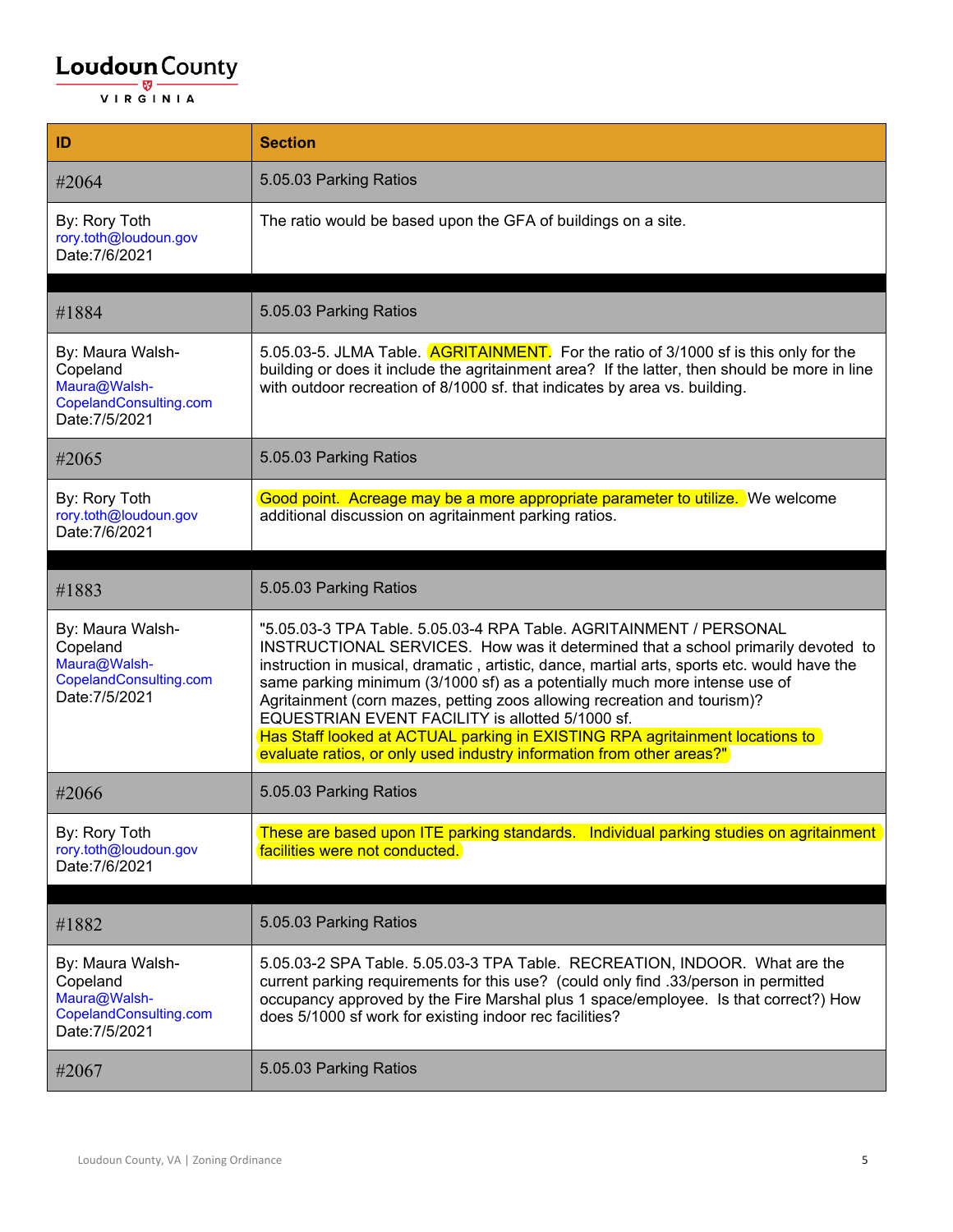| By: Rory Toth<br>rory.toth@loudoun.gov<br>Date: 7/6/2021                                 | The 0.33 parking/person plus 1 space/employee is correct. <b>Existing indoor recreation</b><br>facilities would not have to meet this requirement, only if they expand or there is a change<br>of use from lets say office to indoor recreation.                                                                                                                                                     |
|------------------------------------------------------------------------------------------|------------------------------------------------------------------------------------------------------------------------------------------------------------------------------------------------------------------------------------------------------------------------------------------------------------------------------------------------------------------------------------------------------|
| #1881                                                                                    | 5.05.03 Parking Ratios                                                                                                                                                                                                                                                                                                                                                                               |
| By: Maura Walsh-<br>Copeland<br>Maura@Walsh-<br>CopelandConsulting.com<br>Date: 7/5/2021 | 5.05.03-2 SPA Table. 5.05.03-3 TPA Table. 5.05.03-4 RPA Table. 5.05.03-5 JLMA Table.<br>FUNERAL SERVICES. How was the Ratio of 2/1000 sf determined? Seems low or<br>funeral homes with a chapel for services.                                                                                                                                                                                       |
| #2068                                                                                    | 5.05.03 Parking Ratios                                                                                                                                                                                                                                                                                                                                                                               |
| By: Rory Toth<br>rory.toth@loudoun.gov<br>Date: 7/6/2021                                 | It is based upon other best practices seen by the consultant in other jurisdictions they<br>have worked on. We are open to further discussion.                                                                                                                                                                                                                                                       |
|                                                                                          |                                                                                                                                                                                                                                                                                                                                                                                                      |
| #1877                                                                                    | 5.05.02 Applicability                                                                                                                                                                                                                                                                                                                                                                                |
| By: Maura Walsh-<br>Copeland<br>Maura@Walsh-<br>CopelandConsulting.com<br>Date: 7/5/2021 | 5.05.03-4 RPA Table. RURAL RESORT. Ratios are 2.5/1000sf in SPA, .5/guest room in<br>TPA and 1.25/guest room in RPA. This seems inconsistent and illogical without<br>explanation. Also, has Staff done a "math analysis" of the ratio's comparing Rural Resort<br>in RPA to Country Inn in RPA to ensure consistency and avoidance of "picking" one over<br>the other only to reduce parking costs? |
|                                                                                          |                                                                                                                                                                                                                                                                                                                                                                                                      |
| #1880                                                                                    | 5.05.02 Applicability                                                                                                                                                                                                                                                                                                                                                                                |
| By: Maura Walsh-<br>Copeland<br>Maura@Walsh-<br>CopelandConsulting.com<br>Date: 7/5/2021 | MOVE TO SECTION 5.05.03                                                                                                                                                                                                                                                                                                                                                                              |
| #1978                                                                                    | 5.05.02 Applicability                                                                                                                                                                                                                                                                                                                                                                                |
| By: Rory Toth<br>rory.toth@loudoun.gov<br>Date: 7/6/2021                                 | This research is something that Staff can consider moving forward.                                                                                                                                                                                                                                                                                                                                   |
| #1983                                                                                    | 5.05.02 Applicability                                                                                                                                                                                                                                                                                                                                                                                |
| By: Rory Toth<br>rory.toth@loudoun.gov<br>Date: 7/6/2021                                 | Comment is not tagged in EnCodePlus. Please verify which section is recommended to<br>be moved.                                                                                                                                                                                                                                                                                                      |
| #1998                                                                                    | 5.05.02 Applicability                                                                                                                                                                                                                                                                                                                                                                                |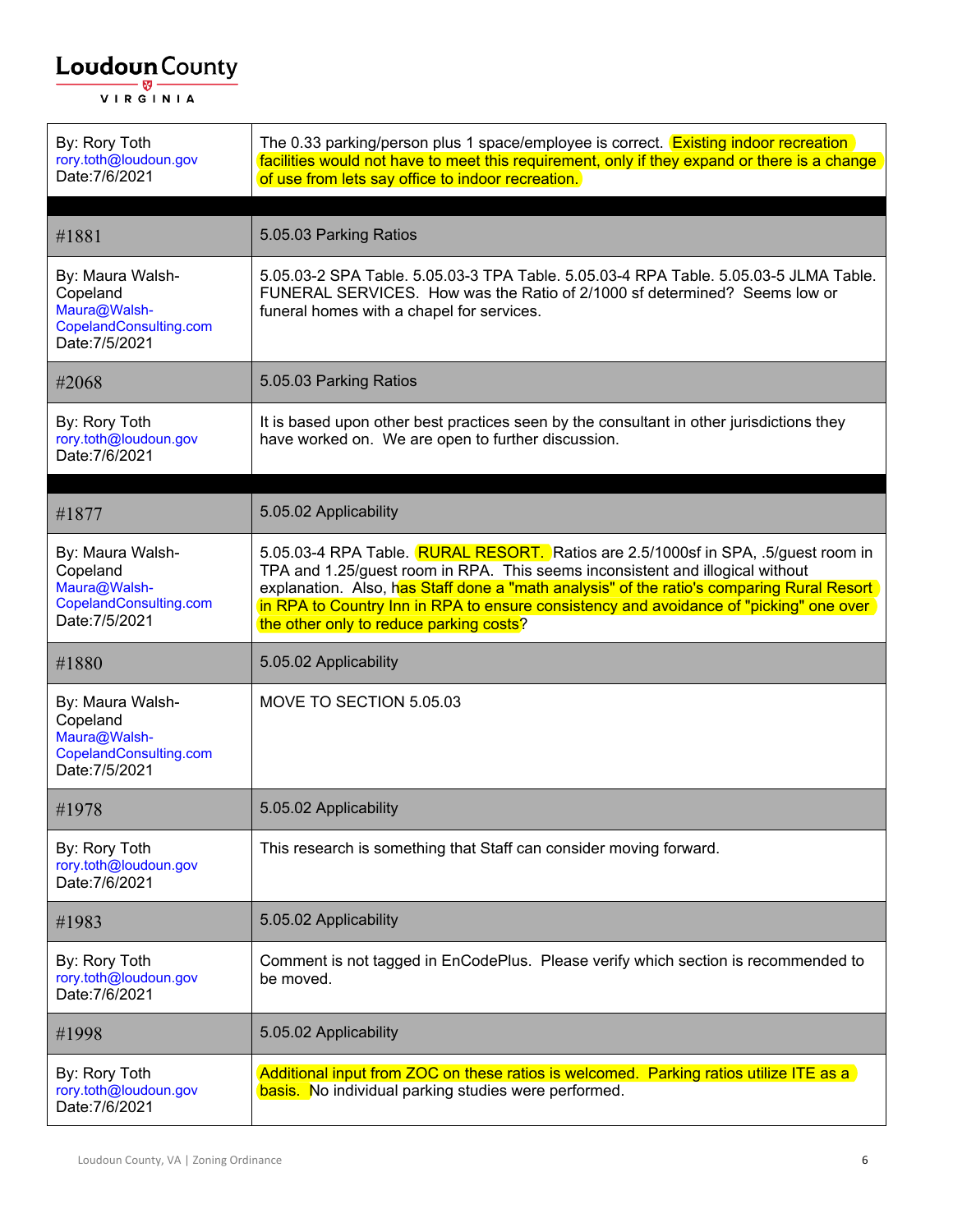| ID                                                                                       | <b>Section</b>                                                                                                                                                                                                                  |
|------------------------------------------------------------------------------------------|---------------------------------------------------------------------------------------------------------------------------------------------------------------------------------------------------------------------------------|
| #1999                                                                                    | 5.05.02 Applicability                                                                                                                                                                                                           |
| By: Rory Toth<br>rory.toth@loudoun.gov<br>Date: 7/6/2021                                 | ITE Parking Manual was the basis for these rates. No individual parking studies were<br>performed. Additional research is something staff can consider moving forward.                                                          |
| #1876                                                                                    | 5.05.02 Applicability                                                                                                                                                                                                           |
| By: Maura Walsh-<br>Copeland<br>Maura@Walsh-<br>CopelandConsulting.com<br>Date: 7/5/2021 | 5.05.03-2 SPA Table. 5.05.03-3 TPA Table. RURAL RESORT. Where does this apply<br>in the SPA? Why are the parking ratios in SPA 2.5/1000sf, but only .5/guest room in<br>TPA? What's the logic behind the different ratios?      |
| #1879                                                                                    | 5.05.02 Applicability                                                                                                                                                                                                           |
| By: Maura Walsh-<br>Copeland<br>Maura@Walsh-<br>CopelandConsulting.com<br>Date: 7/5/2021 | MOVE TO SECTION 5.05.03                                                                                                                                                                                                         |
| #1979                                                                                    | 5.05.02 Applicability                                                                                                                                                                                                           |
| By: Rory Toth<br>rory.toth@loudoun.gov<br>Date: 7/6/2021                                 | Comment is not tagged in EnCodePlus so it is difficult to determine which section is being<br>referred to. Please confirm which section in EnCodePlus is tied to this comment.                                                  |
| #2082                                                                                    | 5.05.02 Applicability                                                                                                                                                                                                           |
| By: Rhys Wilson<br>rwilson@planningandlaw.com<br>Date: 7/6/2021                          | I think she copy and pasted these comments in the next section.                                                                                                                                                                 |
| #1875                                                                                    | 5.05.02 Applicability                                                                                                                                                                                                           |
| By: Maura Walsh-<br>Copeland<br>Maura@Walsh-<br>CopelandConsulting.com<br>Date: 7/5/2021 | 5.05.03-2 SPA Table. 5.05.03-3 TPA Table., 5.05.03-4 RPA Table. COUNTRY INN.<br>Does the ratio apply to "cottages" and if so, will the quantity of bedrooms w/in a "cottage"<br>count as .75 in RPA (vs. the .25 in SPA & TPA)? |
| #1878                                                                                    | 5.05.02 Applicability                                                                                                                                                                                                           |
| By: Maura Walsh-<br>Copeland<br>Maura@Walsh-<br>CopelandConsulting.com<br>Date: 7/5/2021 | MOVE TO SECTION 5.05.03                                                                                                                                                                                                         |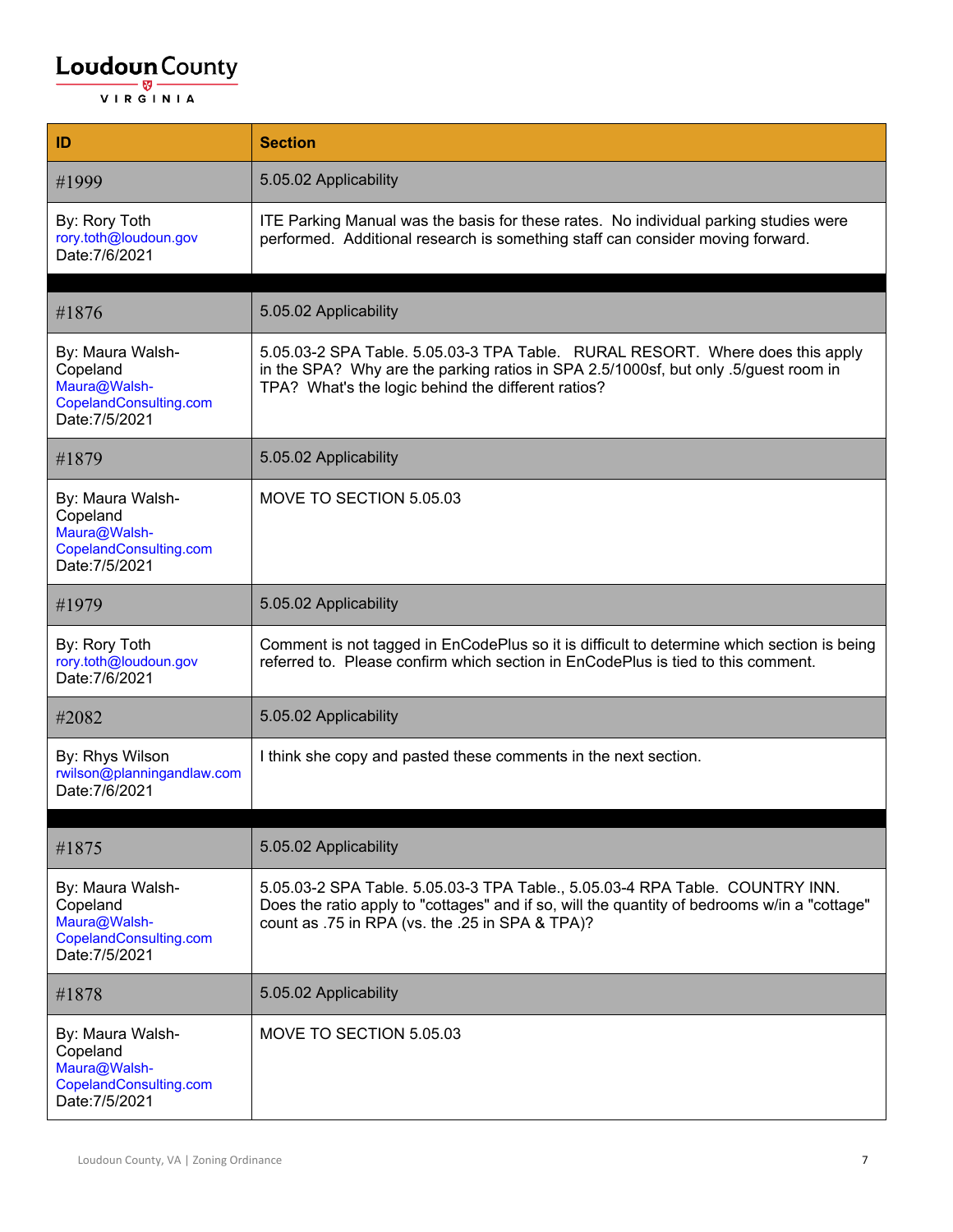| ID                                                                                       | <b>Section</b>                                                                                                                                                                                                                                                                                                                                                                                       |
|------------------------------------------------------------------------------------------|------------------------------------------------------------------------------------------------------------------------------------------------------------------------------------------------------------------------------------------------------------------------------------------------------------------------------------------------------------------------------------------------------|
| #1982                                                                                    | 5.05.02 Applicability                                                                                                                                                                                                                                                                                                                                                                                |
| By: Rory Toth<br>rory.toth@loudoun.gov<br>Date: 7/6/2021                                 | Further follow-up discussion is necessary on this question.                                                                                                                                                                                                                                                                                                                                          |
| #1877                                                                                    | 5.05.02 Applicability                                                                                                                                                                                                                                                                                                                                                                                |
| By: Maura Walsh-<br>Copeland<br>Maura@Walsh-<br>CopelandConsulting.com<br>Date: 7/5/2021 | 5.05.03-4 RPA Table. RURAL RESORT. Ratios are 2.5/1000sf in SPA, .5/guest room in<br>TPA and 1.25/guest room in RPA. This seems inconsistent and illogical without<br>explanation. Also, has Staff done a "math analysis" of the ratio's comparing Rural Resort<br>in RPA to Country Inn in RPA to ensure consistency and avoidance of "picking" one over<br>the other only to reduce parking costs? |
| #1880                                                                                    | 5.05.02 Applicability                                                                                                                                                                                                                                                                                                                                                                                |
| By: Maura Walsh-<br>Copeland<br>Maura@Walsh-<br>CopelandConsulting.com<br>Date: 7/5/2021 | MOVE TO SECTION 5.05.03                                                                                                                                                                                                                                                                                                                                                                              |
| #1978                                                                                    | 5.05.02 Applicability                                                                                                                                                                                                                                                                                                                                                                                |
| By: Rory Toth<br>rory.toth@loudoun.gov<br>Date: 7/6/2021                                 | This research is something that Staff can consider moving forward.                                                                                                                                                                                                                                                                                                                                   |
| #1983                                                                                    | 5.05.02 Applicability                                                                                                                                                                                                                                                                                                                                                                                |
| By: Rory Toth<br>rory.toth@loudoun.gov<br>Date: 7/6/2021                                 | Comment is not tagged in EnCodePlus. Please verify which section is recommended to<br>be moved.                                                                                                                                                                                                                                                                                                      |
| #1998                                                                                    | 5.05.02 Applicability                                                                                                                                                                                                                                                                                                                                                                                |
| By: Rory Toth<br>rory.toth@loudoun.gov<br>Date: 7/6/2021                                 | Additional input from ZOC on these ratios is welcomed. Parking ratios utilize ITE as a<br>basis. No individual parking studies were performed.                                                                                                                                                                                                                                                       |
| #1999                                                                                    | 5.05.02 Applicability                                                                                                                                                                                                                                                                                                                                                                                |
| By: Rory Toth<br>rory.toth@loudoun.gov<br>Date: 7/6/2021                                 | ITE Parking Manual was the basis for these rates. No individual parking studies were<br>performed. Additional research is something staff can consider moving forward.                                                                                                                                                                                                                               |
| #1876                                                                                    | 5.05.02 Applicability                                                                                                                                                                                                                                                                                                                                                                                |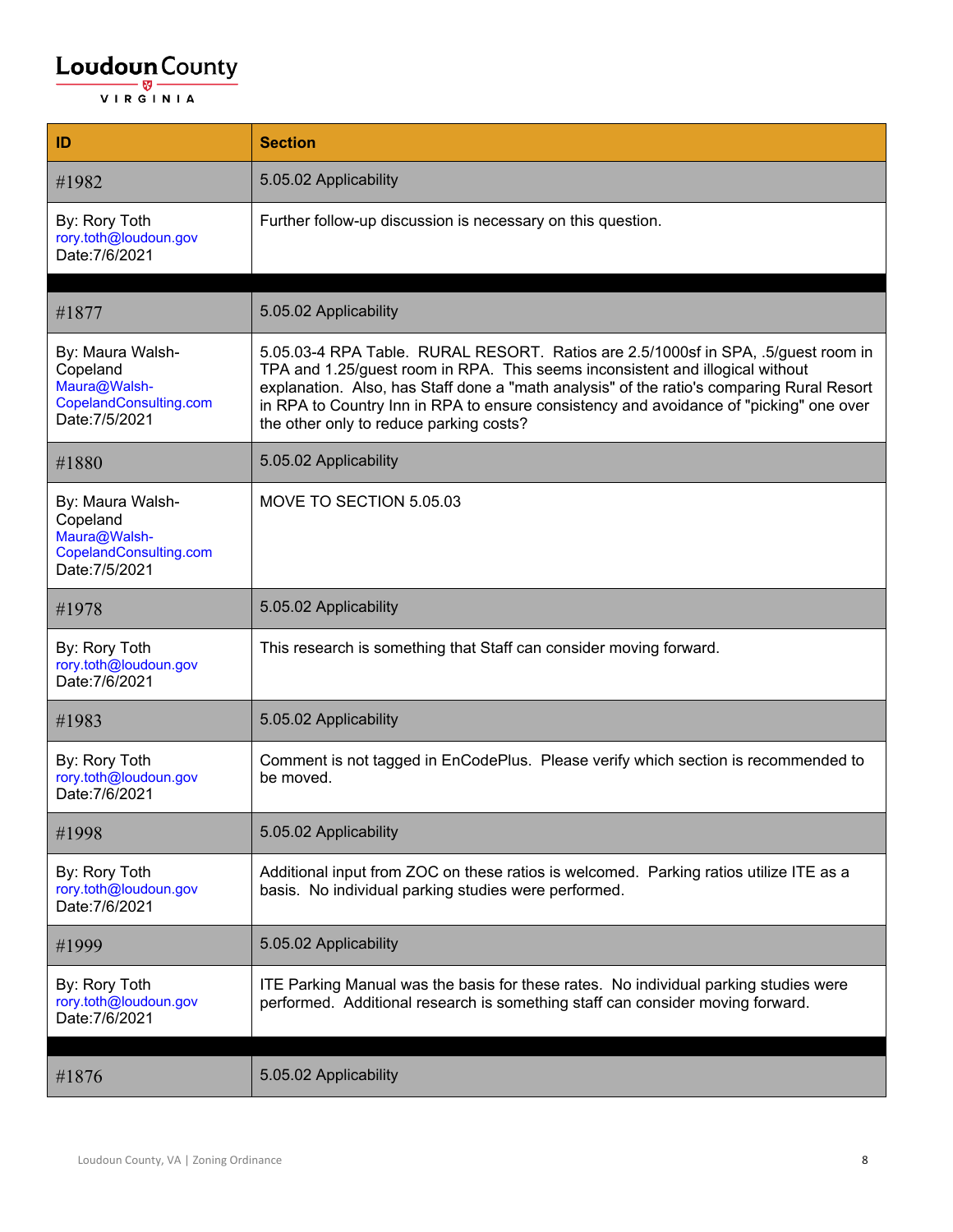| By: Maura Walsh-<br>Copeland<br>Maura@Walsh-<br>CopelandConsulting.com<br>Date: 7/5/2021 | 5.05.03-2 SPA Table. 5.05.03-3 TPA Table. RURAL RESORT. Where does this apply<br>in the SPA? Why are the parking ratios in SPA 2.5/1000sf, but only .5/guest room in<br>TPA? What's the logic behind the different ratios?      |
|------------------------------------------------------------------------------------------|---------------------------------------------------------------------------------------------------------------------------------------------------------------------------------------------------------------------------------|
| #1879                                                                                    | 5.05.02 Applicability                                                                                                                                                                                                           |
| By: Maura Walsh-<br>Copeland<br>Maura@Walsh-<br>CopelandConsulting.com<br>Date: 7/5/2021 | MOVE TO SECTION 5.05.03                                                                                                                                                                                                         |
| #1979                                                                                    | 5.05.02 Applicability                                                                                                                                                                                                           |
| By: Rory Toth<br>rory.toth@loudoun.gov<br>Date: 7/6/2021                                 | Comment is not tagged in EnCodePlus so it is difficult to determine which section is being<br>referred to. Please confirm which section in EnCodePlus is tied to this comment.                                                  |
| #2082                                                                                    | 5.05.02 Applicability                                                                                                                                                                                                           |
| By: Rhys Wilson<br>rwilson@planningandlaw.com<br>Date: 7/6/2021                          | I think she copy and pasted these comments in the next section.                                                                                                                                                                 |
|                                                                                          |                                                                                                                                                                                                                                 |
|                                                                                          |                                                                                                                                                                                                                                 |
| #1875                                                                                    | 5.05.02 Applicability                                                                                                                                                                                                           |
| By: Maura Walsh-<br>Copeland<br>Maura@Walsh-<br>CopelandConsulting.com<br>Date: 7/5/2021 | 5.05.03-2 SPA Table. 5.05.03-3 TPA Table., 5.05.03-4 RPA Table. COUNTRY INN.<br>Does the ratio apply to "cottages" and if so, will the quantity of bedrooms w/in a "cottage"<br>count as .75 in RPA (vs. the .25 in SPA & TPA)? |
| #1878                                                                                    | 5.05.02 Applicability                                                                                                                                                                                                           |
| By: Maura Walsh-<br>Copeland<br>Maura@Walsh-<br>CopelandConsulting.com<br>Date: 7/5/2021 | MOVE TO SECTION 5.05.03                                                                                                                                                                                                         |
| #1982                                                                                    | 5.05.02 Applicability                                                                                                                                                                                                           |
| By: Rory Toth<br>rory.toth@loudoun.gov<br>Date: 7/6/2021                                 | Further follow-up discussion is necessary on this question.                                                                                                                                                                     |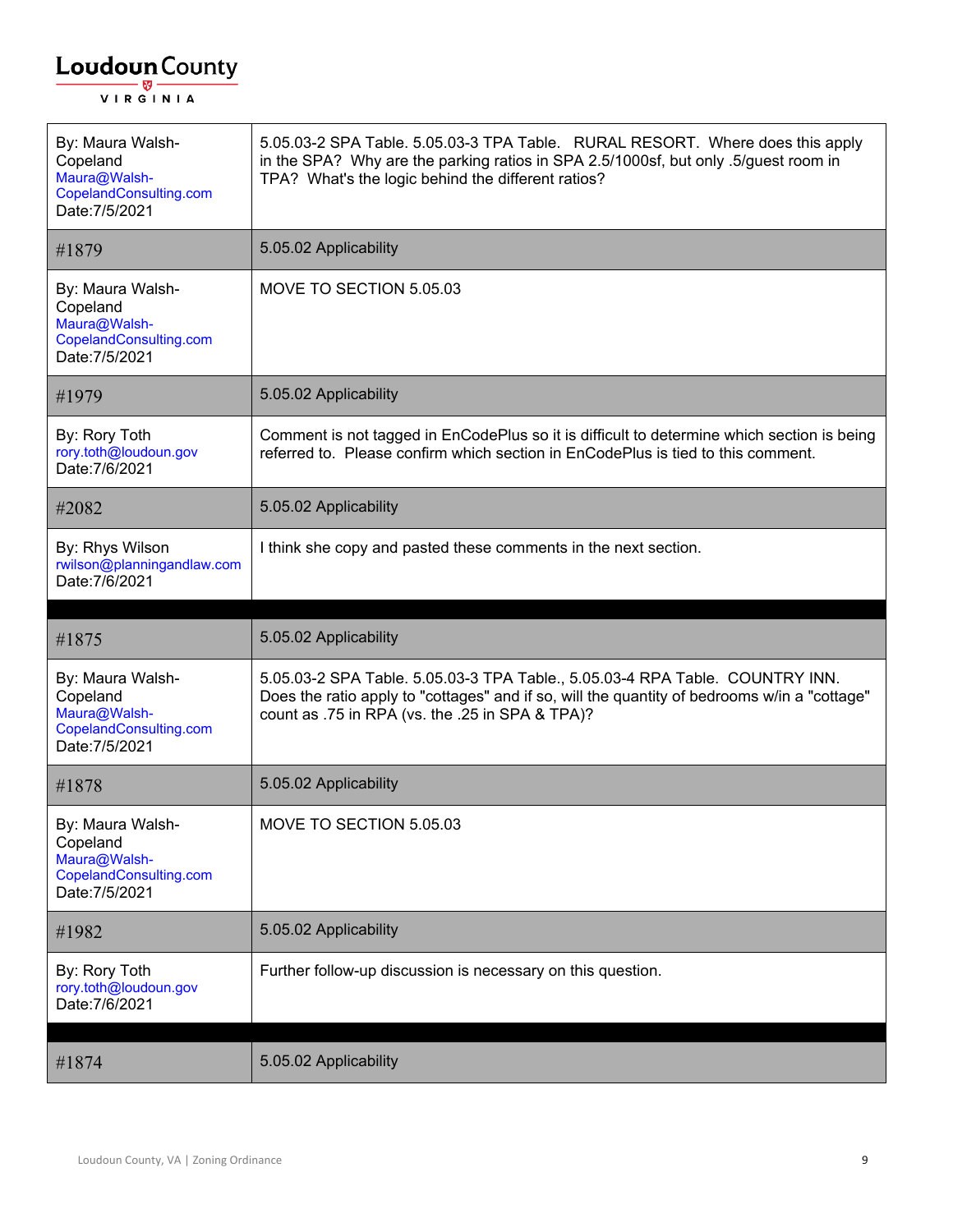| By: Maura Walsh-<br>Copeland<br>Maura@Walsh-<br>CopelandConsulting.com<br>Date: 7/5/2021 | 5.05.02.F. <b>INOPERABLE VEHICLES</b> . How is this enforced today, and does<br>enforcement differ between policy areas? (i.e., proactive vs. reactive by complaint only?)                                                                                                                                                                                                                                                                               |
|------------------------------------------------------------------------------------------|----------------------------------------------------------------------------------------------------------------------------------------------------------------------------------------------------------------------------------------------------------------------------------------------------------------------------------------------------------------------------------------------------------------------------------------------------------|
| #1965                                                                                    | 5.05.02 Applicability                                                                                                                                                                                                                                                                                                                                                                                                                                    |
| By: Rhys Wilson<br>rwilson@planningandlaw.com<br>Date: 7/6/2021                          | The enforcement is not proactive.                                                                                                                                                                                                                                                                                                                                                                                                                        |
| #1975                                                                                    | 5.05.02 Applicability                                                                                                                                                                                                                                                                                                                                                                                                                                    |
| By: Rory Toth<br>rory.toth@loudoun.gov<br>Date: 7/6/2021                                 | Zoning enforcement in the County is complaint driven, except for some areas in the<br>Sterling Park area of the Suburban Policy area, which are proactive enforcement areas.<br>It is noted that the inoperable vehicle regulations apply in residential zoning districts.                                                                                                                                                                               |
| #1873                                                                                    | 5.05.02 Applicability                                                                                                                                                                                                                                                                                                                                                                                                                                    |
| By: Maura Walsh-<br>Copeland<br>Maura@Walsh-<br>CopelandConsulting.com<br>Date: 7/5/2021 | 5.05.02.B. APPLICATION TO ADDITIONAL OR CHANGE IN USE. Will/does this<br>requirement apply to "ag barns" converted or newly constructed to house high-intensity<br>tourist venues for tasting rooms and events? The quantity of parking for high-intensity<br>uses with tasting rooms is unreasonably low, thereby calling into question the Applicability<br>for an addition or change in use for tasting room and other high-intensity tourist venues. |
| #1969                                                                                    | 5.05.02 Applicability                                                                                                                                                                                                                                                                                                                                                                                                                                    |
| By: Rhys Wilson<br>rwilson@planningandlaw.com<br>Date: 7/6/2021                          | We can change the parking rate for the tasting use. Any new use that greatly intensifies<br>an existing use (i.e. additions, expansion, etc.), will have to meet the new<br>minimums/maximums. Usually, the addition will have to provide more parking.                                                                                                                                                                                                  |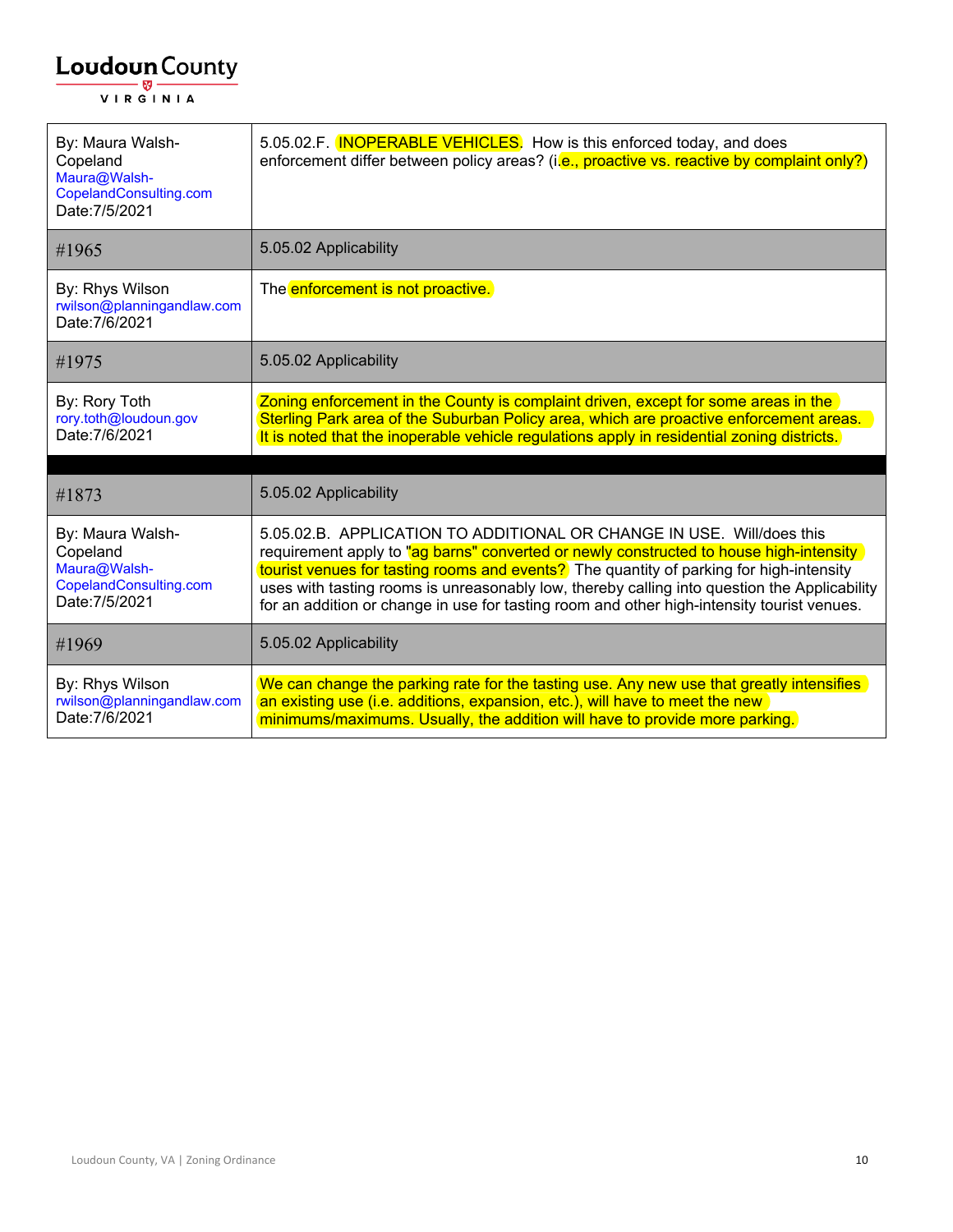| By: Rhys Wilson<br>rwilson@planningandlaw.com<br>Date: 7/6/2021 | This should have a rate instead of an asterisk. Human error.                                                                                                                                             |
|-----------------------------------------------------------------|----------------------------------------------------------------------------------------------------------------------------------------------------------------------------------------------------------|
| #2012                                                           | 5.05.03 Parking Ratios                                                                                                                                                                                   |
| By: Rory Toth<br>rory.toth@loudoun.gov<br>Date: 7/6/2021        | To clarify, SFA and MF ratios identified with an asterisk $(*)$ in the tables follow the<br>requirements and ratios for residential uses in Section 5.05.14 Specific Residential<br>Design Type Parking. |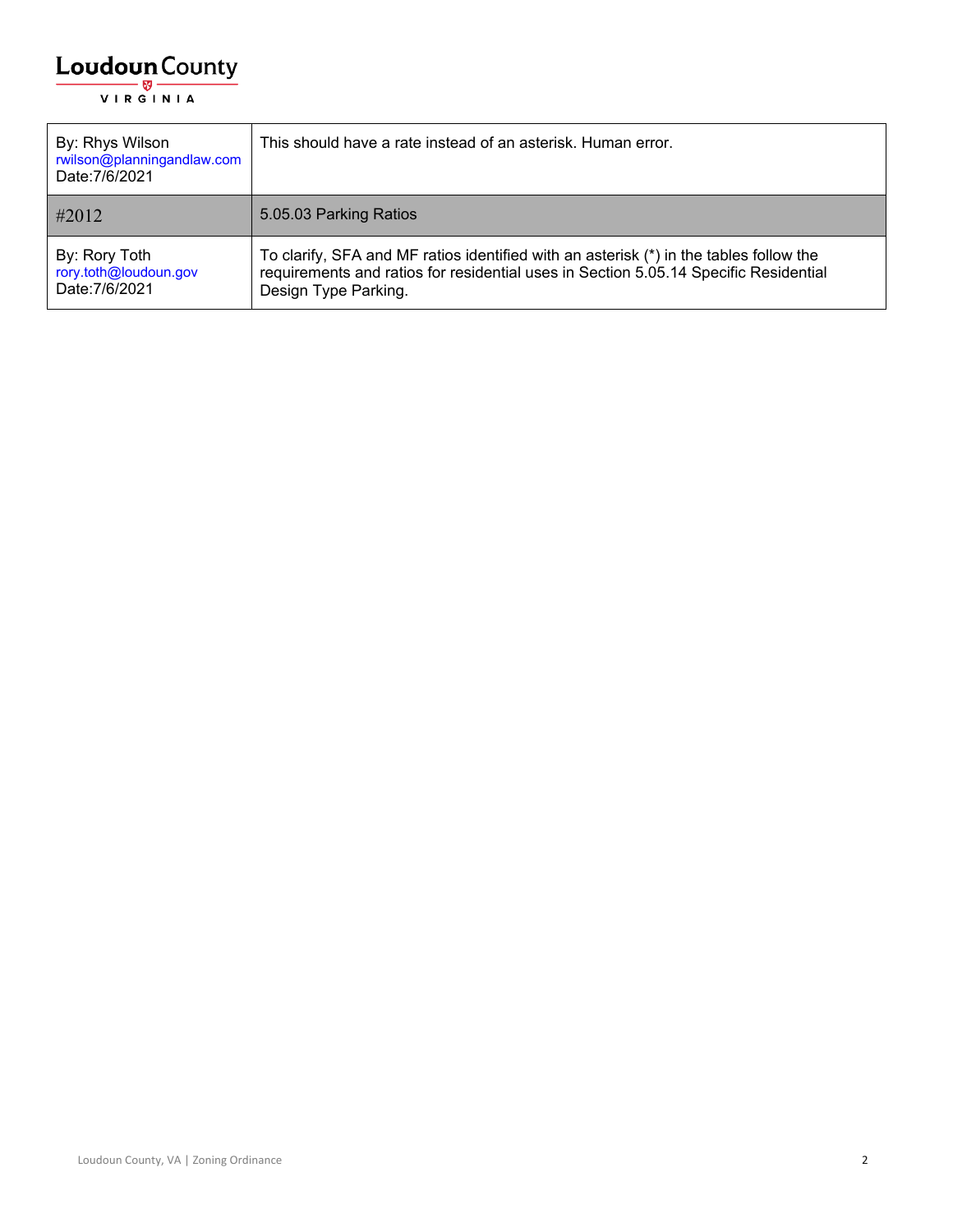#### **Section Comments**

| ID                                                                 | <b>Section</b>                                                                                                                                               |
|--------------------------------------------------------------------|--------------------------------------------------------------------------------------------------------------------------------------------------------------|
| #1921                                                              | 5.05.03 Parking Ratios                                                                                                                                       |
| By: Charles Houston<br>CharlesHouston3@yahoo.com<br>Date: 7/5/2021 | Suburban parking ratios - at first glance a lot of these look unrealistic, but I associate<br>myself with those who live in the Suburban area or live there. |
| #2021                                                              | 5.05.03 Parking Ratios                                                                                                                                       |
| By: Rory Toth<br>rory.toth@loudoun.gov<br>Date: 7/6/2021           | We welcome discussion on parking ratios in all parts of the County.                                                                                          |
|                                                                    |                                                                                                                                                              |
| #1920                                                              | 5.05.03 Parking Ratios                                                                                                                                       |
| By: Charles Houston<br>CharlesHouston3@yahoo.com<br>Date: 7/5/2021 | Suburban - SF detached - a maximum of 3/du is unrealistic                                                                                                    |
| #2022                                                              | 5.05.03 Parking Ratios                                                                                                                                       |
| By: Rory Toth<br>rory.toth@loudoun.gov<br>Date: 7/6/2021           | We welcome discussion on parking ratios in all parts of the County.                                                                                          |
|                                                                    |                                                                                                                                                              |
| #1919                                                              | 5.05.03 Parking Ratios                                                                                                                                       |
| By: Charles Houston<br>CharlesHouston3@yahoo.com<br>Date: 7/5/2021 | I concur with Ben Keethler's comments.                                                                                                                       |
| #2023                                                              | 5.05.03 Parking Ratios                                                                                                                                       |
| By: Rory Toth<br>rory.toth@loudoun.gov<br>Date: 7/6/2021           | We welcome discussion on parking ratios in all parts of the County.                                                                                          |
|                                                                    | 5.05.03 Parking Ratios                                                                                                                                       |
| #1918                                                              |                                                                                                                                                              |
| By: Charles Houston<br>CharlesHouston3@yahoo.com<br>Date: 7/5/2021 | JLMA parking ratios - These should be the same as for the RPA (as amended by my<br>comments, of course.)                                                     |
| #2024                                                              | 5.05.03 Parking Ratios                                                                                                                                       |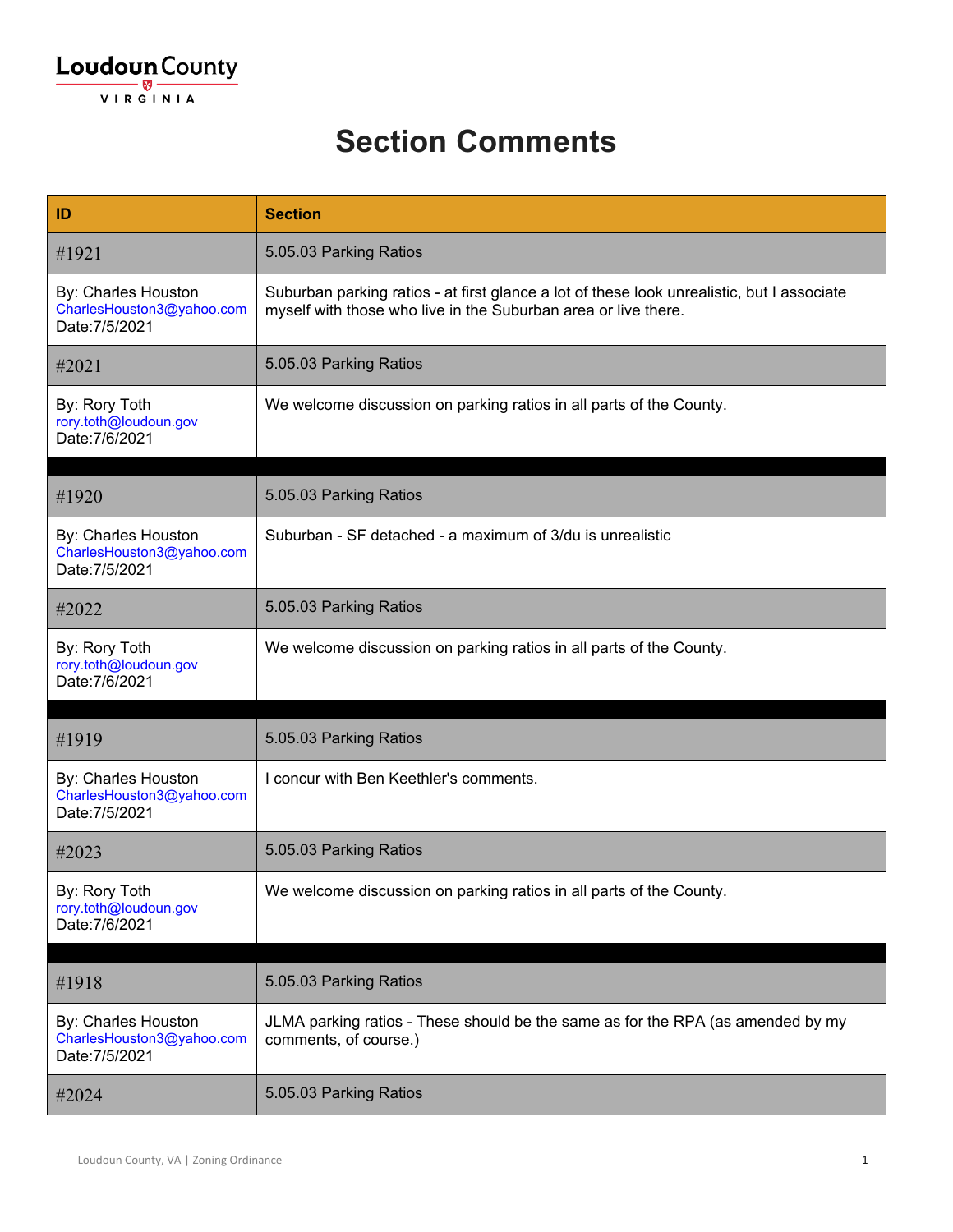| By: Rory Toth<br>rory.toth@loudoun.gov<br>Date: 7/6/2021           | We welcome discussion on parking ratios in all parts of the County.                                                                                                                                                                                                      |
|--------------------------------------------------------------------|--------------------------------------------------------------------------------------------------------------------------------------------------------------------------------------------------------------------------------------------------------------------------|
| #1917                                                              | 5.05.03 Parking Ratios                                                                                                                                                                                                                                                   |
| By: Charles Houston<br>CharlesHouston3@yahoo.com<br>Date: 7/5/2021 | Parking in TPA - I associate myself with comments made by ZOC members who live or<br>are involved with the TPA. I hope this is reciprocated with comments on the RPA.                                                                                                    |
| #2025                                                              | 5.05.03 Parking Ratios                                                                                                                                                                                                                                                   |
| By: Rory Toth<br>rory.toth@loudoun.gov<br>Date: 7/6/2021           | We welcome discussion on parking ratios in all parts of the County.                                                                                                                                                                                                      |
| #1916                                                              | 5.05.03 Parking Ratios                                                                                                                                                                                                                                                   |
| By: Charles Houston<br>CharlesHouston3@yahoo.com<br>Date: 7/5/2021 | Parking ratios - Using ratios in the RPA is difficult as many uses are outdoors. Some<br>other permitted uses can be somewhat vague, such as "Agritainmnet."                                                                                                             |
|                                                                    | I suggest changing some Permitted uses to "Minor Special Exception" whereby the<br>Zoning Administrator can evaluate the proposed parking as part of his review process of<br>the minor special exception process.                                                       |
|                                                                    | These P uses should be changed to M: B&B Inn, Country Inn, Animal Care, Snack bars,<br>Sit-down restaurants, Commercial winery, farm machinery, feedlot, feed & farm supply<br>center, agricultural cultural center, Agritainment, cultural tourism and brewery limited. |
| #2026                                                              | 5.05.03 Parking Ratios                                                                                                                                                                                                                                                   |
| By: Rory Toth<br>rory.toth@loudoun.gov<br>Date: 7/6/2021           | We welcome discussion on parking ratios in all parts of the County. Staff continues to<br>work on definitions to clarify uses such as agritainment.                                                                                                                      |
| #1915                                                              | 5.05.03 Parking Ratios                                                                                                                                                                                                                                                   |
| By: Charles Houston<br>CharlesHouston3@yahoo.com<br>Date: 7/5/2021 | Wineries - 2/winery is way too low.                                                                                                                                                                                                                                      |
| #2033                                                              | 5.05.03 Parking Ratios                                                                                                                                                                                                                                                   |
| By: Rory Toth<br>rory.toth@loudoun.gov<br>Date: 7/6/2021           | Other principal uses associated with a winery would be parked separately. We<br>anticipate more direction on winery parking ratios throughout the process. We welcome<br>the discussion.                                                                                 |
| #1914                                                              | 5.05.03 Parking Ratios                                                                                                                                                                                                                                                   |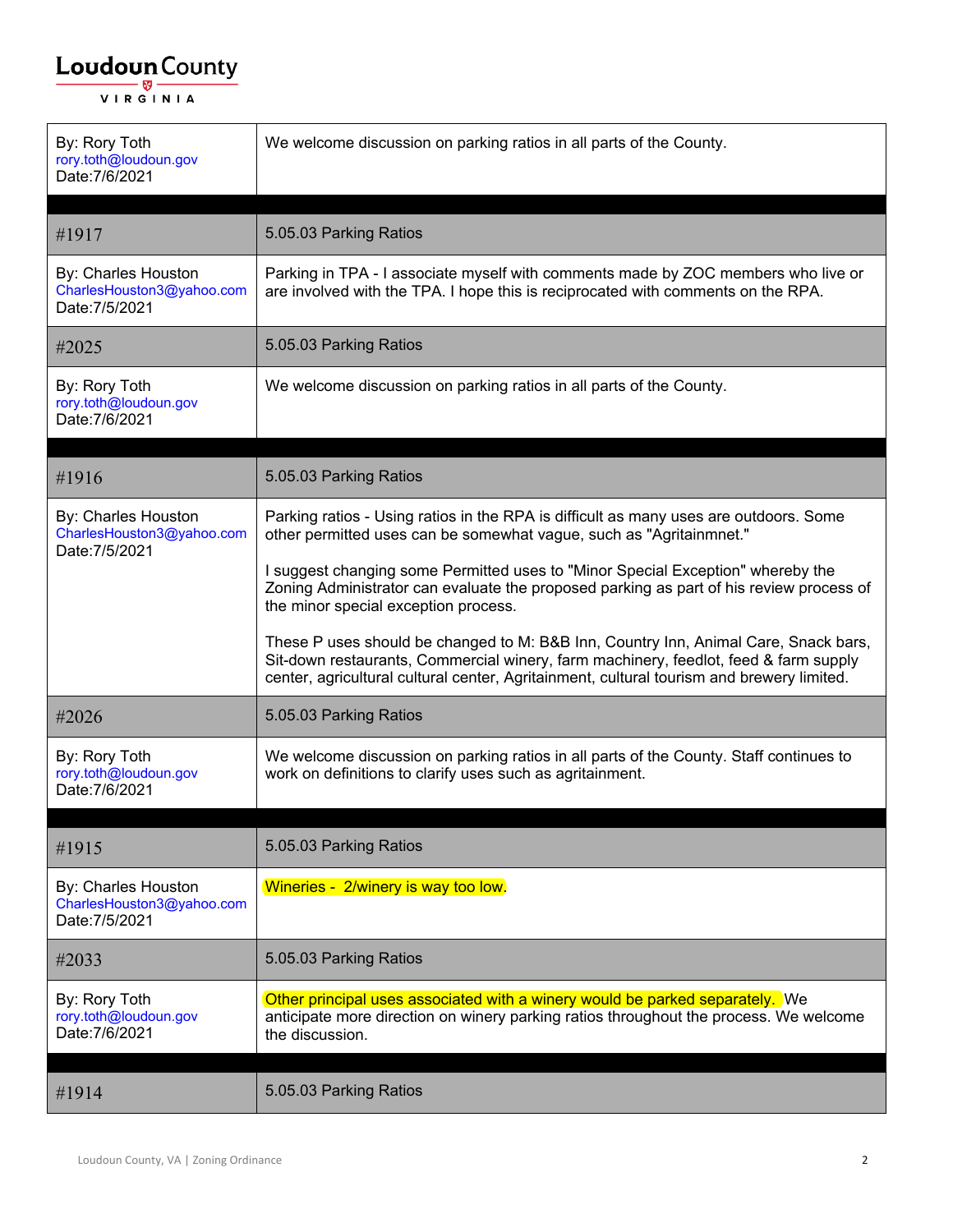| By: Charles Houston<br>CharlesHouston3@yahoo.com<br>Date: 7/5/2021 | Wayside stand - 10/stand is too many. Suggest 3/stand                                                                                                                                                                                          |
|--------------------------------------------------------------------|------------------------------------------------------------------------------------------------------------------------------------------------------------------------------------------------------------------------------------------------|
| #2034                                                              | 5.05.03 Parking Ratios                                                                                                                                                                                                                         |
| By: Rory Toth<br>rory.toth@loudoun.gov<br>Date: 7/6/2021           | We anticipate more direction on wayside stand ratios through our ZOC meetings. We<br>welcome the discussion.                                                                                                                                   |
|                                                                    | 5.05.03 Parking Ratios                                                                                                                                                                                                                         |
| #1913                                                              |                                                                                                                                                                                                                                                |
| By: Charles Houston<br>CharlesHouston3@yahoo.com<br>Date: 7/5/2021 | Stables - This illustrates the absurdity of setting parking ratios for many uses. We<br>operate a private stable. If our parking was insufficient, we'd not get boarders. If we<br>provided excess parking, that would be an unnecessary cost. |
|                                                                    | Just leave it alone!                                                                                                                                                                                                                           |
| #2035                                                              | 5.05.03 Parking Ratios                                                                                                                                                                                                                         |
| By: Rory Toth<br>rory.toth@loudoun.gov<br>Date: 7/6/2021           | We welcome the discussion regarding parking ratios for stables.                                                                                                                                                                                |
| #1912                                                              | 5.05.03 Parking Ratios                                                                                                                                                                                                                         |
| By: Charles Houston<br>CharlesHouston3@yahoo.com<br>Date: 7/5/2021 | Pet farm - This illustrates the foolishness of rural parking requirements. As written,<br>parking is based on size of visitor area. Since visitors are outdoors, how on earth could<br>you ever define the visitor area"?                      |
| #2036                                                              | 5.05.03 Parking Ratios                                                                                                                                                                                                                         |
| By: Rory Toth<br>rory.toth@loudoun.gov<br>Date: 7/6/2021           | We welcome additional discussion on pet farm parking ratios throughout the process.<br>ITE categorizes a similar use of a zoo that is based upon acreage of the use.                                                                           |
|                                                                    | 5.05.03 Parking Ratios                                                                                                                                                                                                                         |
| #1911                                                              |                                                                                                                                                                                                                                                |
| By: Charles Houston<br>CharlesHouston3@yahoo.com<br>Date: 7/5/2021 | Brewery, limited - 2/1000 sf is way too small. I suggest 8/1000 sf with a max of 10/1000<br>sf                                                                                                                                                 |
| #2038                                                              | 5.05.03 Parking Ratios                                                                                                                                                                                                                         |
| By: Rory Toth<br>rory.toth@loudoun.gov<br>Date: 7/6/2021           | We anticipate more direction on limited brewery parking ratios throughout the process.<br>We welcome the discussion.                                                                                                                           |
| #1910                                                              | 5.05.03 Parking Ratios                                                                                                                                                                                                                         |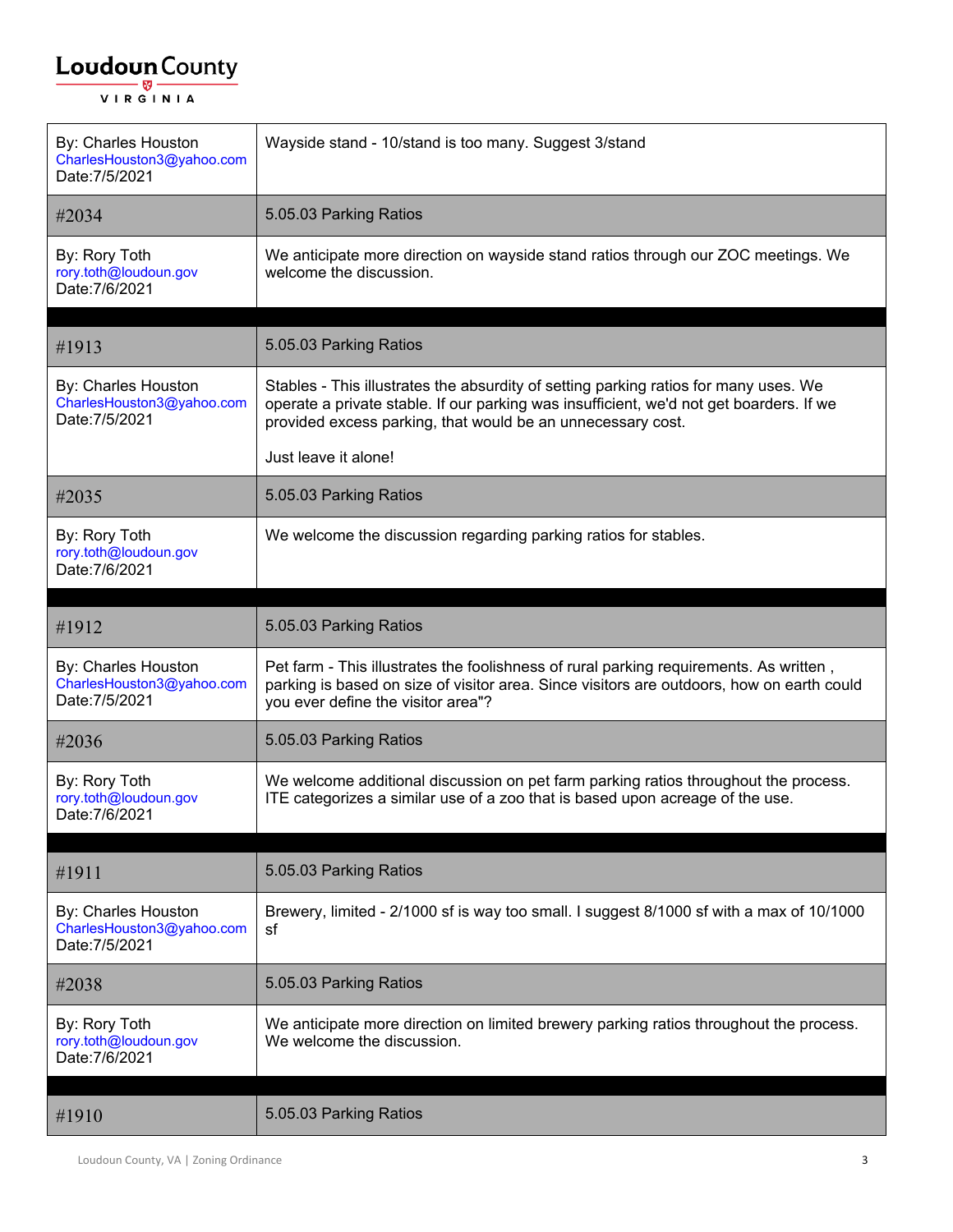| By: Charles Houston<br>CharlesHouston3@yahoo.com<br>Date: 7/5/2021 | Auction facility - livestock - Using sf won't work Does the square footage include the<br>space taken up by livestock? Who knows?                                                                                                                                                                                                           |
|--------------------------------------------------------------------|---------------------------------------------------------------------------------------------------------------------------------------------------------------------------------------------------------------------------------------------------------------------------------------------------------------------------------------------|
| #2040                                                              | 5.05.03 Parking Ratios                                                                                                                                                                                                                                                                                                                      |
| By: Rory Toth<br>rory.toth@loudoun.gov<br>Date: 7/6/2021           | Square footage would be based on building or structure square footage. We welcome<br>additional discussion.                                                                                                                                                                                                                                 |
| #1909                                                              | 5.05.03 Parking Ratios                                                                                                                                                                                                                                                                                                                      |
| By: Charles Houston<br>CharlesHouston3@yahoo.com<br>Date: 7/5/2021 | Recreation, outdoor - Since this is outdoor by definition, a per-sf parking ratio is silly. I<br>suggest making sure that this use requires at least a minor SPEX and parking adequacy<br>should be one of the factors in deciding whether to grant the SPEX.                                                                               |
| #2041                                                              | 5.05.03 Parking Ratios                                                                                                                                                                                                                                                                                                                      |
| By: Rory Toth<br>rory.toth@loudoun.gov<br>Date: 7/6/2021           | Agreed. Additional discussion with Staff has identified many different types of outdoor<br>recreation uses and park uses that may vary in size and scope. Additional discussion<br>and breakdown of such uses into separate parking ratios may be necessary.                                                                                |
| #1908                                                              | 5.05.03 Parking Ratios                                                                                                                                                                                                                                                                                                                      |
| By: Charles Houston<br>CharlesHouston3@yahoo.com<br>Date: 7/5/2021 | Equestrian event center - 5/1000 sf is way too much. Many of these are outdoor and a<br>per square foot measurement is meaningless. When the event is inside a structure that<br>building is very large (in the range of 18-20,000 sf, and a 5/1000 sf is ridiculous. The<br>largest need is actually for horse trailer and truck) parking. |
|                                                                    | The best solution is not to impose any minimum or maximum. (I write from a lot of<br>experience at horse shows, from shows at local farms to large events at the Virginia<br>Horse Center.)                                                                                                                                                 |
| #2043                                                              | 5.05.03 Parking Ratios                                                                                                                                                                                                                                                                                                                      |
| By: Rory Toth<br>rory.toth@loudoun.gov<br>Date: 7/6/2021           | We welcome the discussion and feedback on equestrian event center parking ratios.                                                                                                                                                                                                                                                           |
| #1907                                                              | 5.05.03 Parking Ratios                                                                                                                                                                                                                                                                                                                      |
| By: Charles Houston<br>CharlesHouston3@yahoo.com<br>Date: 7/5/2021 | Art studio - Just use 1/Use as most artists work alone and not many of them receive<br>visitors in the studios.                                                                                                                                                                                                                             |
| #2046                                                              | 5.05.03 Parking Ratios                                                                                                                                                                                                                                                                                                                      |
| By: Rory Toth<br>rory.toth@loudoun.gov<br>Date: 7/6/2021           | We welcome additional discussion on appropriate art studio parking ratios.                                                                                                                                                                                                                                                                  |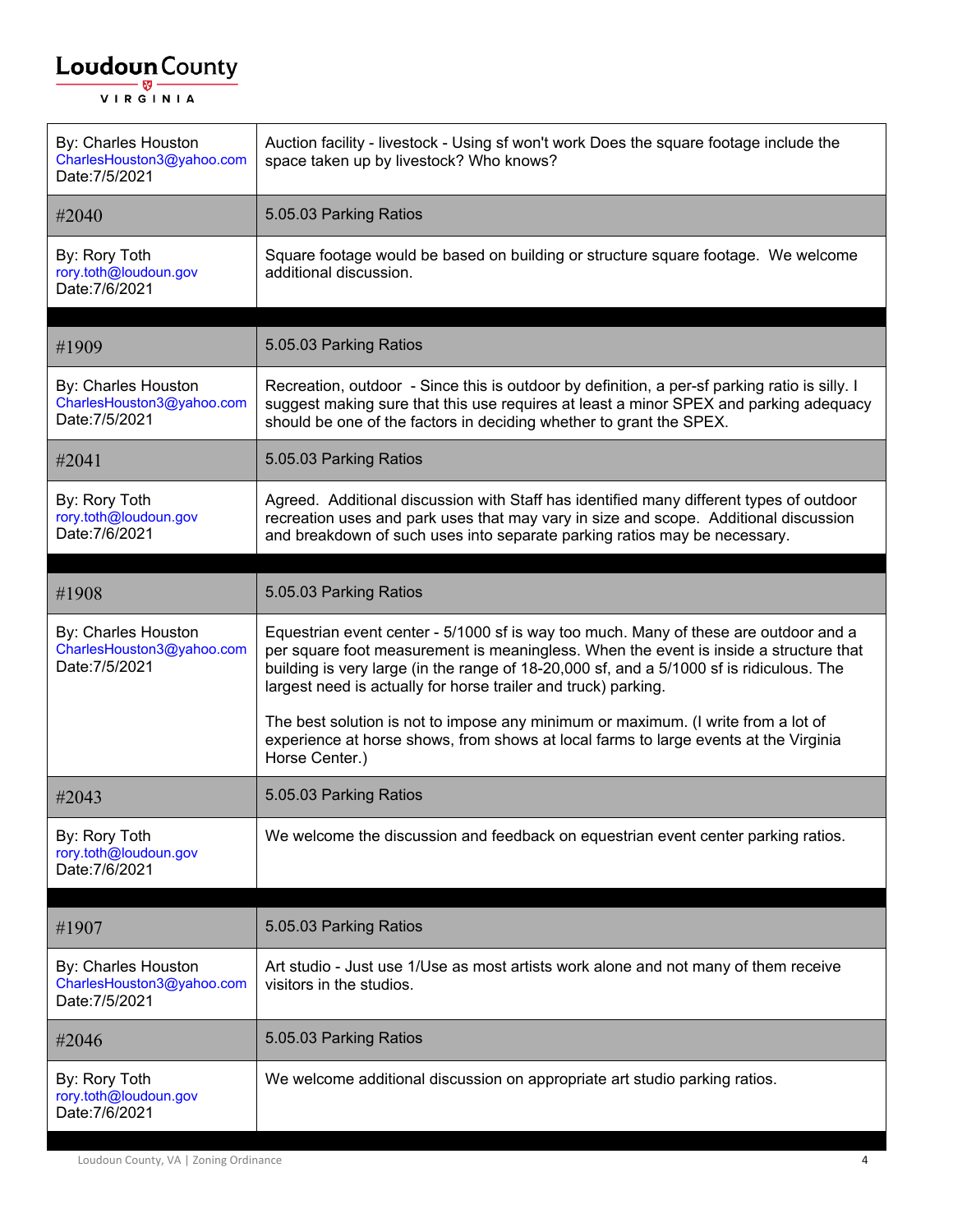| ID                                                                 | <b>Section</b>                                                                                                                                 |
|--------------------------------------------------------------------|------------------------------------------------------------------------------------------------------------------------------------------------|
| #1906                                                              | 5.05.03 Parking Ratios                                                                                                                         |
| By: Charles Houston<br>CharlesHouston3@yahoo.com<br>Date: 7/5/2021 | Medical clinic - These are very parking-sensitive (ever been stuck in a crowded waiting<br>room?) and the minimum should be around 8/11000 sf. |
| #2047                                                              | 5.05.03 Parking Ratios                                                                                                                         |
| By: Rory Toth<br>rory.toth@loudoun.gov<br>Date: 7/6/2021           | We welcome additional discussion on this use parking ratio.                                                                                    |
| #1905                                                              | 5.05.03 Parking Ratios                                                                                                                         |
| By: Charles Houston<br>CharlesHouston3@yahoo.com<br>Date: 7/5/2021 | Rural retreat - Put a max of 4/1000 sf                                                                                                         |
| #2048                                                              | 5.05.03 Parking Ratios                                                                                                                         |
| By: Rory Toth<br>rory.toth@loudoun.gov<br>Date: 7/6/2021           | We welcome the discussion on rural retreat uses.                                                                                               |
| #1904                                                              | 5.05.03 Parking Ratios                                                                                                                         |
| By: Charles Houston<br>CharlesHouston3@yahoo.com<br>Date: 7/5/2021 | Religious land use - Suggest 6/1000 sf instead of 8/1000.                                                                                      |
| #2050                                                              | 5.05.03 Parking Ratios                                                                                                                         |
| By: Rory Toth<br>rory.toth@loudoun.gov<br>Date: 7/6/2021           | We welcome the discussion on religious uses.                                                                                                   |
| #1903                                                              | 5.05.03 Parking Ratios                                                                                                                         |
| By: Charles Houston<br>CharlesHouston3@yahoo.com<br>Date: 7/5/2021 | Convenience store with gas - parking should be 4/1000 sf + 1/pump                                                                              |
| #2051                                                              | 5.05.03 Parking Ratios                                                                                                                         |
| By: Rory Toth                                                      |                                                                                                                                                |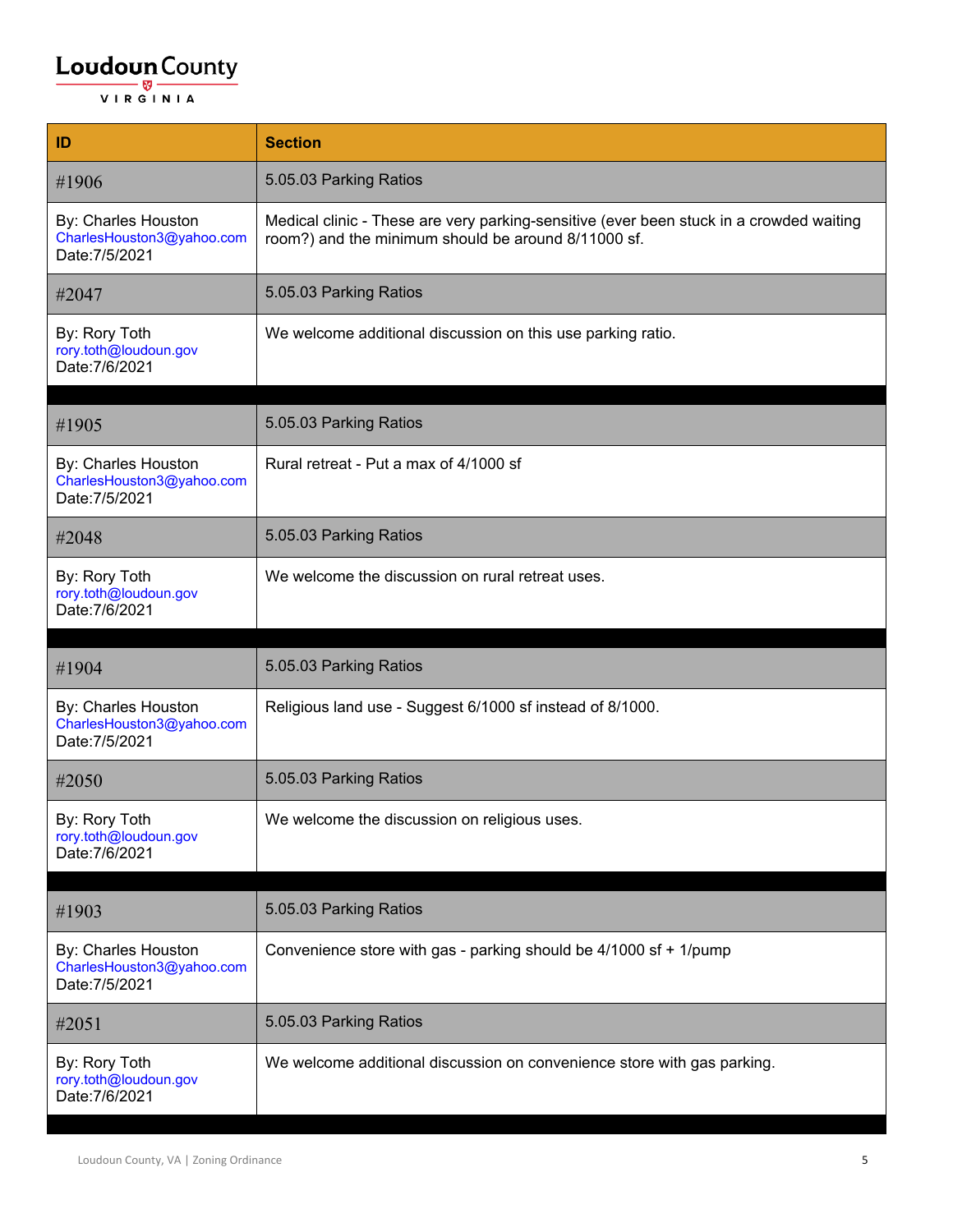| ID                                                                 | <b>Section</b>                                                                                                                                                                                                                                |
|--------------------------------------------------------------------|-----------------------------------------------------------------------------------------------------------------------------------------------------------------------------------------------------------------------------------------------|
| #1902                                                              | 5.05.03 Parking Ratios                                                                                                                                                                                                                        |
| By: Charles Houston<br>CharlesHouston3@yahoo.com<br>Date: 7/5/2021 | Food & Beverage - Food store and sit-down restaurants need maximum parking limits.<br>Carry-out restaurants and snack bars should have a minimum of 2 spaces per USE (not<br>per s.f.) and should have a maximum of 3/Use.                    |
| #2052                                                              | 5.05.03 Parking Ratios                                                                                                                                                                                                                        |
| By: Rory Toth<br>rory.toth@loudoun.gov<br>Date: 7/6/2021           | We welcome the discussion on food and beverage uses.                                                                                                                                                                                          |
| #1901                                                              | 5.05.03 Parking Ratios                                                                                                                                                                                                                        |
|                                                                    |                                                                                                                                                                                                                                               |
| By: Charles Houston<br>CharlesHouston3@yahoo.com<br>Date: 7/5/2021 | Lodging - For the uses in this category, I am totally in favor of maximum parking limits as<br>a way to control their impact on the rural areas.                                                                                              |
| #2053                                                              | 5.05.03 Parking Ratios                                                                                                                                                                                                                        |
| By: Rory Toth<br>rory.toth@loudoun.gov<br>Date: 7/6/2021           | Noted. Thanks for the input. In future iterations, there will be further revisions to the<br>parking ratios, taking into account these comments.                                                                                              |
|                                                                    |                                                                                                                                                                                                                                               |
| #1900                                                              | 5.05.03 Parking Ratios                                                                                                                                                                                                                        |
| By: Charles Houston<br>CharlesHouston3@yahoo.com<br>Date: 7/5/2021 | Household Living (general) - DO NOT HAVE PARKING MAXIMUMS. See my<br>comments about single-family dwellings, Also, homes in the west are generally on 3 or<br>more acres, sometimes on much more, and the need for parking maximums is silly. |
| #2054                                                              | 5.05.03 Parking Ratios                                                                                                                                                                                                                        |
| By: Rory Toth<br>rory.toth@loudoun.gov<br>Date: 7/6/2021           | We anticipate more direction on residential parking ratios throughout the process. We<br>welcome the discussion.                                                                                                                              |
| #1899                                                              | 5.05.03 Parking Ratios                                                                                                                                                                                                                        |
| By: Charles Houston<br>CharlesHouston3@yahoo.com<br>Date: 7/5/2021 | Rural parking: A maximum of 4 spaces per d.u. is unrealistic. Do not have a maximum.<br>Many in the west have farm trucks, children's trucks, their own trucks, extra cars - in<br>other words, a lot of vehicles. DO NOT HAVE A MAXIMUM.     |
|                                                                    |                                                                                                                                                                                                                                               |
| #2055                                                              | 5.05.03 Parking Ratios                                                                                                                                                                                                                        |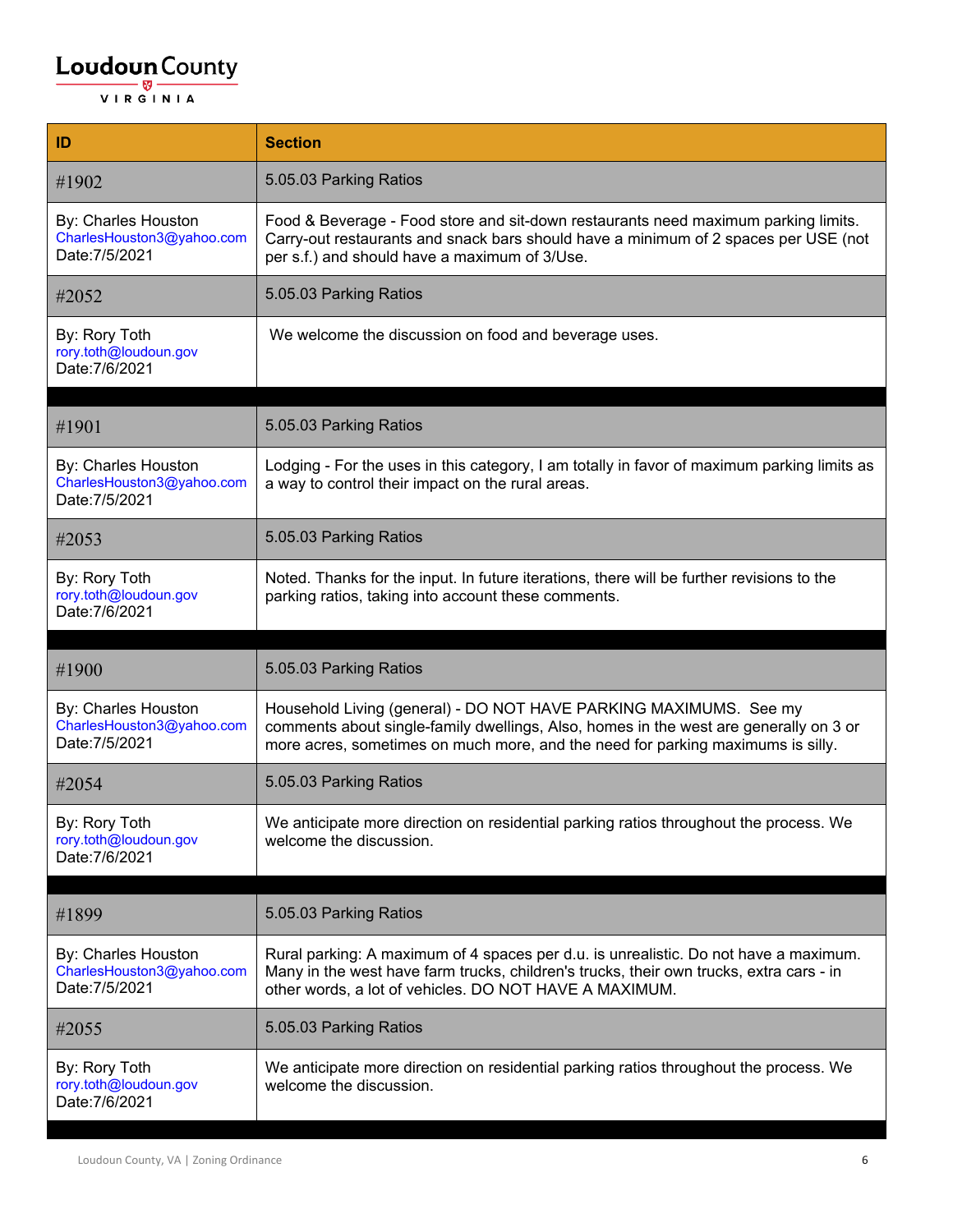| ID                                                                 | <b>Section</b>                                                                                                                                                                                                                                                 |
|--------------------------------------------------------------------|----------------------------------------------------------------------------------------------------------------------------------------------------------------------------------------------------------------------------------------------------------------|
| #1836                                                              | 5.05.03 Parking Ratios                                                                                                                                                                                                                                         |
| By: Charles Houston<br>CharlesHouston3@yahoo.com<br>Date: 7/1/2021 | Parking for healthcare uses is too low. Ever seen how many people are sitting in waiting<br>rooms?                                                                                                                                                             |
| #2032                                                              | 5.05.03 Parking Ratios                                                                                                                                                                                                                                         |
| By: Ryan Reed<br>ryan.reed@loudoun.gov<br>Date: 7/6/2021           | We anticipate more direction on healthcare uses throughout the process, we welcome<br>the discussion.                                                                                                                                                          |
| #1835                                                              | 5.05.03 Parking Ratios                                                                                                                                                                                                                                         |
| By: Charles Houston<br>CharlesHouston3@yahoo.com<br>Date: 7/1/2021 | The office parking ratios are absurdly low. We developed millions of square feet adjacent<br>to mass transit, but we always built enough of our own parking at a general ratio of<br>2/1000 sf.                                                                |
| #2031                                                              | 5.05.03 Parking Ratios                                                                                                                                                                                                                                         |
| By: Ryan Reed<br>ryan.reed@loudoun.gov<br>Date: 7/6/2021           | We anticipate more direction on office uses throughout the process, we welcome the<br>discussion.                                                                                                                                                              |
|                                                                    |                                                                                                                                                                                                                                                                |
| #1834                                                              | 5.05.03 Parking Ratios                                                                                                                                                                                                                                         |
| By: Charles Houston<br>CharlesHouston3@yahoo.com<br>Date: 7/1/2021 | General comment: I am totally against any attempt to impose maximum parking limits.<br>No owner will ever construct more parking than a project really needs, nor will he under-<br>build. Imposing maximums is simply an idealistic exercise that won't work. |
| #2030                                                              | 5.05.03 Parking Ratios                                                                                                                                                                                                                                         |
| By: Ryan Reed<br>ryan.reed@loudoun.gov<br>Date: 7/6/2021           | We welcome discussion on parking ratios in all parts of the County. The use of parking<br>maximums is a common tool by localities to implement policies similar to the 2019 GP.<br>We look forward to the discussion.                                          |
| #1833                                                              | 5.05.03 Parking Ratios                                                                                                                                                                                                                                         |
| By: Charles Houston<br>CharlesHouston3@yahoo.com<br>Date: 7/1/2021 | Hotel/motel ratio is low.                                                                                                                                                                                                                                      |
| #2029                                                              | 5.05.03 Parking Ratios                                                                                                                                                                                                                                         |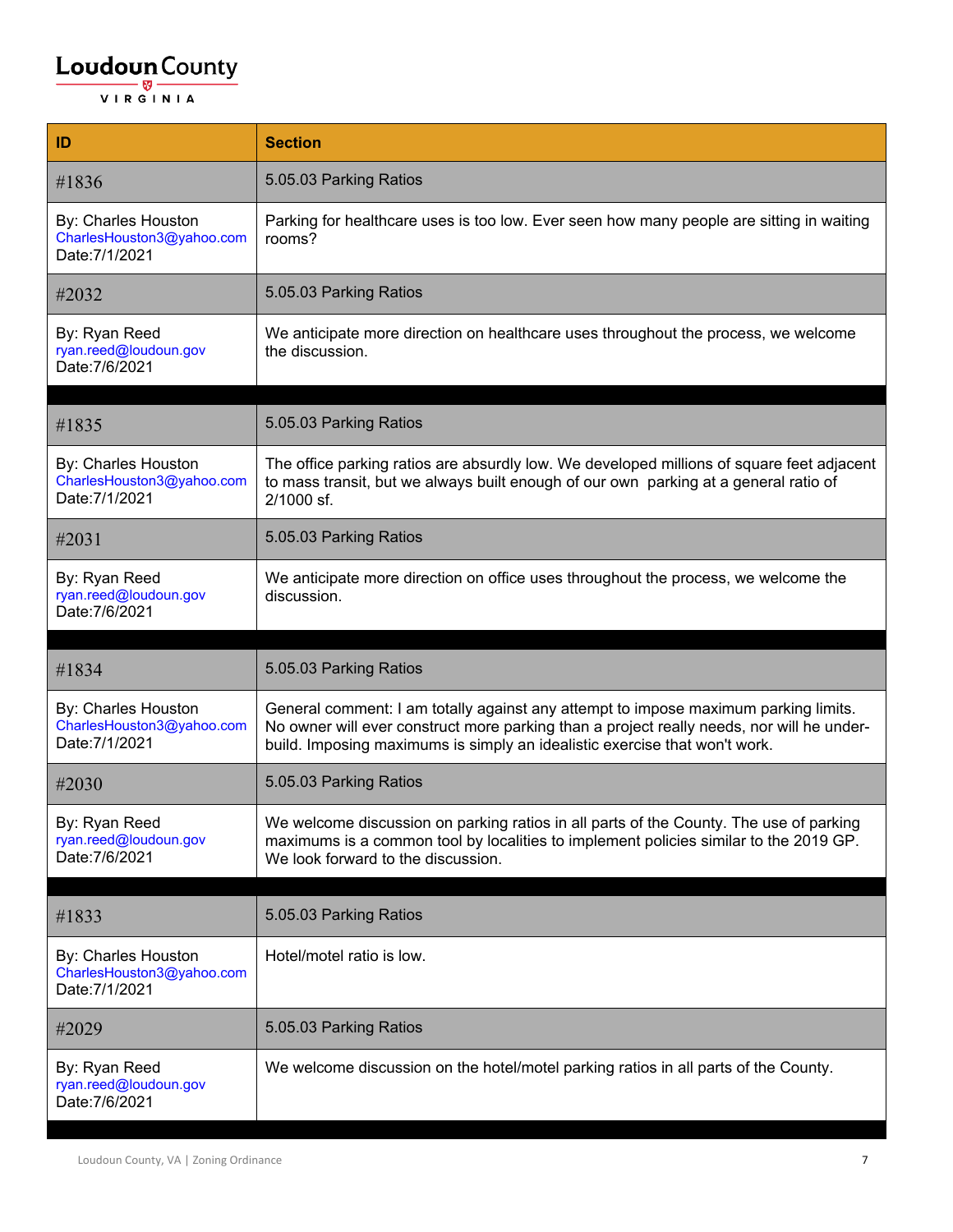| ID                                                                 | <b>Section</b>                                                                                           |
|--------------------------------------------------------------------|----------------------------------------------------------------------------------------------------------|
| #1832                                                              | 5.05.03 Parking Ratios                                                                                   |
| By: Charles Houston<br>CharlesHouston3@yahoo.com<br>Date: 7/1/2021 | SF detached in Urban area will still have parking requirements.                                          |
| #2028                                                              | 5.05.03 Parking Ratios                                                                                   |
| By: Ryan Reed<br>ryan.reed@loudoun.gov<br>Date: 7/6/2021           | Correct. See Section 5.05.12.                                                                            |
| #1831                                                              | 5.05.03 Parking Ratios                                                                                   |
| By: Charles Houston<br>CharlesHouston3@yahoo.com<br>Date: 7/1/2021 | Live-work dwelling, rooming, congregate housing etc. should have 1 space per bedroom.                    |
| #2027                                                              | 5.05.03 Parking Ratios                                                                                   |
| By: Ryan Reed<br>ryan.reed@loudoun.gov<br>Date: 7/6/2021           | We welcome the discussion on parking ratios for live-work dwelling, rooming, congregate<br>housing, etc. |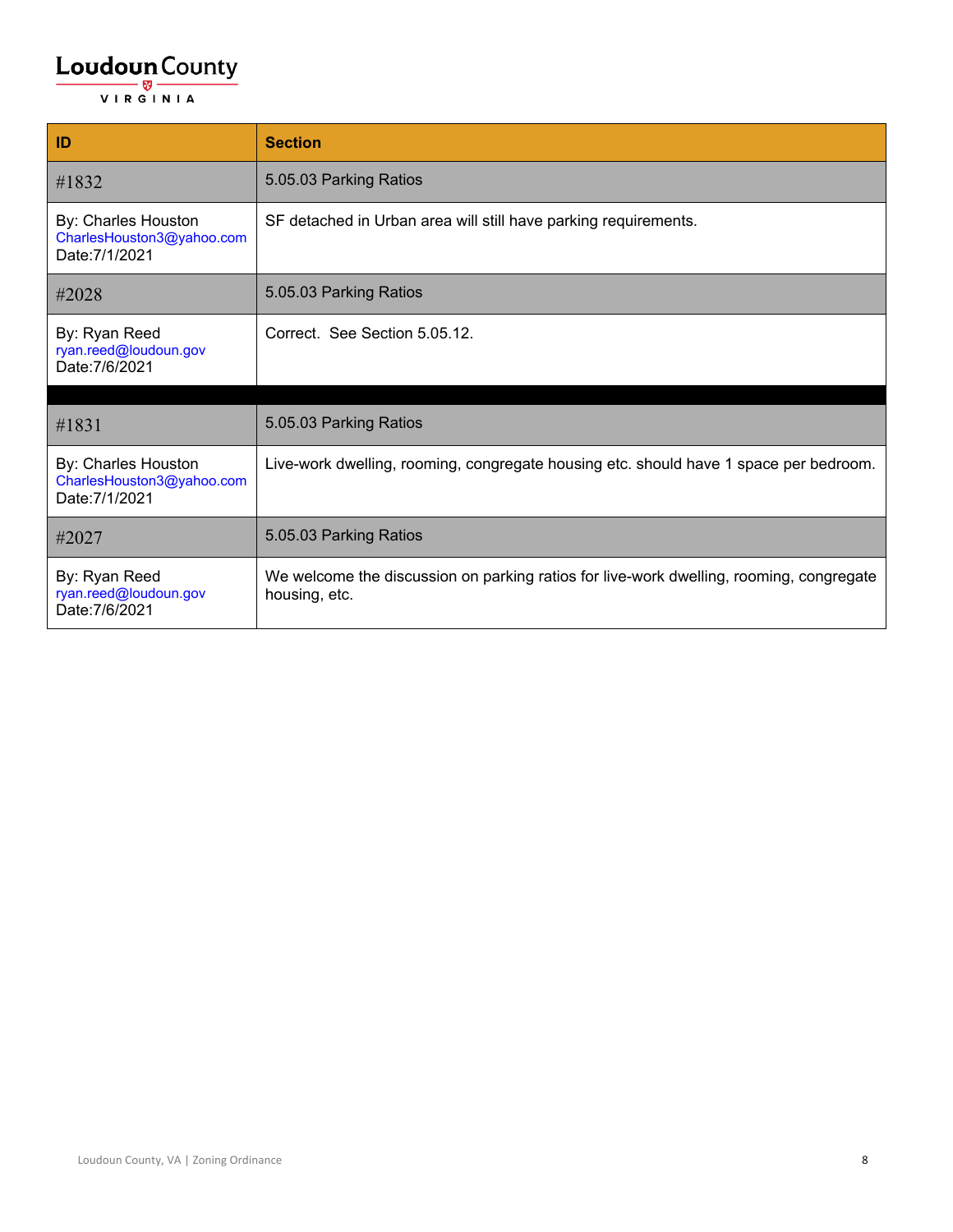#### **Section Comments**

| ID                                                              | <b>Section</b>                                                                                                                                                                                                                                                                                                                                                                                                                                                                                                       |
|-----------------------------------------------------------------|----------------------------------------------------------------------------------------------------------------------------------------------------------------------------------------------------------------------------------------------------------------------------------------------------------------------------------------------------------------------------------------------------------------------------------------------------------------------------------------------------------------------|
| #1863                                                           | 5.05 Parking Standards                                                                                                                                                                                                                                                                                                                                                                                                                                                                                               |
| By: Eric Zicht<br>zicht@erols.com<br>Date: 7/4/2021             | The corresponding section of the existing ordinance is 13 pages.<br>This looks like 61 pages.<br>Not a simplification.<br>Not user-friendly.                                                                                                                                                                                                                                                                                                                                                                         |
| #1961                                                           | 5.05 Parking Standards                                                                                                                                                                                                                                                                                                                                                                                                                                                                                               |
| By: Rory Toth<br>rory.toth@loudoun.gov<br>Date: 7/6/2021        | The draft parking standards section carries forward some existing parking standards and<br>includes new context-sensitive<br>draft parking ratios and regulations that implement Loudoun County 2019 General<br>Plan (2019 GP) policy guidance, including policies in the 2019 CTP. Proposed parking<br>sections also consolidate parking related regulations that are currently found throughout<br>the existing Zoning Ordinance into one section. Consolidated examples include: Sections<br>5.05.11 and 5.05.12. |
| #1862                                                           | 5.05.14 Specific Residential Design Type Parking                                                                                                                                                                                                                                                                                                                                                                                                                                                                     |
| By: Eric Zicht<br>zicht@erols.com<br>Date: 7/3/2021             | Like that single table includes all policy areas.<br>Maximum # of vehicles is too low.<br>Many families have more cars.<br>Young couples in one-bedroom apartments often have to have two cars to commute to<br>different work places.<br>Illogical - a 3 bedroom apartment can have 7.5 parking spaces, but a one bedroom only<br>1.5. (If reversed, it would be three bedrooms 4.5 parking spaces, one bedroom 2.5<br>spaces)                                                                                      |
| #2001                                                           | 5.05.14 Specific Residential Design Type Parking                                                                                                                                                                                                                                                                                                                                                                                                                                                                     |
| By: Rhys Wilson<br>rwilson@planningandlaw.com<br>Date: 7/6/2021 | A 3 bedroom apartment should have 2 to 2.5 parking spaces. A different metric to<br>measure or omit the BR metric in the apartment section to clarify may be appropriate. The<br>intent was for it for it to read: $3+$ bedrooms = 2 space minimum with a 2.5 maximum.                                                                                                                                                                                                                                               |
|                                                                 |                                                                                                                                                                                                                                                                                                                                                                                                                                                                                                                      |
| #1861                                                           | 5.05.13 Village Parking                                                                                                                                                                                                                                                                                                                                                                                                                                                                                              |
| By: Eric Zicht<br>zicht@erols<br>Date: 7/3/2021                 | Village regulations merit a separate ZOAM with stakeholder meetings and provision for<br>input from residents.                                                                                                                                                                                                                                                                                                                                                                                                       |
| #2081                                                           | 5.05.13 Village Parking                                                                                                                                                                                                                                                                                                                                                                                                                                                                                              |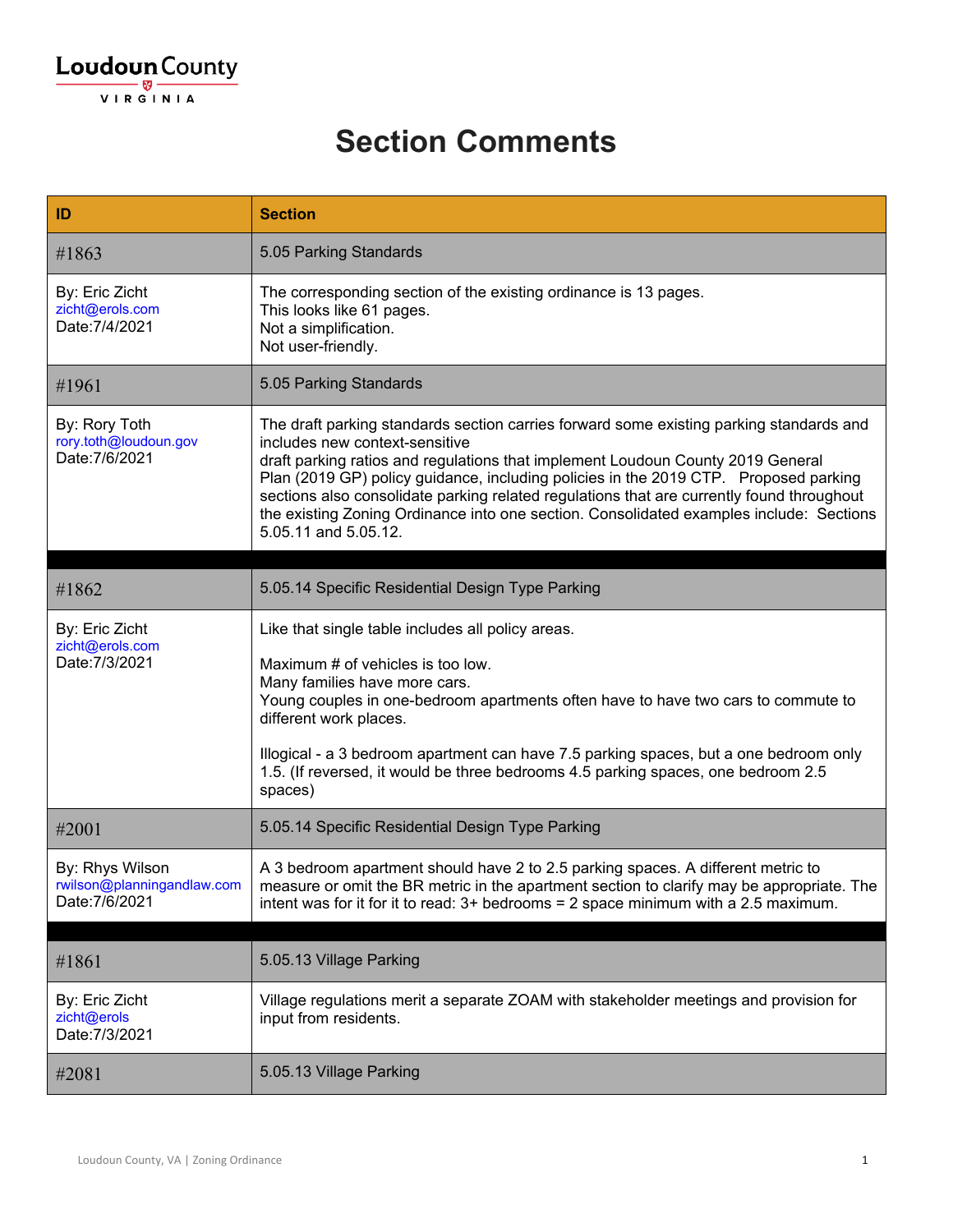| By: Rory Toth<br>rory.toth@loudoun.gov<br>Date: 7/6/2021        | Thank you for the feedback. Villages will be discussed during the Zoning Districts<br>discussion and revaluation of processes and review of potential small area plan updates<br>for individual villages is a consideration.                                                                                                                                                                                                                                                                                        |
|-----------------------------------------------------------------|---------------------------------------------------------------------------------------------------------------------------------------------------------------------------------------------------------------------------------------------------------------------------------------------------------------------------------------------------------------------------------------------------------------------------------------------------------------------------------------------------------------------|
| #1860                                                           | 5.05.12 Residential Parking Limitations                                                                                                                                                                                                                                                                                                                                                                                                                                                                             |
| By: Eric Zicht<br>zicht@erols.com<br>Date: 7/3/2021             | These are new standards.<br>Is there a need?<br>The limits on pavement in a side yard are prohibitive if garages are located in the rear of<br>a narrow residential lot - rear loading garage or detached garage. The driveway in such<br>cases traverses the side yard.<br>How is the side yard (rear yard) measured?<br>Just the required yards (setbacks)?<br>Or from front to rear?<br>Irregular (non-rectangular) lots?<br>For the most part, enforcement entails intervention in neighbor disputes. Have fun! |
| #1997                                                           | 5.05.12 Residential Parking Limitations                                                                                                                                                                                                                                                                                                                                                                                                                                                                             |
| By: Rhys Wilson<br>rwilson@planningandlaw.com<br>Date: 7/6/2021 | These are the existing standards that have been tailored to the new context driven<br>approach. We understand that this section will need work because of potential<br>enforcement concerns. More input to come.                                                                                                                                                                                                                                                                                                    |
|                                                                 |                                                                                                                                                                                                                                                                                                                                                                                                                                                                                                                     |
| #1859                                                           | 5.05.11 Parking Location and Design                                                                                                                                                                                                                                                                                                                                                                                                                                                                                 |
| By: Eric Zicht<br>zicht@erols.com<br>Date: 7/3/2021             | Landscaping standards<br>There is an entire section of the zoning ordinance dedicated to landscaping and<br>landscaping standards for parking lots.<br>It is problematic to have such standards in this section of the ordinance as well (and the<br>subjective nature is troubling).                                                                                                                                                                                                                               |
| #1994                                                           | 5.05.11 Parking Location and Design                                                                                                                                                                                                                                                                                                                                                                                                                                                                                 |
| By: Rhys Wilson<br>rwilson@planningandlaw.com<br>Date: 7/6/2021 | We agree to this should be removed. This was included by mistake.                                                                                                                                                                                                                                                                                                                                                                                                                                                   |
| #1858                                                           | 5.05.11 Parking Location and Design                                                                                                                                                                                                                                                                                                                                                                                                                                                                                 |
| By: Eric Zicht<br>zicht@erols.com<br>Date: 7/3/2021             | Ban on off-street parking in front and rear yards.<br>These facilities often compliment parking structures by providing easy-in&out capability<br>for select parties - handicapped, drop-offs, short term, etc.<br>For the most part, all of these types of projects require rezonings in which these types of<br>issues can be discussed rather than establishing standards that will require many<br>waivers.                                                                                                     |

Loudoun County, VA | Zoning Ordinance 2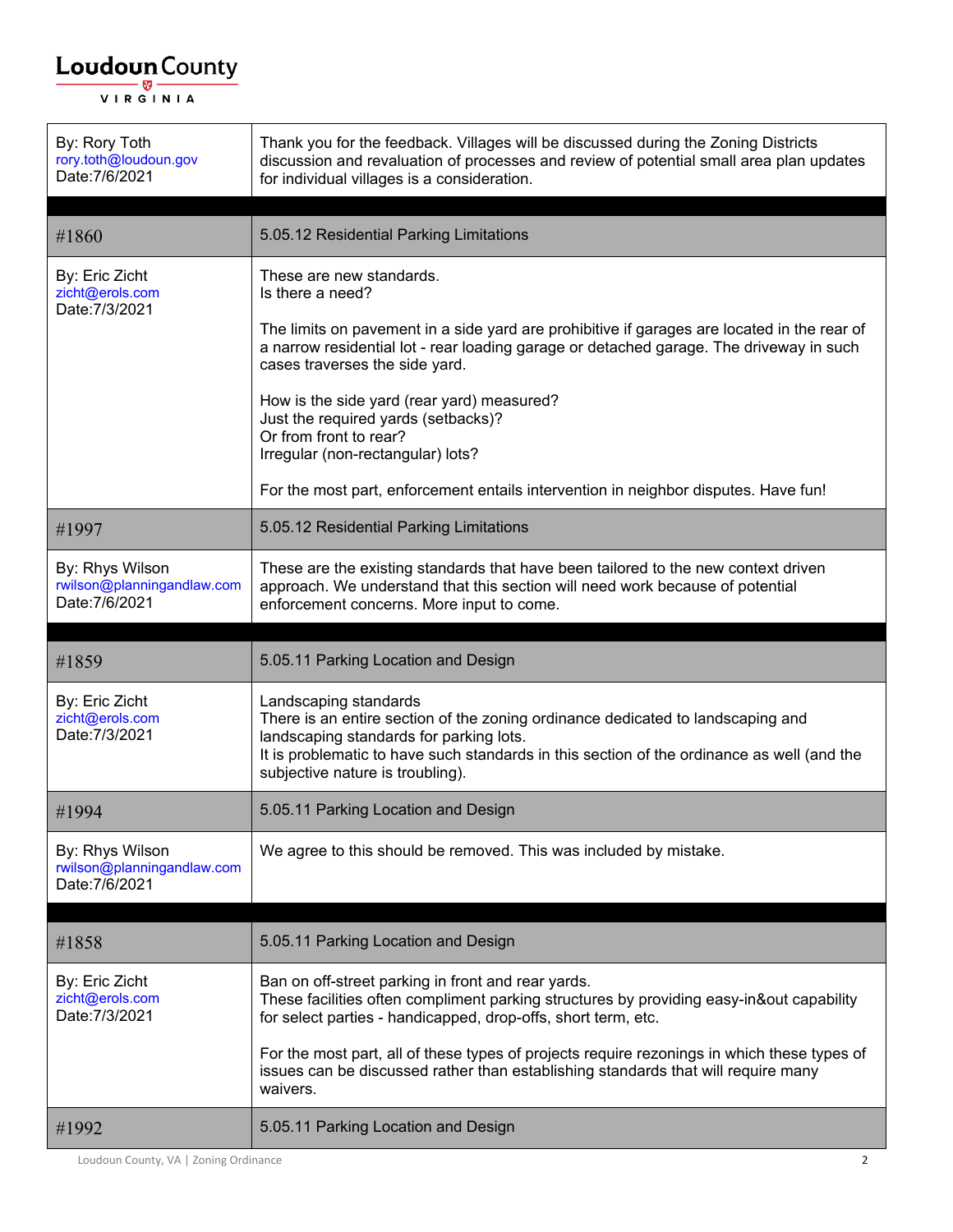| By: Rhys Wilson<br>rwilson@planningandlaw.com<br>Date: 7/6/2021 | Note: these standards apply to dense, compact development that have an urban feeling.<br>While off-street parking is not allowed in the front or side yards, it is allowed in the rear.<br>Urban development tends to use on-street parking, parking garages, and rear yard<br>surface parking to promote walkability and attention to site design. Drop off lanes and the<br>like are site design standards which would be found in the development standards section<br>or FSM. |
|-----------------------------------------------------------------|-----------------------------------------------------------------------------------------------------------------------------------------------------------------------------------------------------------------------------------------------------------------------------------------------------------------------------------------------------------------------------------------------------------------------------------------------------------------------------------|
| #1857                                                           | 5.05.11 Parking Location and Design                                                                                                                                                                                                                                                                                                                                                                                                                                               |
| By: Eric Zicht<br>zicht@erols.com<br>Date: 7/3/2021             | <b>Parking Structures</b><br>The requirements for structured parking will likely deter early and temporary development<br>in the Urban Transit Districts. It will make it difficult to scale-up development.                                                                                                                                                                                                                                                                      |
| #1993                                                           | 5.05.11 Parking Location and Design                                                                                                                                                                                                                                                                                                                                                                                                                                               |
| By: Rhys Wilson<br>rwilson@planningandlaw.com<br>Date: 7/6/2021 | We welcome the discussion and direction. Should the requirement be eliminated? Why<br>would it be difficult to scale up development?                                                                                                                                                                                                                                                                                                                                              |
| #1856                                                           | 5.05.11 Parking Location and Design                                                                                                                                                                                                                                                                                                                                                                                                                                               |
| By: Eric Zicht<br>zicht@erols.com<br>Date: 7/3/2021             | Do we need this section?<br>Some of the criteria appear very subjective and unenforceable ("have as low visibility as<br>feasible)                                                                                                                                                                                                                                                                                                                                                |
| #1995                                                           | 5.05.11 Parking Location and Design                                                                                                                                                                                                                                                                                                                                                                                                                                               |
|                                                                 |                                                                                                                                                                                                                                                                                                                                                                                                                                                                                   |
| By: Rhys Wilson<br>rwilson@planningandlaw.com<br>Date: 7/6/2021 | We're open for discussion and consideration.                                                                                                                                                                                                                                                                                                                                                                                                                                      |
| #1855                                                           | 5.05.09 Parking Adjustments                                                                                                                                                                                                                                                                                                                                                                                                                                                       |
| By: Eric Zicht<br>zicht@erols.com<br>Date: 7/3/2021             | The TDM approach is appropriate for large, complex urban projects.                                                                                                                                                                                                                                                                                                                                                                                                                |
| #1989                                                           | 5.05.09 Parking Adjustments                                                                                                                                                                                                                                                                                                                                                                                                                                                       |
| By: Rhys Wilson<br>rwilson@planningandlaw.com<br>Date: 7/6/2021 | We agree, thank you for the feedback.                                                                                                                                                                                                                                                                                                                                                                                                                                             |
| #1854                                                           | 5.05.09 Parking Adjustments                                                                                                                                                                                                                                                                                                                                                                                                                                                       |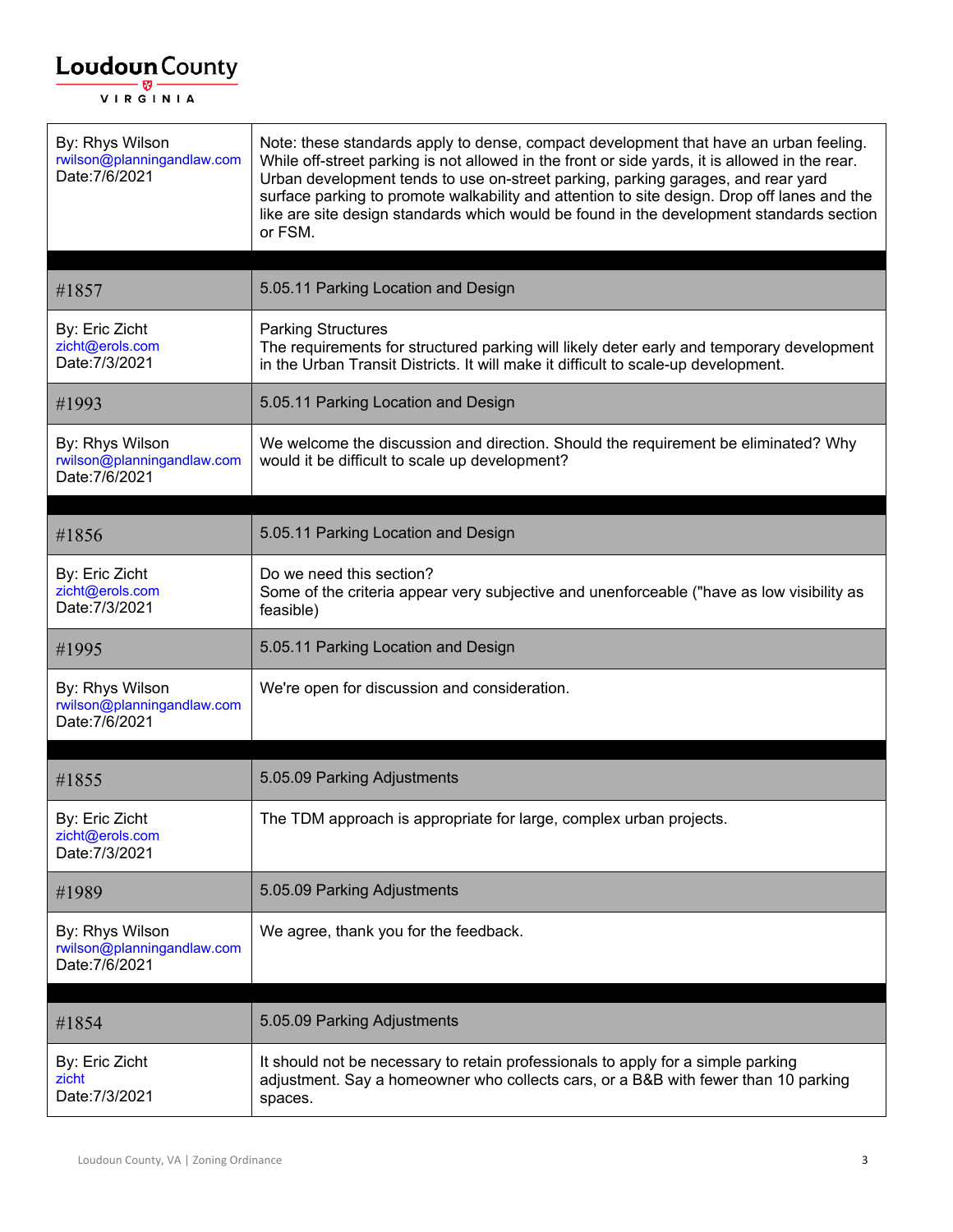| ID                                                              | <b>Section</b>                                                                                                                                                                                                                                                                                                                                                                                                                                                                                                                                                                                                                |
|-----------------------------------------------------------------|-------------------------------------------------------------------------------------------------------------------------------------------------------------------------------------------------------------------------------------------------------------------------------------------------------------------------------------------------------------------------------------------------------------------------------------------------------------------------------------------------------------------------------------------------------------------------------------------------------------------------------|
| #1991                                                           | 5.05.09 Parking Adjustments                                                                                                                                                                                                                                                                                                                                                                                                                                                                                                                                                                                                   |
| By: Rhys Wilson<br>rwilson@planningandlaw.com<br>Date: 7/6/2021 | Once deliberated and the appropriate ratios are found, most minimums and maximums<br>should alleviate the need for adjustments. However, looking at the appropriate levels of<br>justification for this section and discussing is welcome.                                                                                                                                                                                                                                                                                                                                                                                    |
|                                                                 |                                                                                                                                                                                                                                                                                                                                                                                                                                                                                                                                                                                                                               |
| #1853                                                           | 5.05.08 Oversized Vehicle Parking                                                                                                                                                                                                                                                                                                                                                                                                                                                                                                                                                                                             |
| By: Eric Zicht<br>zicht@erols.com<br>Date: 7/3/2021             | All the other regulations focus on the number of parking spaces.<br>Here we suddenly are based on acreage. Why?<br>How is this area measured?<br>Does it include landscaped islands, entrances, pedestrian crossings, loading areas, fire<br>aisles, etc?<br>Too complex to administer                                                                                                                                                                                                                                                                                                                                        |
| #1986                                                           | 5.05.08 Oversized Vehicle Parking                                                                                                                                                                                                                                                                                                                                                                                                                                                                                                                                                                                             |
| By: Rhys Wilson<br>rwilson@planningandlaw.com<br>Date: 7/6/2021 | This measurement is based on the number of parking spaces in relation to lot acreage.<br>The thinking is to better accommodate oversized vehicle parking for large tracts of land in<br>a given policy area while limiting oversized vehicle parking for smaller lots in a given<br>policy area. Note that this section only applies to Residential Districts within the Policy<br>Areas. These regulations shouldn't be complicated to administer at all given that it only<br>applies to Residential Districts. Also, lot acreage is a pretty standard measurement - it is<br>the measurement of the lot's width and depth. |
|                                                                 |                                                                                                                                                                                                                                                                                                                                                                                                                                                                                                                                                                                                                               |
| #1852                                                           | 5.05.07 Car-Share Parking                                                                                                                                                                                                                                                                                                                                                                                                                                                                                                                                                                                                     |
| By: Eric Zicht<br>zicht@erols.com<br>Date: 7/3/2021             | What portion of actual parking demand are car-shares today?<br>What is the demand (& availability) for such in western Loudoun?<br>Overkill?                                                                                                                                                                                                                                                                                                                                                                                                                                                                                  |
| #1981                                                           | 5.05.07 Car-Share Parking                                                                                                                                                                                                                                                                                                                                                                                                                                                                                                                                                                                                     |
| By: Rhys Wilson<br>rwilson@planningandlaw.com<br>Date: 7/6/2021 | This is certainly open for discussion. In line with both the 2019 GP and the CTP, it is an<br>anticipated future demand.                                                                                                                                                                                                                                                                                                                                                                                                                                                                                                      |
|                                                                 |                                                                                                                                                                                                                                                                                                                                                                                                                                                                                                                                                                                                                               |
| #1851                                                           | 5.05.06 Motorcyle/Scooter Parking                                                                                                                                                                                                                                                                                                                                                                                                                                                                                                                                                                                             |
| By: Eric Zicht<br>zicht@erols.com<br>Date: 7/3/2021             | Compliments on simplicity<br>BUT are 2% of vehicles actually motorcycles?<br>Are these spaces in lieu of or in addition to the required parking for autos?                                                                                                                                                                                                                                                                                                                                                                                                                                                                    |
| #1980                                                           | 5.05.06 Motorcyle/Scooter Parking                                                                                                                                                                                                                                                                                                                                                                                                                                                                                                                                                                                             |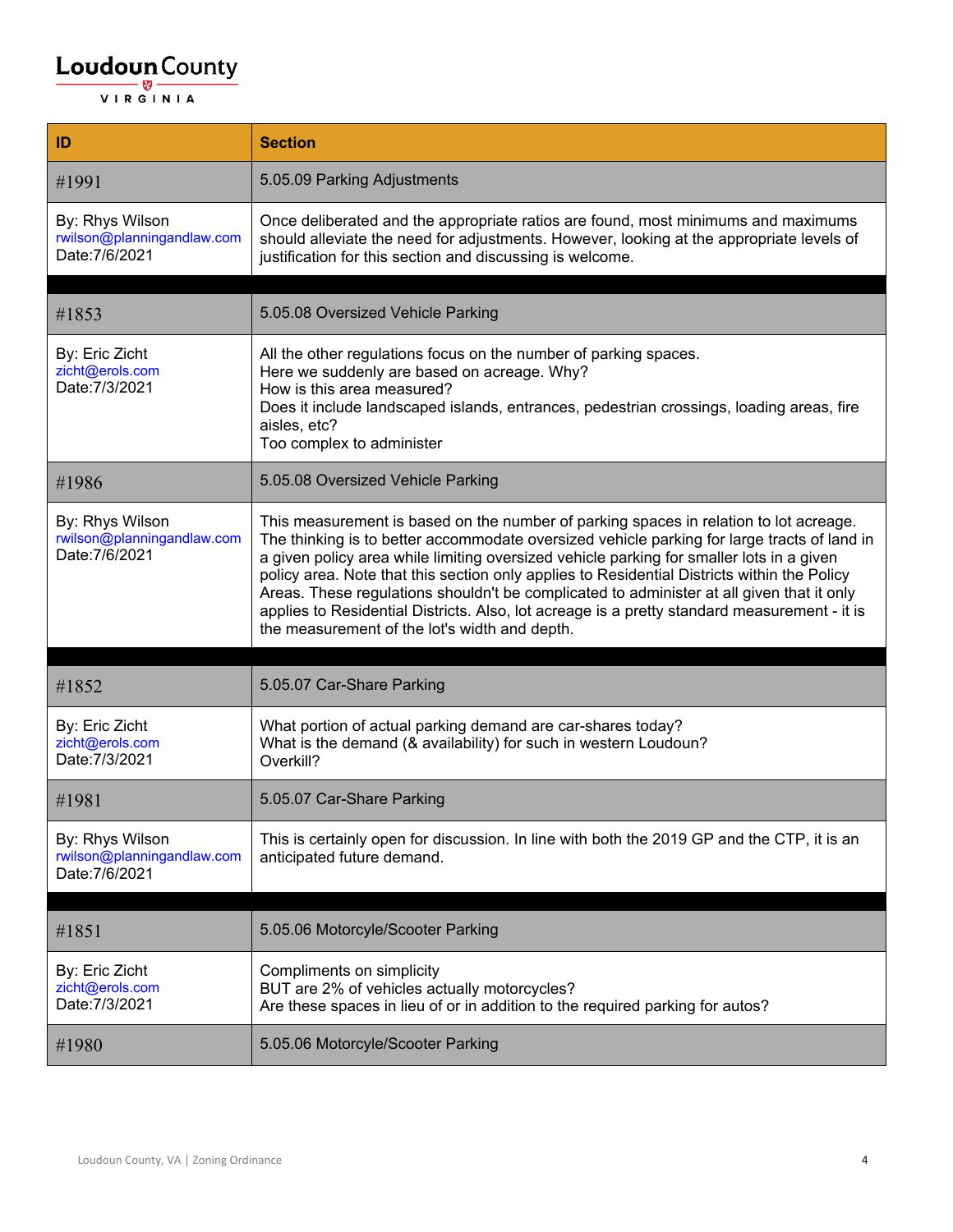| By: Rhys Wilson<br>rwilson@planningandlaw.com<br>Date: 7/6/2021 | First question: a quick search shows that 3 to 4% of registered vehicles in America are<br>motorcycles. Second question: no they aren't additions to the parking required for cars.<br>Take an example that requires 50 total parking spaces. 2% of those 50 spaces is 1. So 1<br>space out of the 50 total spaces is specifically dedicated to motorcycles/scooters. |
|-----------------------------------------------------------------|-----------------------------------------------------------------------------------------------------------------------------------------------------------------------------------------------------------------------------------------------------------------------------------------------------------------------------------------------------------------------|
| #1850                                                           | 5.05.04 Bicycle Parking                                                                                                                                                                                                                                                                                                                                               |
| By: Eric Zicht<br>zicht@erols.com<br>Date: 7/3/2021             | Do we need parking standards for bicycles, motorcycles, car-share and oversized<br>vehicles in other than dense urban nodes?<br>We don't have such now.<br>Are there significant problems?<br>Seems to add a lot of complexity to little public benefit.                                                                                                              |
| #1972                                                           | 5.05.04 Bicycle Parking                                                                                                                                                                                                                                                                                                                                               |
| By: Rhys Wilson<br>rwilson@planningandlaw.com<br>Date: 7/6/2021 | Standards will be mostly addressed in the FSM, however, bikes and oversized vehicles<br>standards in urban nodes would make sense given that space is at a premium and<br>development is supposed to be dense. Staff input and ZOC discussion are welcome                                                                                                             |
| #1849                                                           | 5.05.04 Bicycle Parking                                                                                                                                                                                                                                                                                                                                               |
| By: Eric Zicht<br>zicht@erols.com<br>Date: 7/3/2021             | Can' bicycle, electric vehicle, motorcycle and oversize vehicle parking be addressed in<br>the same table as cars?                                                                                                                                                                                                                                                    |
| #1971                                                           | 5.05.04 Bicycle Parking                                                                                                                                                                                                                                                                                                                                               |
| By: Rhys Wilson<br>rwilson@planningandlaw.com<br>Date: 7/6/2021 | We can consider an approach like you're suggesting. I'm not sure if all of that information<br>will fit into the table.                                                                                                                                                                                                                                               |
| #1848                                                           | 5.05.03 Parking Ratios                                                                                                                                                                                                                                                                                                                                                |
| By: Eric Zicht<br>zicht@erols.com<br>Date: 7/3/2021             | <b>Extractive Industries</b><br>These are typically rock quarries.<br>Outdoor with few buildings and little floor area. How does one parking space per 1000 sf<br>work?<br>These uses may have offices, where office rates may be appropriate, and warehouse<br>areas, where warehouse rates might be appropriate.                                                    |
| #2006                                                           | 5.05.03 Parking Ratios                                                                                                                                                                                                                                                                                                                                                |
| By: Rhys Wilson<br>rwilson@planningandlaw.com<br>Date: 7/6/2021 | The parking ratios and the best metric for extractive industries is open for discussion. The<br>office and warehouse areas will be parked according to square footage.                                                                                                                                                                                                |
| #1847                                                           | 5.05.03 Parking Ratios                                                                                                                                                                                                                                                                                                                                                |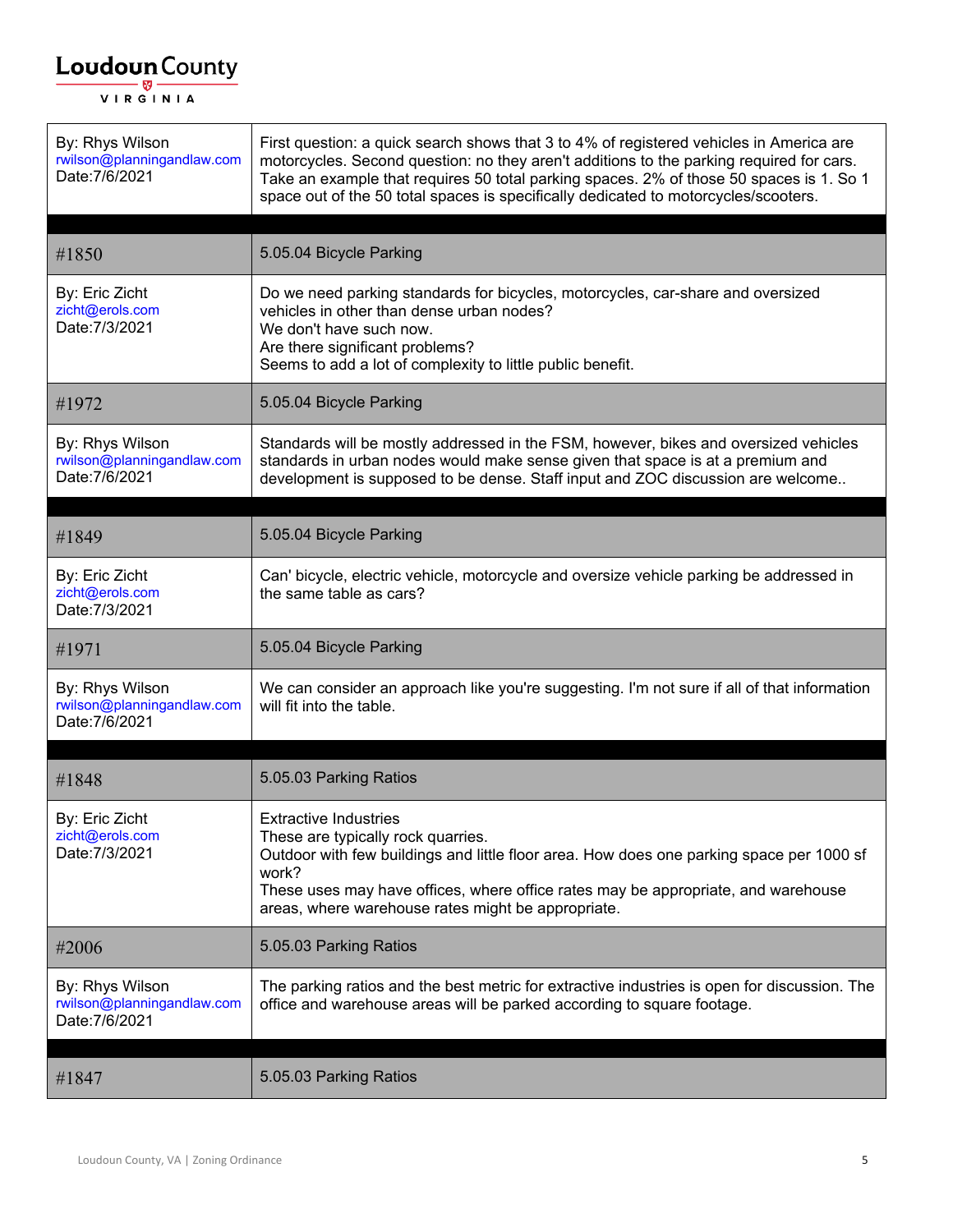| By: Eric Zicht<br>zicht@erols.com<br>Date: 7/3/2021             | <b>Equestrian Event Facility</b><br>In most of these facilities, the space is dedicated to riding rinks and horse stalls. Why<br>would anyone need parking at all for such gross floor area, let aynone one parking space<br>per 250 square feet.    |
|-----------------------------------------------------------------|------------------------------------------------------------------------------------------------------------------------------------------------------------------------------------------------------------------------------------------------------|
| #2070                                                           | 5.05.03 Parking Ratios                                                                                                                                                                                                                               |
| By: Rory Toth<br>rory.toth@loudoun.gov<br>Date: 7/6/2021        | Staff welcomes additional discussion on equestrian event facilities. Staff is unsure of the<br>reference to 1 parking space per 250 square feet as this is not a ratio referenced for this<br>use.                                                   |
| #1846                                                           | 5.05.03 Parking Ratios                                                                                                                                                                                                                               |
| By: Eric Zicht<br>zicht@erols.com<br>Date: 7/3/2021             | Separate Parking Requirements for different policy areas<br>Unnecessary and overly complicated.<br>Generally, the uses create the same parking needs regardless of which policy area they<br>are located in.                                         |
| #2071                                                           | 5.05.03 Parking Ratios                                                                                                                                                                                                                               |
| By: Rory Toth<br>rory.toth@loudoun.gov<br>Date: 7/6/2021        | Staff welcomes the discussion on parking ratios throughout the County. The best way to<br>simplify and create a document that is easy to use is a mutual goal.                                                                                       |
|                                                                 |                                                                                                                                                                                                                                                      |
| #1845                                                           | 5.05.03 Parking Ratios                                                                                                                                                                                                                               |
| By: Eric Zicht<br>zicht@erols.com<br>Date: 7/3/2021             | <b>Religious Land Use</b><br>Really covers a myriad of different uses with different needs.<br>Why is twice as much parking required as non-religious assembly or a community center?<br>Huge increase over current requirement (1 per 4 attendees). |
| #2072                                                           | 5.05.03 Parking Ratios                                                                                                                                                                                                                               |
| By: Rory Toth<br>rory.toth@loudoun.gov<br>Date: 7/6/2021        | These are based upon ITE and industry best practices researched by our consultant. We<br>welcome the discussion on these uses.                                                                                                                       |
|                                                                 | 5.05.03 Parking Ratios                                                                                                                                                                                                                               |
| #1844                                                           |                                                                                                                                                                                                                                                      |
| By: Eric Zicht<br>zicht@erols.com<br>Date: 7/3/2021             | Government - Really?? Only one space per 200 square feet? What do you have now for<br>the government center?                                                                                                                                         |
| #2011                                                           | 5.05.03 Parking Ratios                                                                                                                                                                                                                               |
| By: Rhys Wilson<br>rwilson@planningandlaw.com<br>Date: 7/6/2021 | Where is there a 1/200 sf ratio in the tables for a government use? Request further<br>clarification on this comment.                                                                                                                                |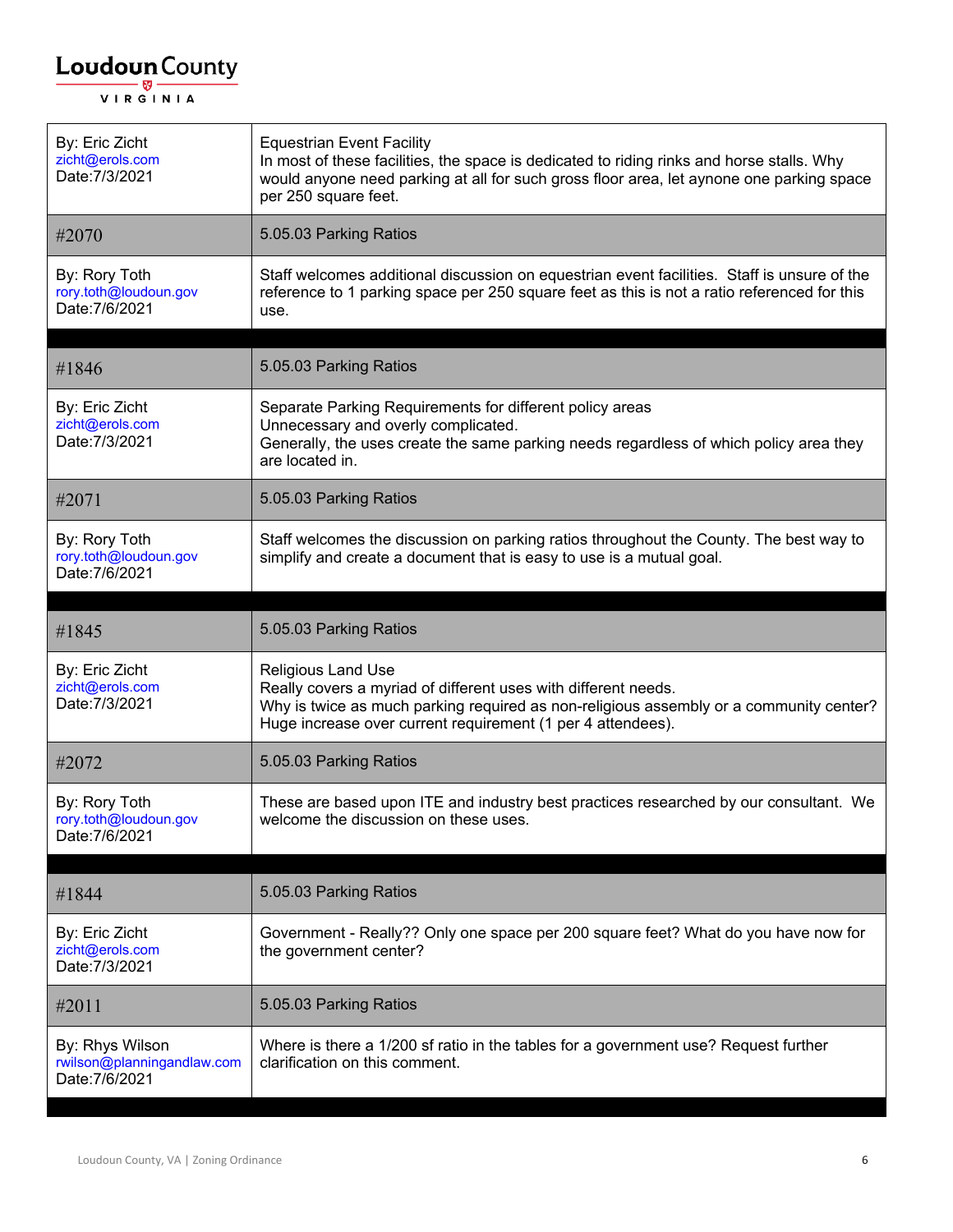| ID                                                       | <b>Section</b>                                                                                                                                                                                                                                                                                                                                                                                                                                              |
|----------------------------------------------------------|-------------------------------------------------------------------------------------------------------------------------------------------------------------------------------------------------------------------------------------------------------------------------------------------------------------------------------------------------------------------------------------------------------------------------------------------------------------|
| #1843                                                    | 5.05.03 Parking Ratios                                                                                                                                                                                                                                                                                                                                                                                                                                      |
| By: Eric Zicht<br>zicht@erols.com<br>Date: 7/3/2021      | Parking Ratios:<br>Too much reliance on gross floor area,<br>as opposed to building occupancy.                                                                                                                                                                                                                                                                                                                                                              |
|                                                          | Base requirements on actively used space that generates the traffic, not gross floor area.<br>For restaurants, base requirement on dining area. Kitchen and storage areas can vary<br>greatly in proportion to the number of diners.                                                                                                                                                                                                                        |
|                                                          | An office building should not be required to provide parking for dedicated storage areas.<br>(Case of the lawyer's office with extensive document storage.)                                                                                                                                                                                                                                                                                                 |
| #2045                                                    | 5.05.03 Parking Ratios                                                                                                                                                                                                                                                                                                                                                                                                                                      |
| By: Ryan Reed<br>ryan.reed@loudoun.gov<br>Date: 7/6/2021 | Comment to be taken into consideration to clarify gross floor area and different uses.                                                                                                                                                                                                                                                                                                                                                                      |
| #2057                                                    | 5.05.03 Parking Ratios                                                                                                                                                                                                                                                                                                                                                                                                                                      |
| By: Rory Toth<br>rory.toth@loudoun.gov<br>Date: 7/6/2021 | We welcome the discussion on basing such ratios on occupancy.                                                                                                                                                                                                                                                                                                                                                                                               |
|                                                          |                                                                                                                                                                                                                                                                                                                                                                                                                                                             |
| #1842                                                    | 5.05.03 Parking Ratios                                                                                                                                                                                                                                                                                                                                                                                                                                      |
| By: Eric Zicht<br>zicht@erols.com<br>Date: 7/3/2021      | Maximums can be problematic, especially for small uses where deviations can be<br>greater.<br>For a large apartment building, the deviations get averaged out, but a small complex may<br>need more parking spaces to address both greater deviation and special conditions.<br>Liberally allow administrative waivers.<br>Is it really a problem in any case?<br>What commercial entity goes to the expense of<br>purposefully building excessive parking? |
|                                                          | With regards to individual homes:<br>Well-to-do individuals may be car collectors<br>There may be big and extended families with a multitude of cars.                                                                                                                                                                                                                                                                                                       |
| #2042                                                    | 5.05.03 Parking Ratios                                                                                                                                                                                                                                                                                                                                                                                                                                      |
| By: Ryan Reed<br>ryan.reed@loudoun.gov<br>Date: 7/6/2021 | Noted. The use of parking maximums is a common tool by localities to implement policies<br>similar to the 2019 GP. The parking adjustments section was added so that reasonable<br>justifications could be considered by the Zoning Administrator.                                                                                                                                                                                                          |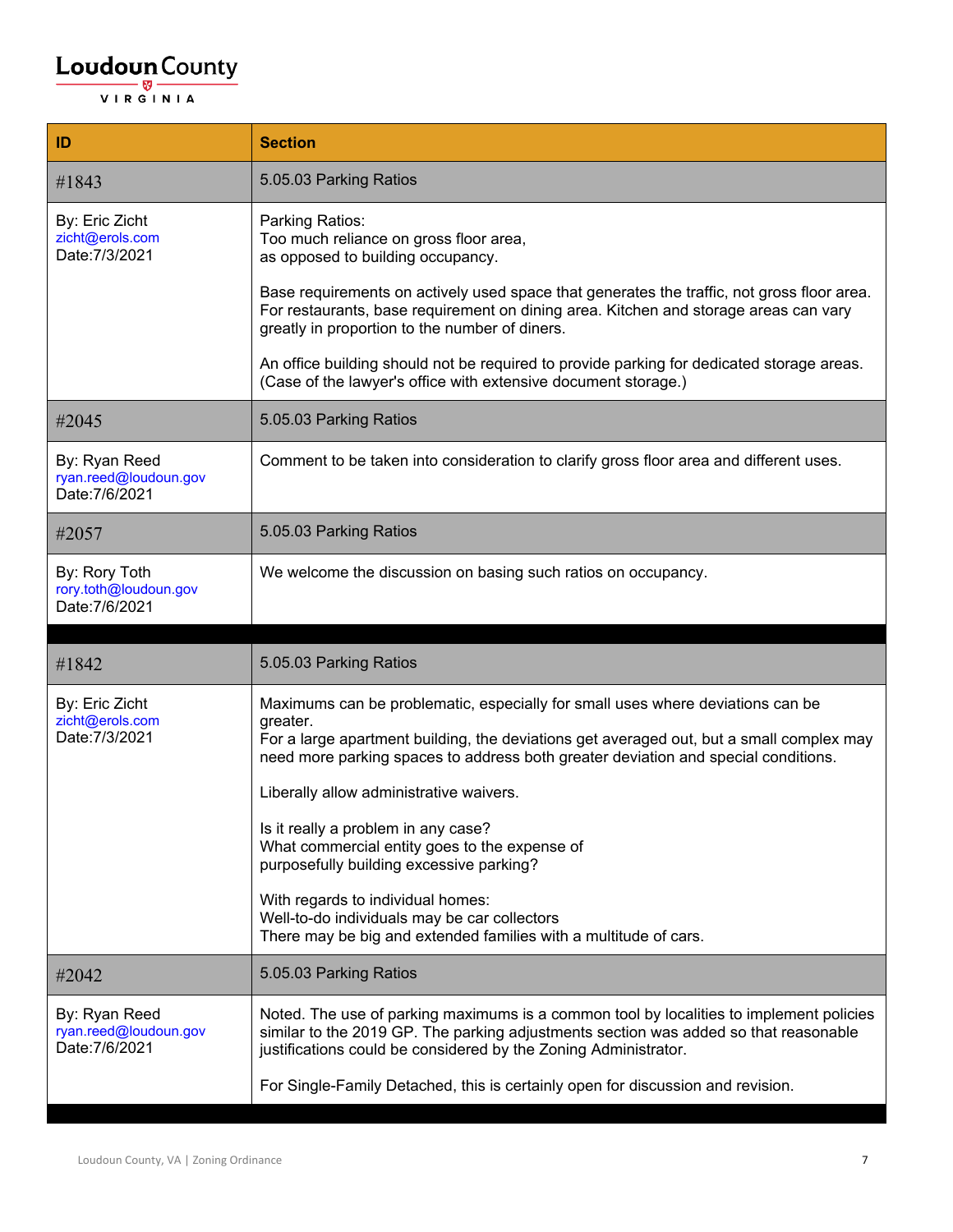| ID                                                              | <b>Section</b>                                                                                                                                                         |
|-----------------------------------------------------------------|------------------------------------------------------------------------------------------------------------------------------------------------------------------------|
| #1841                                                           | 5.05.03 Parking Ratios                                                                                                                                                 |
| By: Eric Zicht<br>zicht@erols.com<br>Date: 7/3/2021             | Why have separate metrics explanations for cars, bicycles, etc?<br>Aren't measurements made the same way for each?                                                     |
| #2037                                                           | 5.05.03 Parking Ratios                                                                                                                                                 |
| By: Ryan Reed<br>ryan.reed@loudoun.gov<br>Date: 7/6/2021        | Bicycles, electric vehicles were included in Section 5.05.03.A (8&9) to clarify what the<br>measurement metric meant. Does this make sense? We're open for discussion. |
|                                                                 |                                                                                                                                                                        |
| #1840                                                           | 5.05.03 Parking Ratios                                                                                                                                                 |
| By: Eric Zicht<br>zicht@erols.com<br>Date: 7/3/2021             | RE: Parking requirements per employee (guest, visitor, attendee)<br>Make clear that this is based on the maximum at any given time, not over the course of a<br>day.   |
| #1870                                                           | 5.05.03 Parking Ratios                                                                                                                                                 |
| By: Jean Ault<br>jean.ault@gmail.com<br>Date: 7/5/2021          | Possibly add "for any given shift"?                                                                                                                                    |
| #2005                                                           | 5.05.03 Parking Ratios                                                                                                                                                 |
| By: Rhys Wilson<br>rwilson@planningandlaw.com<br>Date: 7/6/2021 | That type of metric is nearly impossible to count, keep track of, and enforce.                                                                                         |
| #2009                                                           | 5.05.03 Parking Ratios                                                                                                                                                 |
| By: Rory Toth<br>rory.toth@loudoun.gov<br>Date: 7/6/2021        | Comment to be taken into consideration to clarify how the # of employees are quantified.                                                                               |
|                                                                 |                                                                                                                                                                        |
| #1839                                                           | 5.05.02 Applicability                                                                                                                                                  |
| By: Eric Zicht<br>zicht@erols.com<br>Date: 7/3/2021             | Does the inoperable vehicles section belong in the zoning ordinance, or is it better in the<br><b>County Codes?</b>                                                    |
|                                                                 | Is "major recreational equipment" defined?<br>Do such apparatus need parking?<br>How do you determine when such are inoperable?<br>Do you mean recreational vehicles?  |
| #1966                                                           | 5.05.02 Applicability                                                                                                                                                  |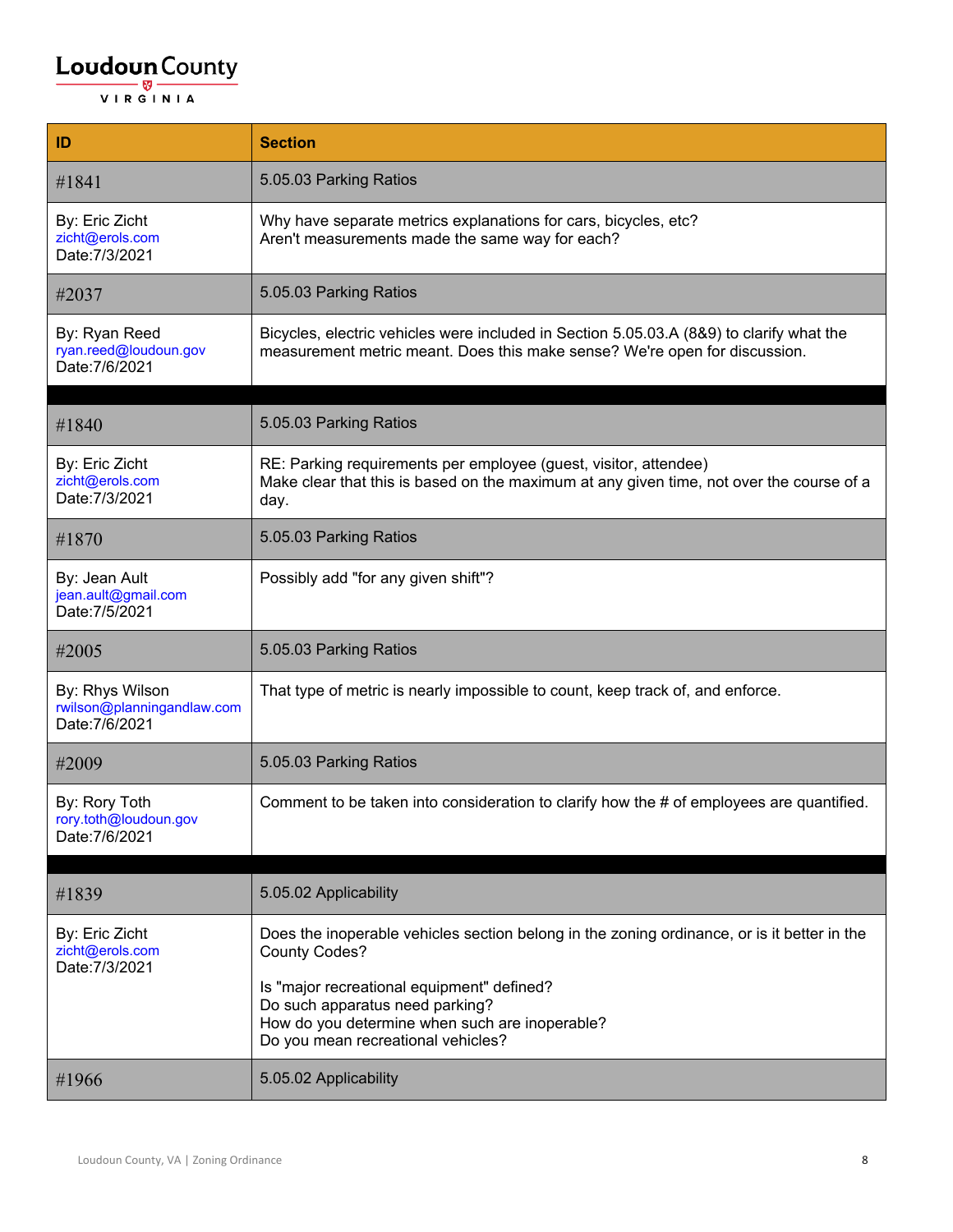$\mathsf{r}$ 

| By: Rhys Wilson<br>rwilson@planningandlaw.com<br>Date: 7/6/2021 | Further discussion with DPZ leadership staff and the County Attorney is necessary to<br>determine if such provision could belong in the County Code. Major recreational<br>equipment is currently defined in the Zoning Ordinance. Further details on parking for<br>inoperable vehicles, rec equipment, commercial vehicles, etc. are in section 5.05.08<br>Oversized Vehicle Parking.                                                                                                                                 |
|-----------------------------------------------------------------|-------------------------------------------------------------------------------------------------------------------------------------------------------------------------------------------------------------------------------------------------------------------------------------------------------------------------------------------------------------------------------------------------------------------------------------------------------------------------------------------------------------------------|
|                                                                 |                                                                                                                                                                                                                                                                                                                                                                                                                                                                                                                         |
| #1838                                                           | 5.05.02 Applicability                                                                                                                                                                                                                                                                                                                                                                                                                                                                                                   |
| By: Eric Zicht<br>zicht@erols.com<br>Date: 7/3/2021             | Some site uses are not simultaneous.<br>How is this addressed in the new ordinance?<br>One example is that churches today often have a family center as well as a sanctuary.h<br>are not occupied simultaneously.                                                                                                                                                                                                                                                                                                       |
| #1968                                                           | 5.05.02 Applicability                                                                                                                                                                                                                                                                                                                                                                                                                                                                                                   |
| By: Rhys Wilson<br>rwilson@planningandlaw.com<br>Date: 7/6/2021 | I can see that being an enforcement subject. Maybe having peak parking times but that is<br>an enforcement thing. For instance, we can say 100 spaces are needed for the<br>sanctuary, while 50 are needed for the family center, thus making the site need 150 total<br>spaces. If we say we only need 100 spaces in general because both uses aren't used at<br>the same time, does that create an enforcement issue? Consideration for parking<br>adjustments and getting that Section right may address this point? |
| #1837                                                           | 5.05.02 Applicability                                                                                                                                                                                                                                                                                                                                                                                                                                                                                                   |
| By: Eric Zicht<br>zicht@erols.com<br>Date: 7/3/2021             | Practice has been that when expanding a use the original provision of parking has been<br>grandfathered, and that additional parking need only be provided for the expansion or<br>added use. Is this practice expressly continued in the new text?                                                                                                                                                                                                                                                                     |
| #1963                                                           | 5.05.02 Applicability                                                                                                                                                                                                                                                                                                                                                                                                                                                                                                   |
| By: Rhys Wilson<br>rwilson@planningandlaw.com<br>Date: 7/6/2021 | Parking would apply to the expansion part of the use or a new use. See 5.05.02.B of this<br>section                                                                                                                                                                                                                                                                                                                                                                                                                     |

 $\overline{\phantom{0}}$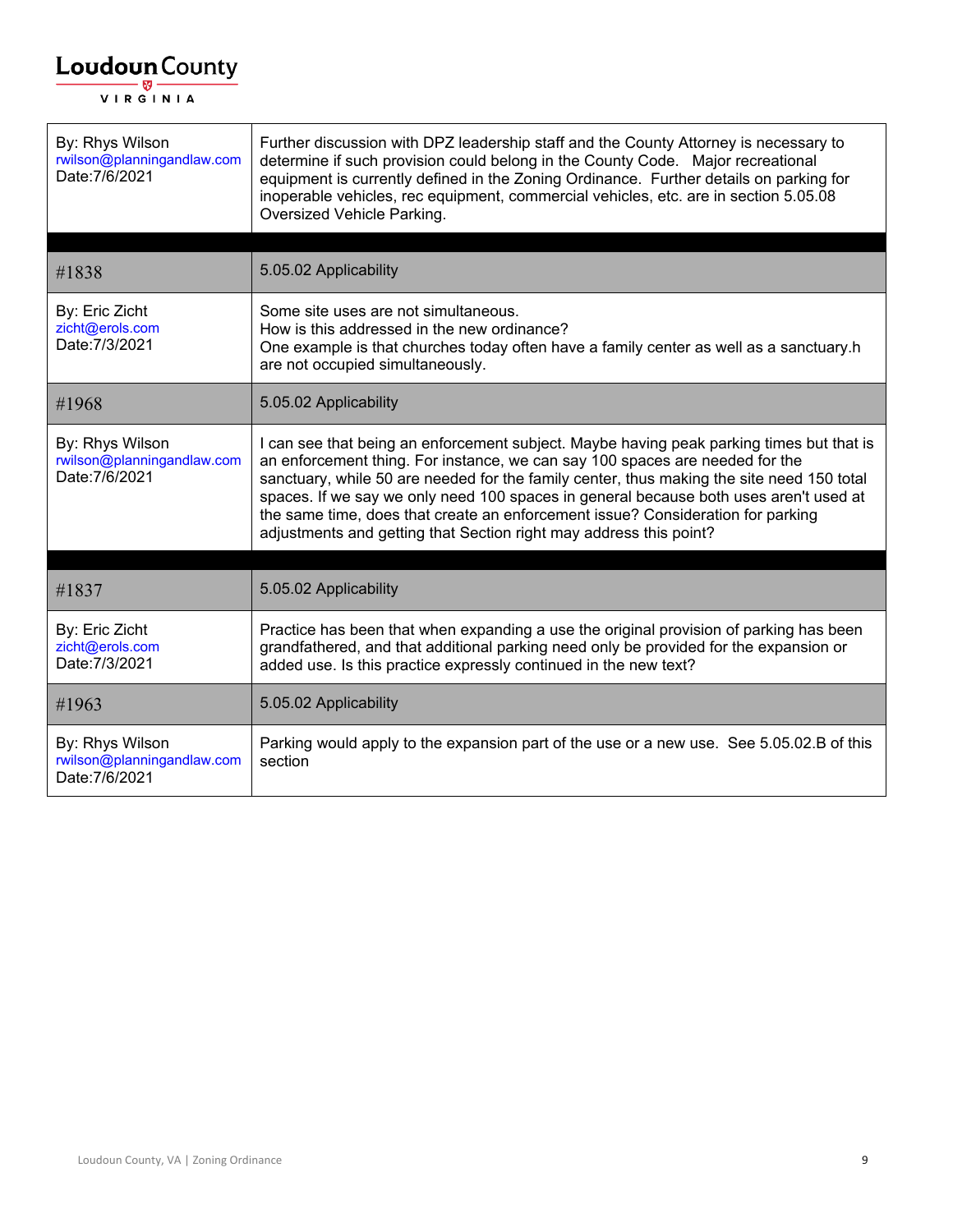#### **Section Comments**

| ID                                                              | <b>Section</b>                                                                                                                                                                                                                                                                                                                                                                                                                                                                                                                                                                                                                                                                                                                                                                                     |
|-----------------------------------------------------------------|----------------------------------------------------------------------------------------------------------------------------------------------------------------------------------------------------------------------------------------------------------------------------------------------------------------------------------------------------------------------------------------------------------------------------------------------------------------------------------------------------------------------------------------------------------------------------------------------------------------------------------------------------------------------------------------------------------------------------------------------------------------------------------------------------|
| #1922                                                           | 5.05.06 Motorcyle/Scooter Parking                                                                                                                                                                                                                                                                                                                                                                                                                                                                                                                                                                                                                                                                                                                                                                  |
| By: Jean Ault<br>jean.ault@gmail.com<br>Date: 7/5/2021          | What is the purpose of having a separate standard? Will the spaces be smaller? Will<br>they be designated in a separate section for safety - to separate cycles from cars?                                                                                                                                                                                                                                                                                                                                                                                                                                                                                                                                                                                                                         |
| #1977                                                           | 5.05.06 Motorcyle/Scooter Parking                                                                                                                                                                                                                                                                                                                                                                                                                                                                                                                                                                                                                                                                                                                                                                  |
| By: Rhys Wilson<br>rwilson@planningandlaw.com<br>Date: 7/6/2021 | These questions will be tackled in the FSM. Usually motorcycle space dimensions are<br>smaller than traditional car parking spaces.                                                                                                                                                                                                                                                                                                                                                                                                                                                                                                                                                                                                                                                                |
| #1871                                                           | 5.05.03 Parking Ratios                                                                                                                                                                                                                                                                                                                                                                                                                                                                                                                                                                                                                                                                                                                                                                             |
| By: Jean Ault<br>jean.ault@gmail.com<br>Date: 7/5/2021          | Far be it for me to push for more parking, but we do want enough parking. I have some<br>concerns about residential parking maximums in Suburban and Transition areas. With<br>Loudoun housing prices skyrocketing, we have seen an increase in shared housing. Will<br>on street parking be able to handle the overflow? If a home is built with a 2-car garage<br>and 2 driveway spaces and then the owner rent's out the basement as an accessory unit,<br>does the SFD then get to/have to provide an additional parking space? How does that<br>get provided? Only on the street?<br>Also, with the maximum of 4 spaces for a SFD unit, would that preclude any homes from<br>having a 3-car garage? Any driveway leading to those would probably fit 2 cars, so that<br>would be at least 5. |
| #2069                                                           | 5.05.03 Parking Ratios                                                                                                                                                                                                                                                                                                                                                                                                                                                                                                                                                                                                                                                                                                                                                                             |
| By: Rory Toth<br>rory.toth@loudoun.gov<br>Date: 7/6/2021        | Staff welcomes the discussion on residential parking minimums and maximums. Parking<br>would need to be provided for the principal SFD use and the accessory dwelling unit as<br>well. We are not precluding garages from having three parking spaces.                                                                                                                                                                                                                                                                                                                                                                                                                                                                                                                                             |
| #1840                                                           | 5.05.03 Parking Ratios                                                                                                                                                                                                                                                                                                                                                                                                                                                                                                                                                                                                                                                                                                                                                                             |
| By: Eric Zicht<br>zicht@erols.com<br>Date: 7/3/2021             | RE: Parking requirements per employee (guest, visitor, attendee)<br>Make clear that this is based on the maximum at any given time, not over the course of a<br>day.                                                                                                                                                                                                                                                                                                                                                                                                                                                                                                                                                                                                                               |
| #1870                                                           | 5.05.03 Parking Ratios                                                                                                                                                                                                                                                                                                                                                                                                                                                                                                                                                                                                                                                                                                                                                                             |
| By: Jean Ault<br>jean.ault@gmail.com<br>Date: 7/5/2021          | Possibly add "for any given shift"?                                                                                                                                                                                                                                                                                                                                                                                                                                                                                                                                                                                                                                                                                                                                                                |
| #2005                                                           | 5.05.03 Parking Ratios                                                                                                                                                                                                                                                                                                                                                                                                                                                                                                                                                                                                                                                                                                                                                                             |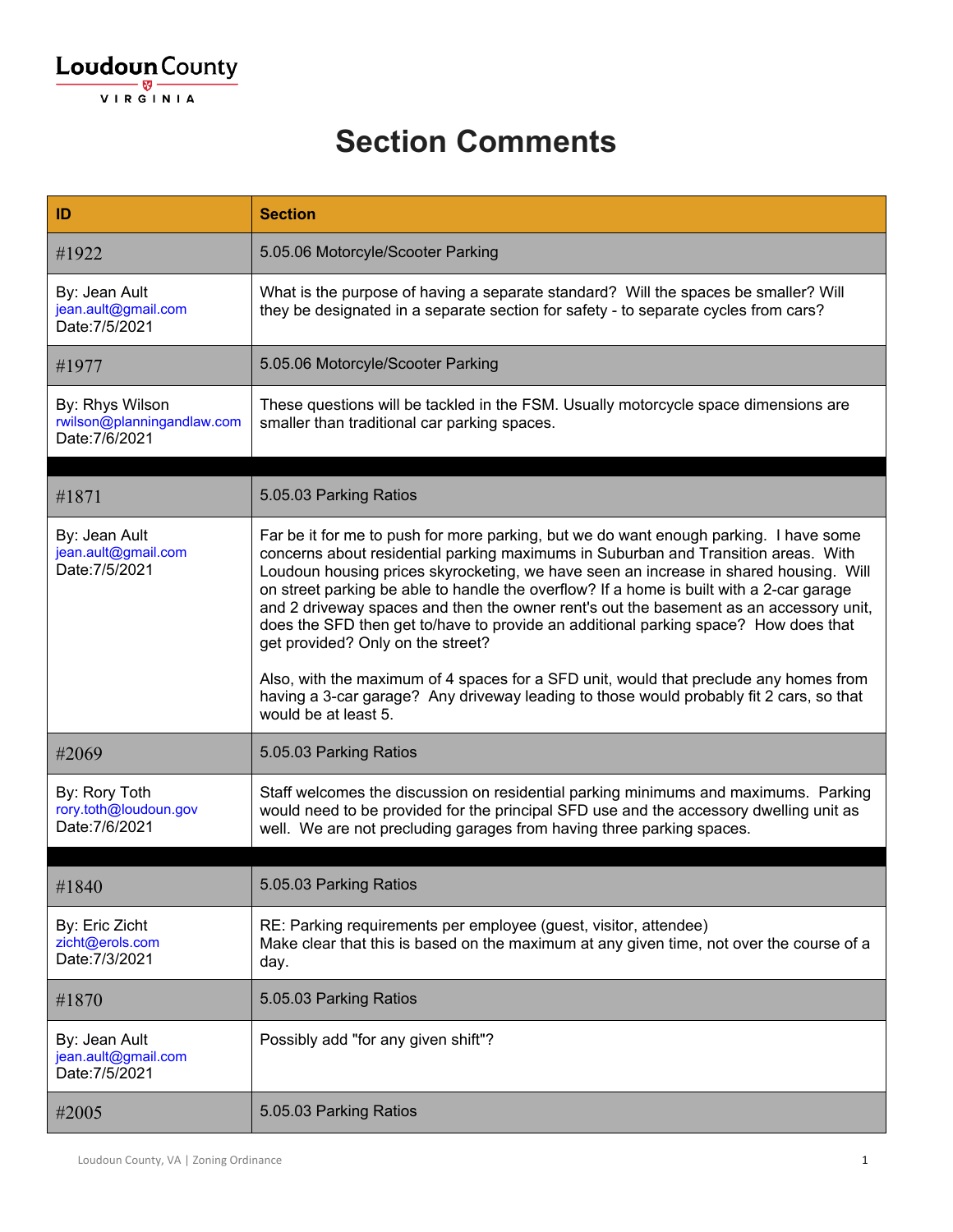| By: Rhys Wilson<br>rwilson@planningandlaw.com<br>Date: 7/6/2021 | That type of metric is nearly impossible to count, keep track of, and enforce.                                                                                                                                                                      |
|-----------------------------------------------------------------|-----------------------------------------------------------------------------------------------------------------------------------------------------------------------------------------------------------------------------------------------------|
| #2009                                                           | 5.05.03 Parking Ratios                                                                                                                                                                                                                              |
| By: Rory Toth<br>rory.toth@loudoun.gov<br>Date: 7/6/2021        | Comment to be taken into consideration to clarify how the # of employees are quantified.                                                                                                                                                            |
| #1869                                                           | 5.05.02 Applicability                                                                                                                                                                                                                               |
| By: Jean Ault<br>jean.ault@gmail.com<br>Date: 7/5/2021          | I agree with Eric. Section F "Inoperable Vehicles". seems out of place here. Previous ZO,<br>does define both "Major Recreational Equipment" and "Recreational Vehicle Unit." Is it<br>correct to say that RVs are a subset of Major Rec Equipment? |
|                                                                 | Are these Inoperable Vehicle sections new to this ZO to address a problem or are they<br>carryovers from previous ZO?                                                                                                                               |
| #1967                                                           | 5.05.02 Applicability                                                                                                                                                                                                                               |
| By: Rhys Wilson<br>rwilson@planningandlaw.com<br>Date: 7/6/2021 | Inoperable vehicles is under consideration for it's appropriate location. Yes RV's are a<br>subset of Major Rec Equipment. See section 5.05.08 Oversized Vehicle parking for more<br>clarity.                                                       |
| #1868                                                           | 5.05.02 Applicability                                                                                                                                                                                                                               |
| By: Jean Ault<br>jean.ault@gmail.com<br>Date: 7/5/2021          | Section B - Isn't it likely that a change in intensity may result in a use going over the new<br>maximum limits? Should that be addressed specifically?                                                                                             |
| #1964                                                           | 5.05.02 Applicability                                                                                                                                                                                                                               |
| By: Rhys Wilson<br>rwilson@planningandlaw.com<br>Date: 7/6/2021 | We can ask staff for further guidance on an approach that can tackle this request.                                                                                                                                                                  |
| #1866                                                           | 5.05.01 Purpose                                                                                                                                                                                                                                     |
| By: Jean Ault<br>jean.ault@gmail.com<br>Date: 7/5/2021          | Minor item, but in the first paragraph where it reads "This Section," section does not need<br>to be capitalized. If it read "Section 5.05.01," then it would be capitalized.                                                                       |
| #1867                                                           | 5.05.01 Purpose                                                                                                                                                                                                                                     |
| By: Jean Ault<br>jean.ault@gmail.com<br>Date: 7/5/2021          | I see that the capitalization of Section seems to be a convention used throughout, so my<br>comment can be disregarded.                                                                                                                             |
| #1958                                                           | 5.05.01 Purpose                                                                                                                                                                                                                                     |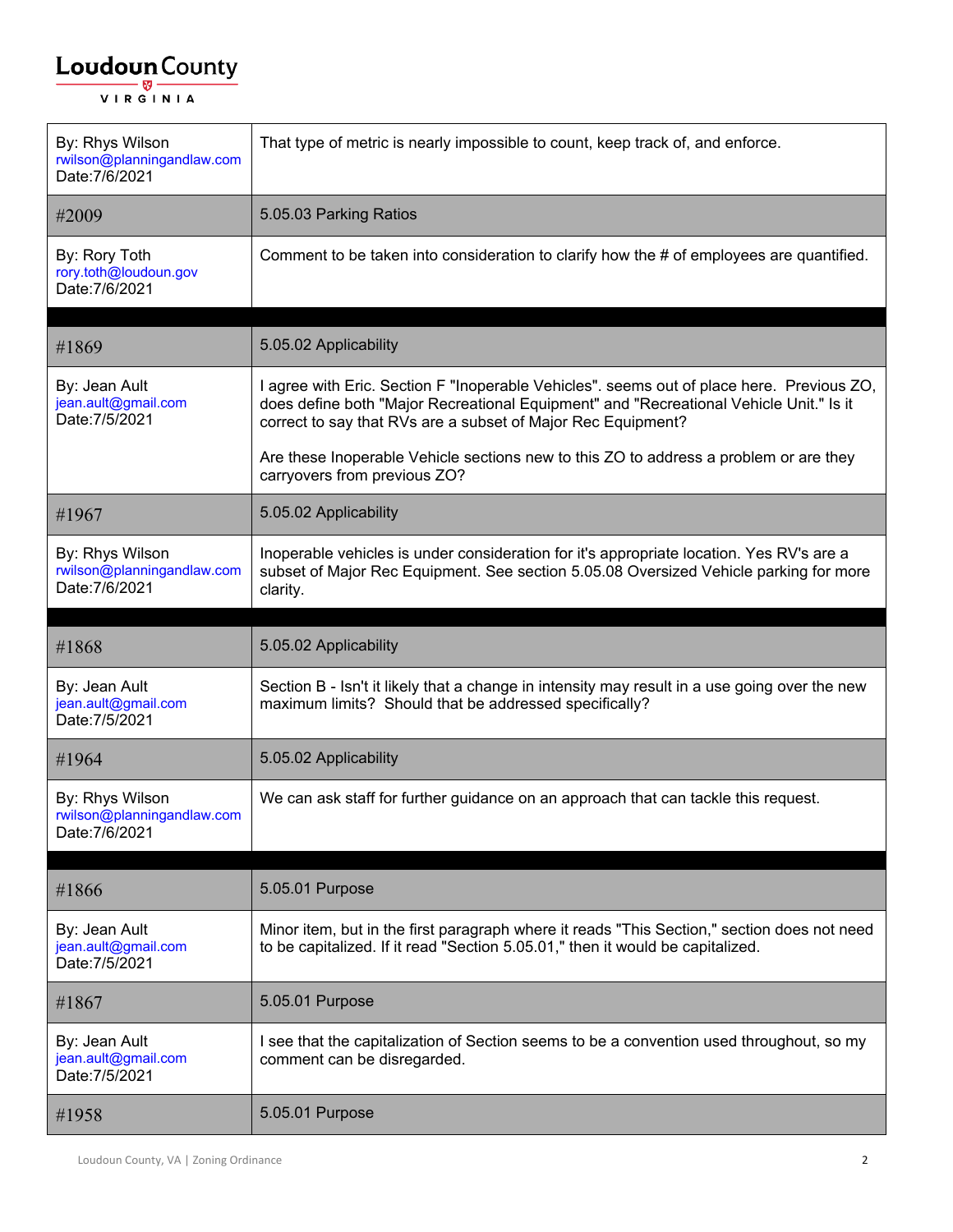| By: Rory Toth<br>rory.toth@loudoun.gov<br>Date: 7/6/2021 | The term "Section" refers to the Parking Standards Section in its entirety and remains<br>capitalized to reference the language throughout the entire parking section.        |
|----------------------------------------------------------|-------------------------------------------------------------------------------------------------------------------------------------------------------------------------------|
| #1866                                                    | 5.05.01 Purpose                                                                                                                                                               |
| By: Jean Ault<br>jean.ault@gmail.com<br>Date: 7/5/2021   | Minor item, but in the first paragraph where it reads "This Section," section does not need<br>to be capitalized. If it read "Section 5.05.01," then it would be capitalized. |
| #1867                                                    | 5.05.01 Purpose                                                                                                                                                               |
| By: Jean Ault<br>jean.ault@gmail.com<br>Date: 7/5/2021   | I see that the capitalization of Section seems to be a convention used throughout, so my<br>comment can be disregarded.                                                       |
| #1958                                                    | 5.05.01 Purpose                                                                                                                                                               |
| By: Rory Toth<br>rory.toth@loudoun.gov<br>Date: 7/6/2021 | The term "Section" refers to the Parking Standards Section in its entirety and remains<br>capitalized to reference the language throughout the entire parking section.        |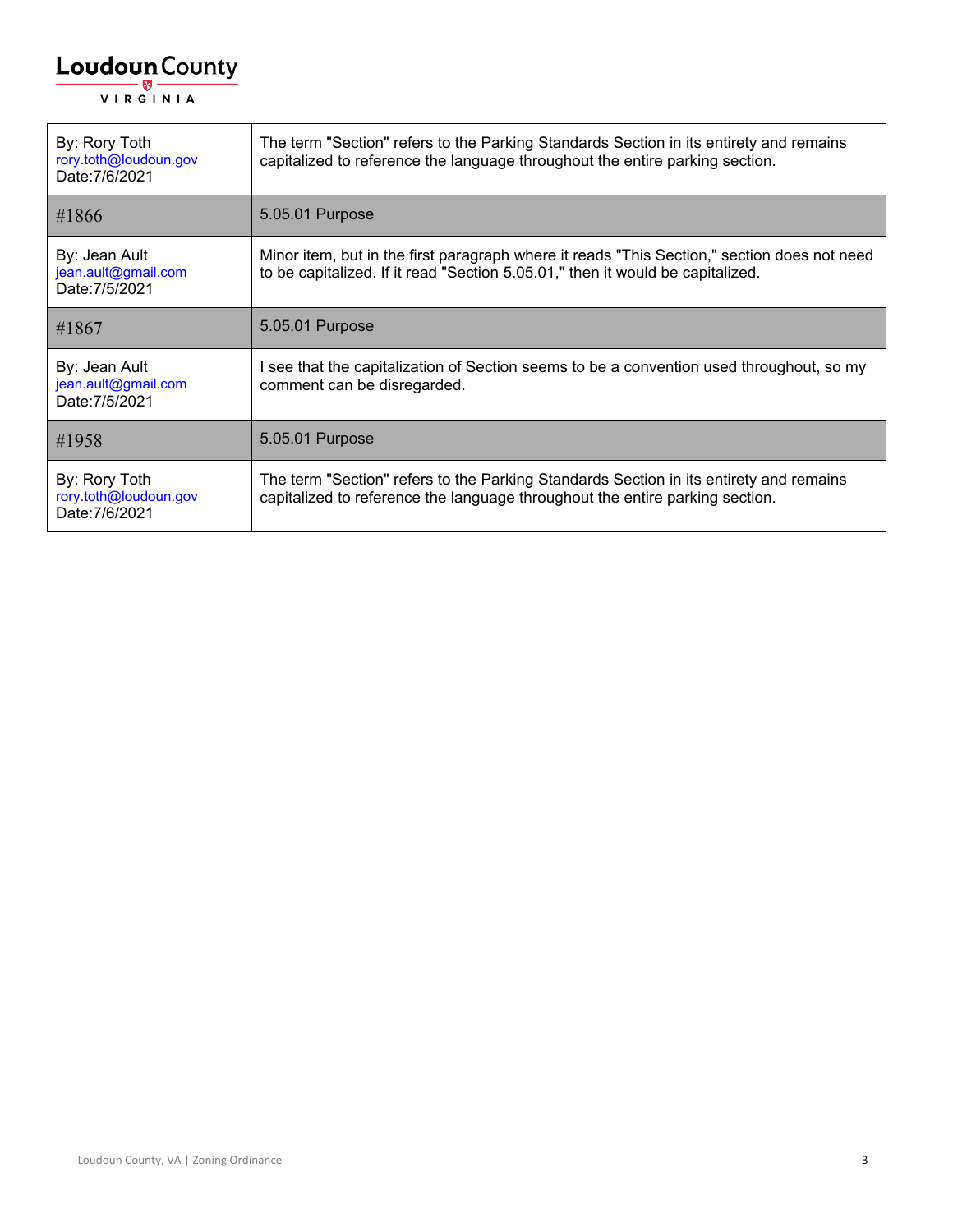#### **Section Comments**

| ID                                                       | <b>Section</b>                                                                                                                                                                                                                                                                                                                                                                                                 |
|----------------------------------------------------------|----------------------------------------------------------------------------------------------------------------------------------------------------------------------------------------------------------------------------------------------------------------------------------------------------------------------------------------------------------------------------------------------------------------|
| #2049                                                    | 5.05.11 Parking Location and Design                                                                                                                                                                                                                                                                                                                                                                            |
| By: John Merrithew<br>Date: 7/6/2021                     | All businesses that invite customers to play, shop or eat should have a designated drop<br>off and pick up area. The growth in ride sharing and autonomous vehicles will make drop<br>off areas more important. Perhaps we should consider less parking and more drop off.                                                                                                                                     |
| #2076                                                    | 5.05.11 Parking Location and Design                                                                                                                                                                                                                                                                                                                                                                            |
| By: Rory Toth<br>rory.toth@loudoun.gov<br>Date: 7/6/2021 | Noted. Staff looks forward to additional discussion.                                                                                                                                                                                                                                                                                                                                                           |
| #2044                                                    | 5.05.11 Parking Location and Design                                                                                                                                                                                                                                                                                                                                                                            |
| By: John Merrithew<br>Date: 7/6/2021                     | Parking structure design seems like overkill. If anything we should be promoting croime<br>prevention through design techniques such as open visibility into the garage at ground<br>level, security lighting, visible stairwells, etc.                                                                                                                                                                        |
| #2077                                                    | 5.05.11 Parking Location and Design                                                                                                                                                                                                                                                                                                                                                                            |
| By: Rory Toth<br>rory.toth@loudoun.gov<br>Date: 7/6/2021 | Noted. Staff welcomes the discussion as such points are important.                                                                                                                                                                                                                                                                                                                                             |
| #2039                                                    | 5.05.11 Parking Location and Design                                                                                                                                                                                                                                                                                                                                                                            |
|                                                          |                                                                                                                                                                                                                                                                                                                                                                                                                |
| By: John Merrithew<br>Date: 7/6/2021                     | Prohibiting surface parking lots within 1/4 mile of a transit station seems contrary to the<br>concept discussed with the General Plan that urban centers "build from the outside in"<br>and that interim uses such as parking lots are desirable and easily replaced when the<br>land becomes more valuable. Urban centers are likely to build in phases and it may be<br>desirable to allow surface parking. |
| #2078                                                    | 5.05.11 Parking Location and Design                                                                                                                                                                                                                                                                                                                                                                            |
| By: Rory Toth<br>rory.toth@loudoun.gov<br>Date: 7/6/2021 | Perhaps they can be permitted on an interim basis. We welcome additional discussion<br>on surface parking near our transit stations.                                                                                                                                                                                                                                                                           |
|                                                          |                                                                                                                                                                                                                                                                                                                                                                                                                |
| #2020                                                    | 5.05.11 Parking Location and Design                                                                                                                                                                                                                                                                                                                                                                            |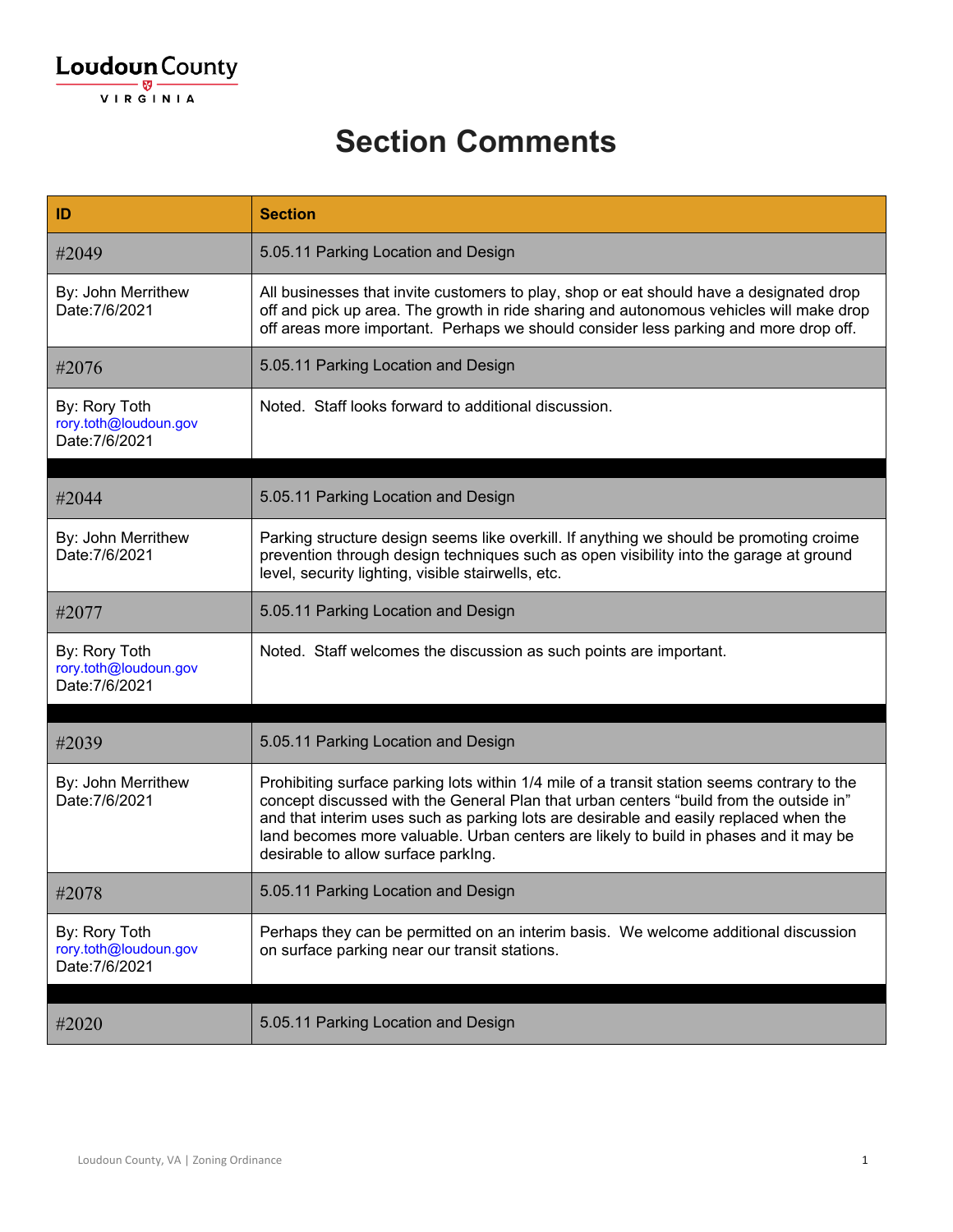| By: John Merrithew<br>Date: 7/6/2021                            | There seems to be a lot of unnecessary and redundant language in the Location and<br>Design Section. Sections A&C are repeated in D, for example. Conformance to the FSM<br>does not need to be stated.                                                                                                                                                                                                                              |
|-----------------------------------------------------------------|--------------------------------------------------------------------------------------------------------------------------------------------------------------------------------------------------------------------------------------------------------------------------------------------------------------------------------------------------------------------------------------------------------------------------------------|
|                                                                 | B seems to go the long way to stay any off site parking must come with a lease or deed.<br>Lease or deed seems more arduous than a parking agreement. Do we need a deed?                                                                                                                                                                                                                                                             |
| #2079                                                           | 5.05.11 Parking Location and Design                                                                                                                                                                                                                                                                                                                                                                                                  |
| By: Rory Toth<br>rory.toth@loudoun.gov<br>Date: 7/6/2021        | Noted. Staff will review and revise accordingly.                                                                                                                                                                                                                                                                                                                                                                                     |
| #1946                                                           | 5.05.09 Parking Adjustments                                                                                                                                                                                                                                                                                                                                                                                                          |
| By: John Merrithew<br>Date: 7/6/2021                            | Don't understand the reduction for affordable housing or public open space.                                                                                                                                                                                                                                                                                                                                                          |
|                                                                 | Is car pooling the same as car sharing?<br>Does transit include bus lines?<br>What's the basis for a maximum reduction of 35%?                                                                                                                                                                                                                                                                                                       |
|                                                                 | There is no real need for a scoping meeting if you require a professional do the study.<br>The standards a for the study should be consistent.                                                                                                                                                                                                                                                                                       |
| #1945                                                           | 5.05.08 Oversized Vehicle Parking                                                                                                                                                                                                                                                                                                                                                                                                    |
| By: john Merrithew<br>Date: 7/6/2021                            | How does this apply to farmers in the rural area? Are we requiring they pave the parking<br>area? Does this limit the number of tractors and hay wagons?                                                                                                                                                                                                                                                                             |
|                                                                 | Maybe Business and Commercial vehicle standards should not apply in the RPA?                                                                                                                                                                                                                                                                                                                                                         |
| #1987                                                           | 5.05.08 Oversized Vehicle Parking                                                                                                                                                                                                                                                                                                                                                                                                    |
| By: Rhys Wilson<br>rwilson@planningandlaw.com<br>Date: 7/6/2021 | See comment above. These rates shouldn't affect a farm. Farms are not located in<br>residential districts unless we've updated the use table again. Maybe business and<br>commercial vehicle standards shouldn't apply to the RPA to further clarify and ensure ag<br>uses are protected.                                                                                                                                            |
| #1944                                                           | 5.05.07 Car-Share Parking                                                                                                                                                                                                                                                                                                                                                                                                            |
| By: John Merrithew<br>Date: 7/6/2021                            | If a business normally requires 100 spaces, should we not be reducing the number of<br>spaces based on them offering a car sharing program? Seems like we are asking for<br>additional parking spaces for a program intended to reduce vehicles in the parking lot.                                                                                                                                                                  |
| #1984                                                           | 5.05.07 Car-Share Parking                                                                                                                                                                                                                                                                                                                                                                                                            |
| By: Rhys Wilson<br>rwilson@planningandlaw.com<br>Date: 7/6/2021 | These requirements are not additions. If there's a development that requires 100 total<br>parking spaces, 1 spaces must be dedicated as a car-share parking space. In C, if we're<br>using the same example, 1 car share space within 100 ft of an entrance is equal to 3<br>spaces. That means if the site provides 97 car spaces and 1 car share space within 100 ft<br>of an entrance, then that meets the 100 space requirement. |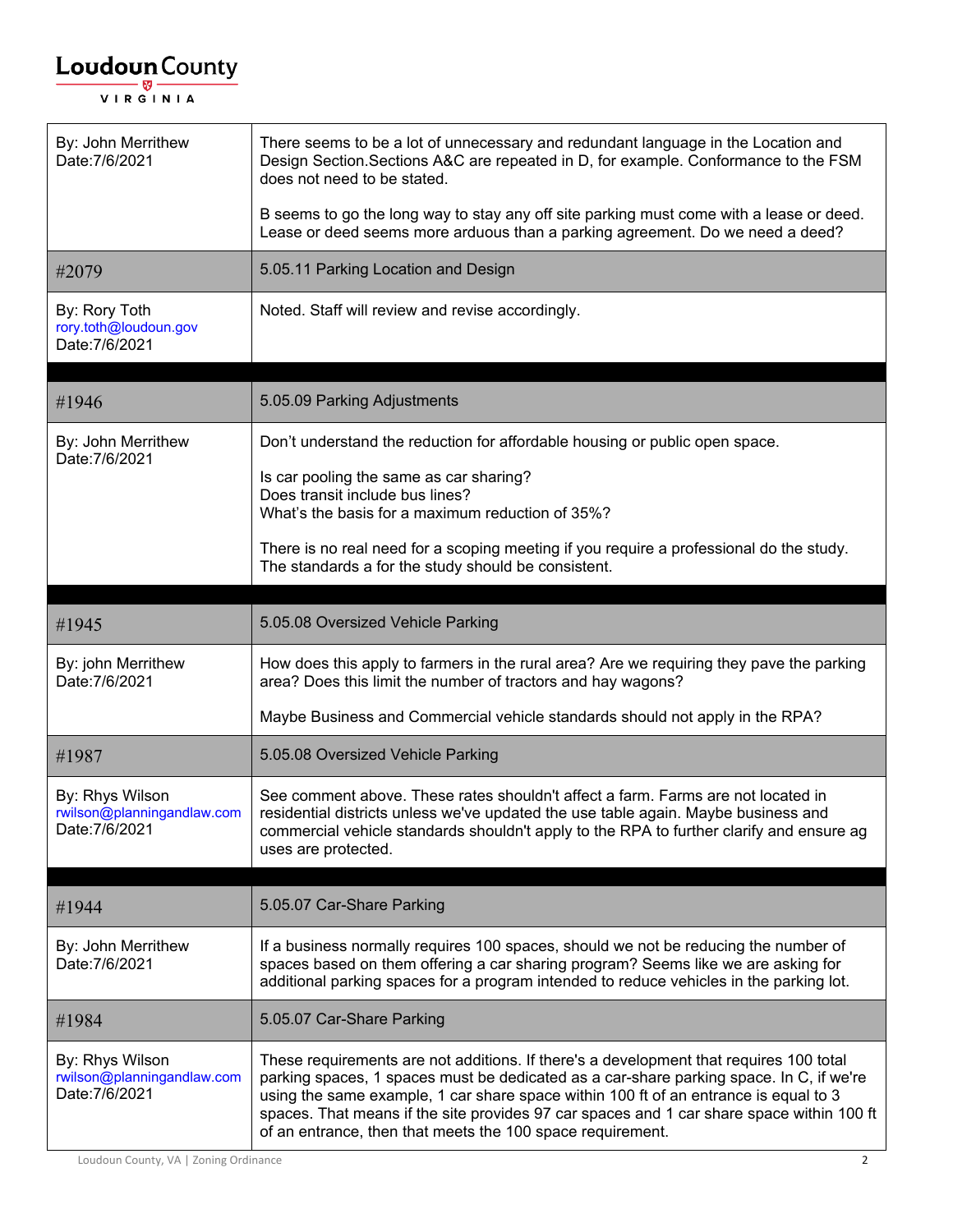| #1943                                                           | 5.05.06 Motorcyle/Scooter Parking                                                                                                                                                                                                                                                                                                                                                                                                                                   |
|-----------------------------------------------------------------|---------------------------------------------------------------------------------------------------------------------------------------------------------------------------------------------------------------------------------------------------------------------------------------------------------------------------------------------------------------------------------------------------------------------------------------------------------------------|
| By: John Merrithew<br>Date: 7/6/2021                            | What is the problem we are solving?                                                                                                                                                                                                                                                                                                                                                                                                                                 |
| #1976                                                           | 5.05.06 Motorcyle/Scooter Parking                                                                                                                                                                                                                                                                                                                                                                                                                                   |
| By: Rhys Wilson<br>rwilson@planningandlaw.com<br>Date: 7/6/2021 | Staff indicated the need for ways to address motorcycle/scooter parking. This section<br>provides dedicated parking space for motorcycle/scooter parking.                                                                                                                                                                                                                                                                                                           |
| #1942                                                           | 5.05.05 Electric Vehicle Parking                                                                                                                                                                                                                                                                                                                                                                                                                                    |
| By: John Merrithew<br>Date: 7/6/2021                            | What does the ratio apply to? Convenience store with gas pumps is 1%; of what? Should<br>we be asking for charging stations equivalent to 20% of the number of conventional<br>pumps?                                                                                                                                                                                                                                                                               |
| #1974                                                           | 5.05.05 Electric Vehicle Parking                                                                                                                                                                                                                                                                                                                                                                                                                                    |
| By: Rhys Wilson<br>rwilson@planningandlaw.com<br>Date: 7/6/2021 | See section 5.05.05.B - "minimum percentages of electric vehicle parking are calculated<br>based on the minimum number of required parking spaces for a use". So in your<br>example, 1% of the total parking should be reserved for EV. Also note that EV parking<br>only applies to developments more than 10,000 sf. EV rates probably won't apply to most<br>convenience store gas stations. The question of "should we be" is certainly open for<br>discussion. |
| #1941                                                           | 5.05.05 Electric Vehicle Parking                                                                                                                                                                                                                                                                                                                                                                                                                                    |
|                                                                 |                                                                                                                                                                                                                                                                                                                                                                                                                                                                     |
| By: John Merrithew<br>Date: 7/6/2021                            | What are the ratios for hotels, multi family dwellings, office, etc. based on?                                                                                                                                                                                                                                                                                                                                                                                      |
| #1973                                                           | 5.05.05 Electric Vehicle Parking                                                                                                                                                                                                                                                                                                                                                                                                                                    |
| By: Rhys Wilson<br>rwilson@planningandlaw.com<br>Date: 7/6/2021 | Based on best practices and our experience. These ratios are open to discussion.                                                                                                                                                                                                                                                                                                                                                                                    |
|                                                                 | 5.05.04 Bicycle Parking                                                                                                                                                                                                                                                                                                                                                                                                                                             |
| #1940                                                           |                                                                                                                                                                                                                                                                                                                                                                                                                                                                     |
| By: John Merrithew<br>Date: 7/6/2021                            | I want to withdraw my comment about putting a cap on bike racks. I realize now it was<br>short term versus long term facilities and not minimum and maximum.                                                                                                                                                                                                                                                                                                        |
| #2073                                                           | 5.05.04 Bicycle Parking                                                                                                                                                                                                                                                                                                                                                                                                                                             |
| By: Rory Toth<br>rory.toth@loudoun.gov<br>Date: 7/6/2021        | Understood.                                                                                                                                                                                                                                                                                                                                                                                                                                                         |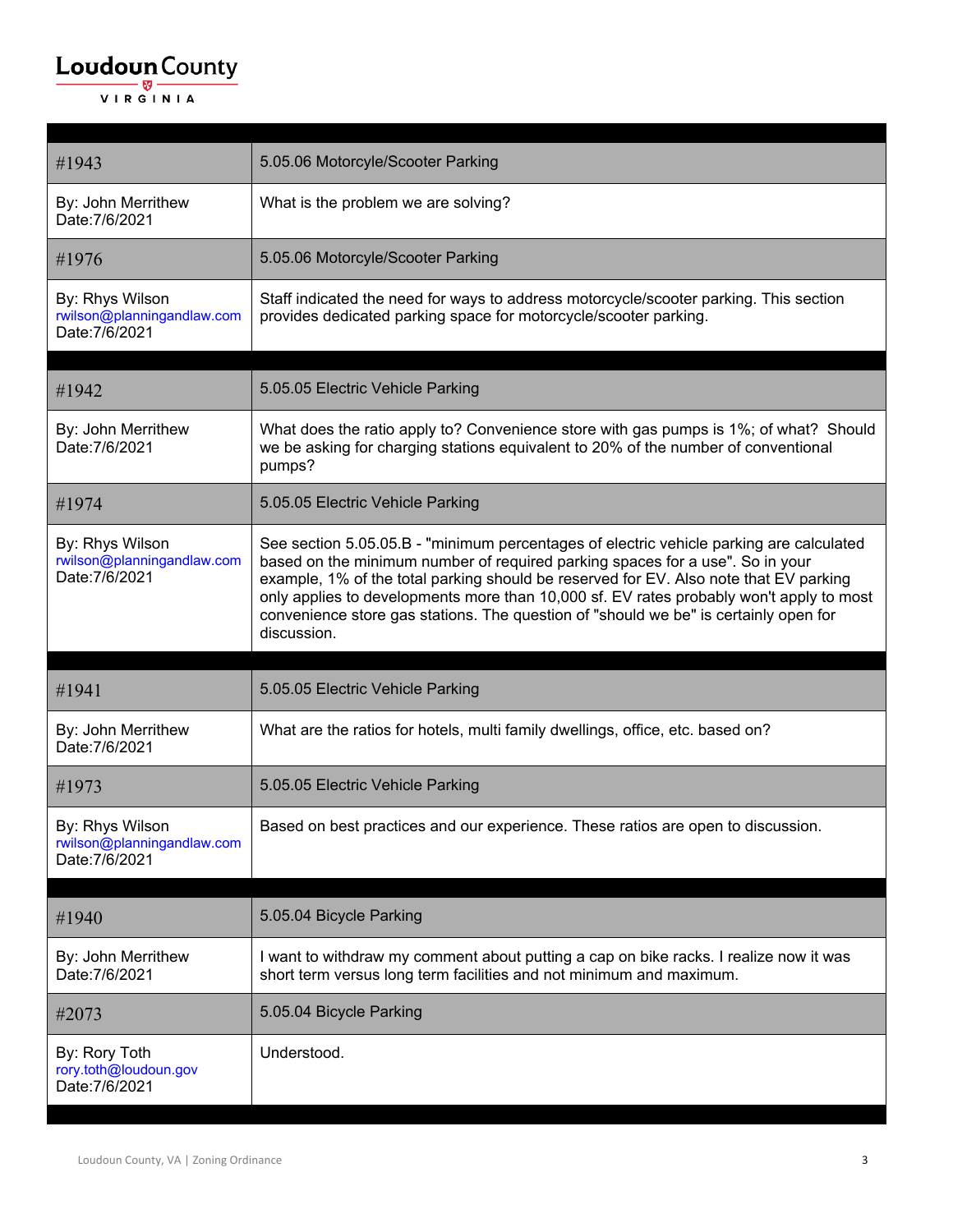| ID                                                              | <b>Section</b>                                                                                                                                                                                                                                                                                                                                                                                                                                                                                                                                                                                       |
|-----------------------------------------------------------------|------------------------------------------------------------------------------------------------------------------------------------------------------------------------------------------------------------------------------------------------------------------------------------------------------------------------------------------------------------------------------------------------------------------------------------------------------------------------------------------------------------------------------------------------------------------------------------------------------|
| #1939                                                           | 5.05.04 Bicycle Parking                                                                                                                                                                                                                                                                                                                                                                                                                                                                                                                                                                              |
| By: John Merrithew<br>Date: 7/6/2021                            | Shouldn't we require bike racks at transit stations and stops? Seems people who are<br>close by the station might not want to take their bikes on metro all the way to DC.                                                                                                                                                                                                                                                                                                                                                                                                                           |
| #1970                                                           | 5.05.04 Bicycle Parking                                                                                                                                                                                                                                                                                                                                                                                                                                                                                                                                                                              |
| By: Rhys Wilson<br>rwilson@planningandlaw.com<br>Date: 7/6/2021 | Thank you for bringing up this point. We will look at revising in future drafts.                                                                                                                                                                                                                                                                                                                                                                                                                                                                                                                     |
| #1938                                                           | 5.05.04 Bicycle Parking                                                                                                                                                                                                                                                                                                                                                                                                                                                                                                                                                                              |
|                                                                 |                                                                                                                                                                                                                                                                                                                                                                                                                                                                                                                                                                                                      |
| By: John Merrithew<br>Date: 7/6/2021                            | Why would we ever put a cap on the number of bike spaces or bike racks a business<br>wants to put on their property? What is the issue we are trying to address with these<br>standards, Do we really care about the type of bike rack?                                                                                                                                                                                                                                                                                                                                                              |
|                                                                 | Given the number uses with non required, It would seem we could limit this section to just<br>those uses we think need bike racks.                                                                                                                                                                                                                                                                                                                                                                                                                                                                   |
| #2074                                                           | 5.05.04 Bicycle Parking                                                                                                                                                                                                                                                                                                                                                                                                                                                                                                                                                                              |
| By: Rory Toth<br>rory.toth@loudoun.gov<br>Date: 7/6/2021        | Good point. We welcome additional discussion on bicycle parking.                                                                                                                                                                                                                                                                                                                                                                                                                                                                                                                                     |
| #1937                                                           | 5.05.02 Applicability                                                                                                                                                                                                                                                                                                                                                                                                                                                                                                                                                                                |
| By: John Merrithew<br>Date: 7/6/2021                            | Is there a discussion somewhere about how mix of uses in the same project effects the<br>required parking? Is mixed use center a use with its own ratios?                                                                                                                                                                                                                                                                                                                                                                                                                                            |
| #1959                                                           | 5.05.02 Applicability                                                                                                                                                                                                                                                                                                                                                                                                                                                                                                                                                                                |
| By: Rhys Wilson<br>rwilson@planningandlaw.com<br>Date: 7/6/2021 | Multiple uses in one building will use the given parking ratio for that particulrar use and<br>combine required parking for all uses. For instance, if there's a building with 5000 sf office<br>and 5000 sf retail, and the office rate is 2/1000 sf and the retail is 4/1000 sf, then 10<br>spaces for the office use is required and 20 spaces for the retail is required. This<br>combined total would amount to 30 spaces required for the building. On another note, I'm<br>pretty sure we removed the mixed use building use from the use table so there's no<br>specific ratio for that use. |
|                                                                 |                                                                                                                                                                                                                                                                                                                                                                                                                                                                                                                                                                                                      |
| #1936                                                           | 5.05.01 Purpose                                                                                                                                                                                                                                                                                                                                                                                                                                                                                                                                                                                      |
| By: John Merrithew<br>Date: 7/6/2021                            | I think a matrix of parking required for uses by policy area would be more efficient and<br>more beneficial for the Committee.                                                                                                                                                                                                                                                                                                                                                                                                                                                                       |
| #1956                                                           | 5.05.01 Purpose                                                                                                                                                                                                                                                                                                                                                                                                                                                                                                                                                                                      |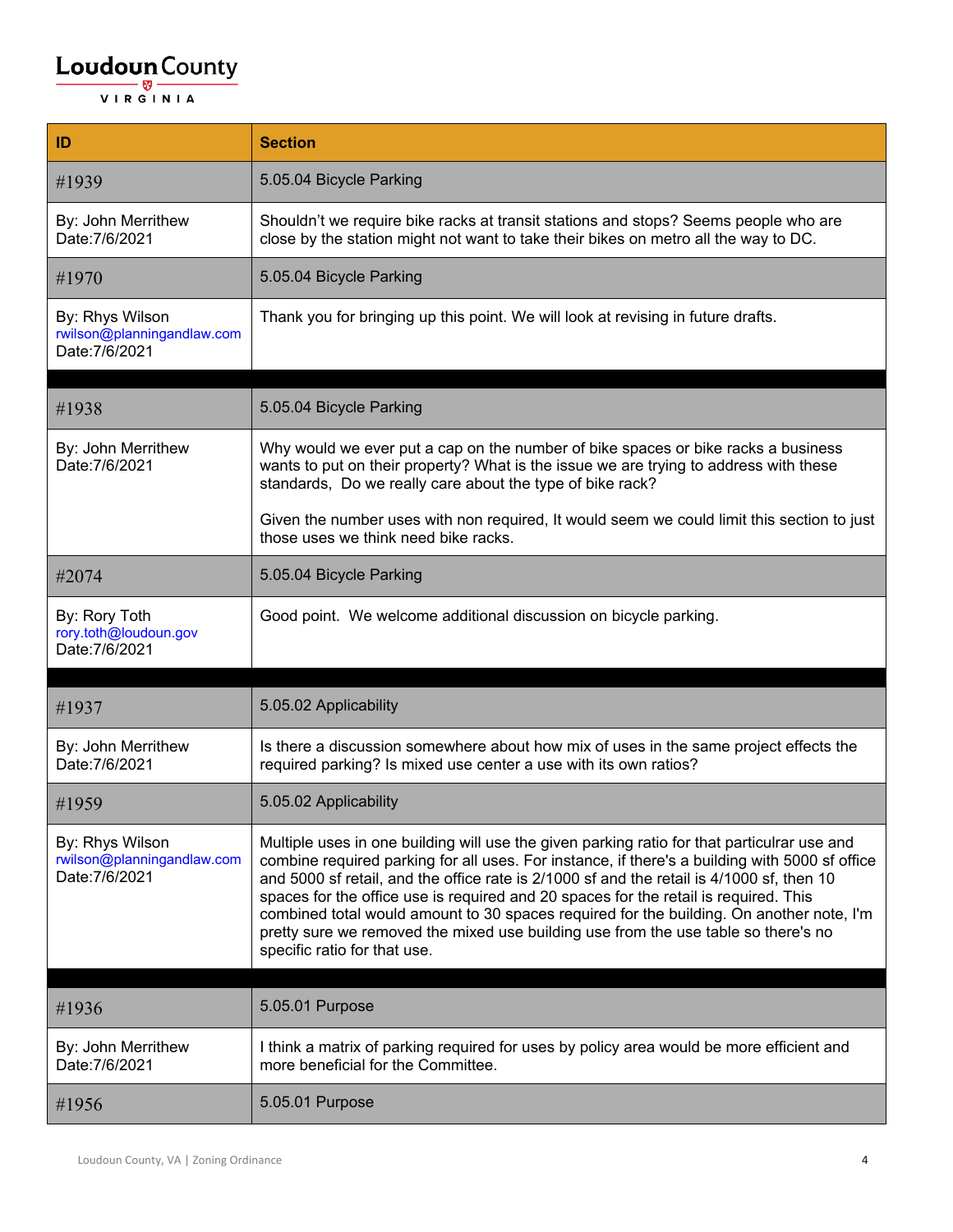| By: Rory Toth<br>rory.toth@loudoun.gov<br>Date: 7/6/2021 | Please refer to Section 5.05.03 Parking Ratios and Section 5.05.13 Village Parking which<br>provides a table of uses and parking ratios separated by policy area and villages.                                                                                      |
|----------------------------------------------------------|---------------------------------------------------------------------------------------------------------------------------------------------------------------------------------------------------------------------------------------------------------------------|
| #1935                                                    | 5.05.03 Parking Ratios                                                                                                                                                                                                                                              |
| By: John Merrithew<br>Date: 7/6/2021                     | It looks like there is more parking required for a transition area and rural area restaurants<br>than for suburban and urban areas. Is this intentional?                                                                                                            |
| #2002                                                    | 5.05.03 Parking Ratios                                                                                                                                                                                                                                              |
| By: Rory Toth<br>rory.toth@loudoun.gov<br>Date: 7/6/2021 | The thought behind this was to require less parking in areas where there is more<br>opportunity for different modes of transportation while in the transition and rural areas<br>there is more reliance on vehicles. Staff welcomes additional discussion with ZOC. |
| #1934                                                    | 5.05.03 Parking Ratios                                                                                                                                                                                                                                              |
| By: John Merrithew<br>Date: 7/6/2021                     | Virginia farm wineries usually include a retail and entertainment function. Have we<br>distinguished the uses? 2 parking spaces per winery seems very low.                                                                                                          |
| #2004                                                    | 5.05.03 Parking Ratios                                                                                                                                                                                                                                              |
| By: Rory Toth<br>rory.toth@loudoun.gov<br>Date: 7/6/2021 | Staff welcomes additional discussion on Virginia farm wineries if it is the desire of ZOC<br>that this ratio needs adjusted.                                                                                                                                        |
|                                                          |                                                                                                                                                                                                                                                                     |
| #1933                                                    | 5.05.03 Parking Ratios                                                                                                                                                                                                                                              |
| By: John Merrithew<br>Date: 7/6/2021                     | Is ground transportation referring to the terminal? If not is the parking requirement an<br>acreage rather than a floor area?                                                                                                                                       |
| #2007                                                    | 5.05.03 Parking Ratios                                                                                                                                                                                                                                              |
| By: Rory Toth                                            |                                                                                                                                                                                                                                                                     |
| rory.toth@loudoun.gov<br>Date: 7/6/2021                  | Good point. Parking ratio should be considered to be based upon acreage. We will revise<br>future drafts.                                                                                                                                                           |
| #1932                                                    | 5.05.03 Parking Ratios                                                                                                                                                                                                                                              |
| By: John Merrithew<br>Date: 7/6/2021                     | The difference between minimum and maximum permitted parking spaces is typically<br>100% and often more than double the minimum. That seems excessive. Can we hear<br>how that was arrived at?                                                                      |
| #2013                                                    | 5.05.03 Parking Ratios                                                                                                                                                                                                                                              |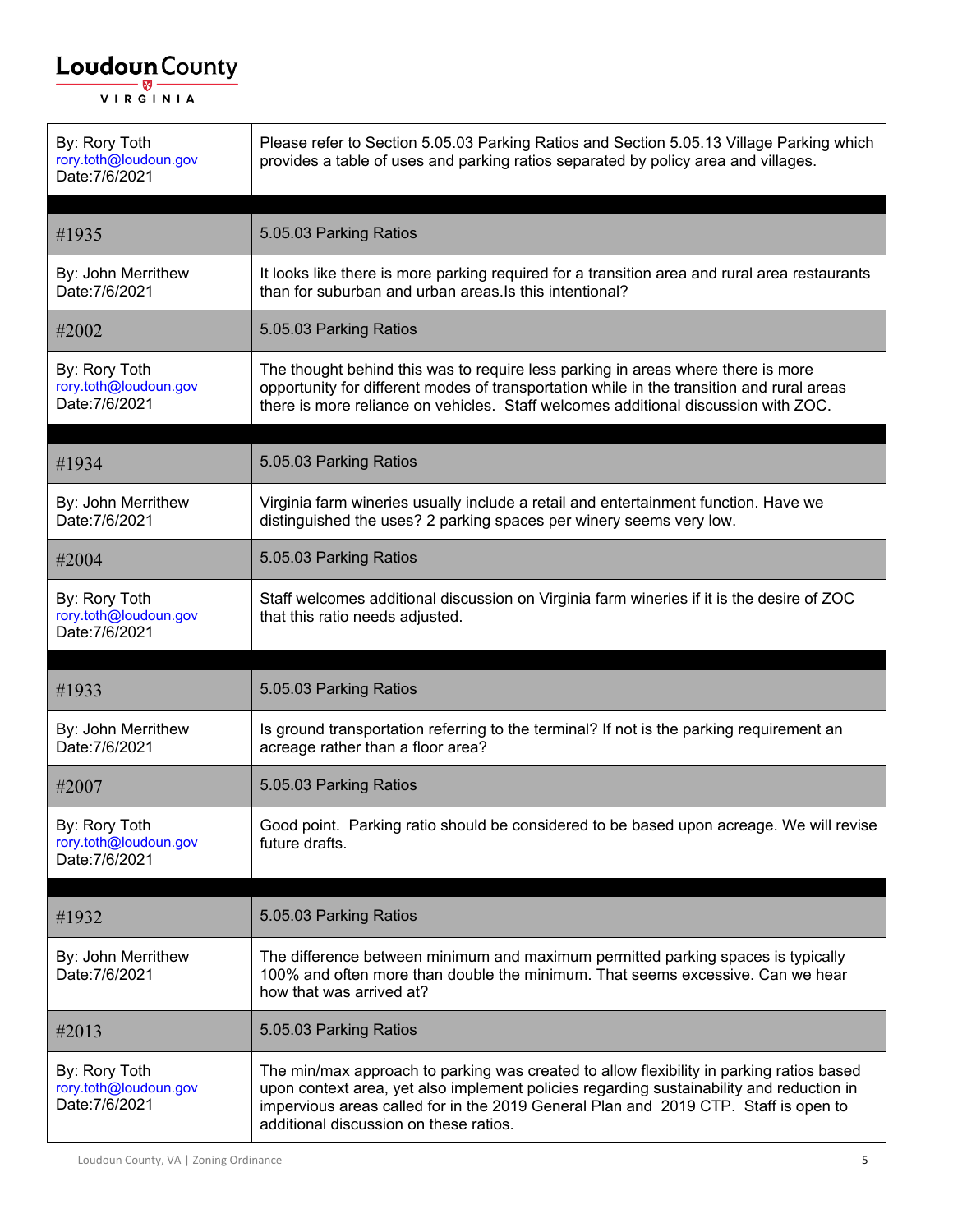| #1931                                                    | 5.05.03 Parking Ratios                                                                                                                                                                                                                                                                                                                                                                                |
|----------------------------------------------------------|-------------------------------------------------------------------------------------------------------------------------------------------------------------------------------------------------------------------------------------------------------------------------------------------------------------------------------------------------------------------------------------------------------|
| By: John Merrithew<br>Date: 7/6/2021                     | Farm co-ops are a form of ownership; not a use.                                                                                                                                                                                                                                                                                                                                                       |
| #2014                                                    | 5.05.03 Parking Ratios                                                                                                                                                                                                                                                                                                                                                                                |
| By: Rory Toth<br>rory.toth@loudoun.gov<br>Date: 7/6/2021 | Farm co-op is listed as a use in the draft language of the use matrix and a parking ratio<br>was created for such use.                                                                                                                                                                                                                                                                                |
| #1930                                                    | 5.05.01 Purpose                                                                                                                                                                                                                                                                                                                                                                                       |
| By: John Merrithew<br>Date: 7/6/2021                     | Non residential uses need to provide adequate parking to survive. There really have been<br>few cases where we have commercial uses under parked. Under parking is a residential<br>issue and an issue for uses in residential neighborhoods (short term rentals or daycare<br>homes for example). I would suggest eliminating the minimums parking requirement in<br>nonresidential districts.       |
| #1957                                                    | 5.05.01 Purpose                                                                                                                                                                                                                                                                                                                                                                                       |
| By: Rory Toth<br>rory.toth@loudoun.gov<br>Date: 7/6/2021 | We will take this comment under consideration and discussion.                                                                                                                                                                                                                                                                                                                                         |
|                                                          |                                                                                                                                                                                                                                                                                                                                                                                                       |
|                                                          |                                                                                                                                                                                                                                                                                                                                                                                                       |
| #1929                                                    | 5.05.03 Parking Ratios                                                                                                                                                                                                                                                                                                                                                                                |
| By: John Merrithew<br>Date: 7/6/2021                     | Art studio and food store require the same parking. I need to hear more about the logic<br>behind the GFA measurement for parking versus the activity of the use. For example, all<br>schools and colleges require the same parking when the parking demand is clearly<br>different and the parking-generation space versus non-parking-generating space is<br>different based on the type of school. |
| #2015                                                    | 5.05.03 Parking Ratios                                                                                                                                                                                                                                                                                                                                                                                |
| By: Rory Toth<br>rory.toth@loudoun.gov<br>Date: 7/6/2021 | Additional discussion will be provided by the consultant regarding these two uses.                                                                                                                                                                                                                                                                                                                    |
|                                                          |                                                                                                                                                                                                                                                                                                                                                                                                       |
| #1928                                                    | 5.05.03 Parking Ratios                                                                                                                                                                                                                                                                                                                                                                                |
| By: John Merrithew<br>Date: 7/6/2021                     | I'm confused by the Manufacturing and employment requirements. Data Centers typically<br>require few spaces. Are these standards based on our history? I also see less parking<br>required for flex space than for data centers, Flex space usually includes retail and<br>recreational uses. Seems the reverse of what we have done in the past.                                                     |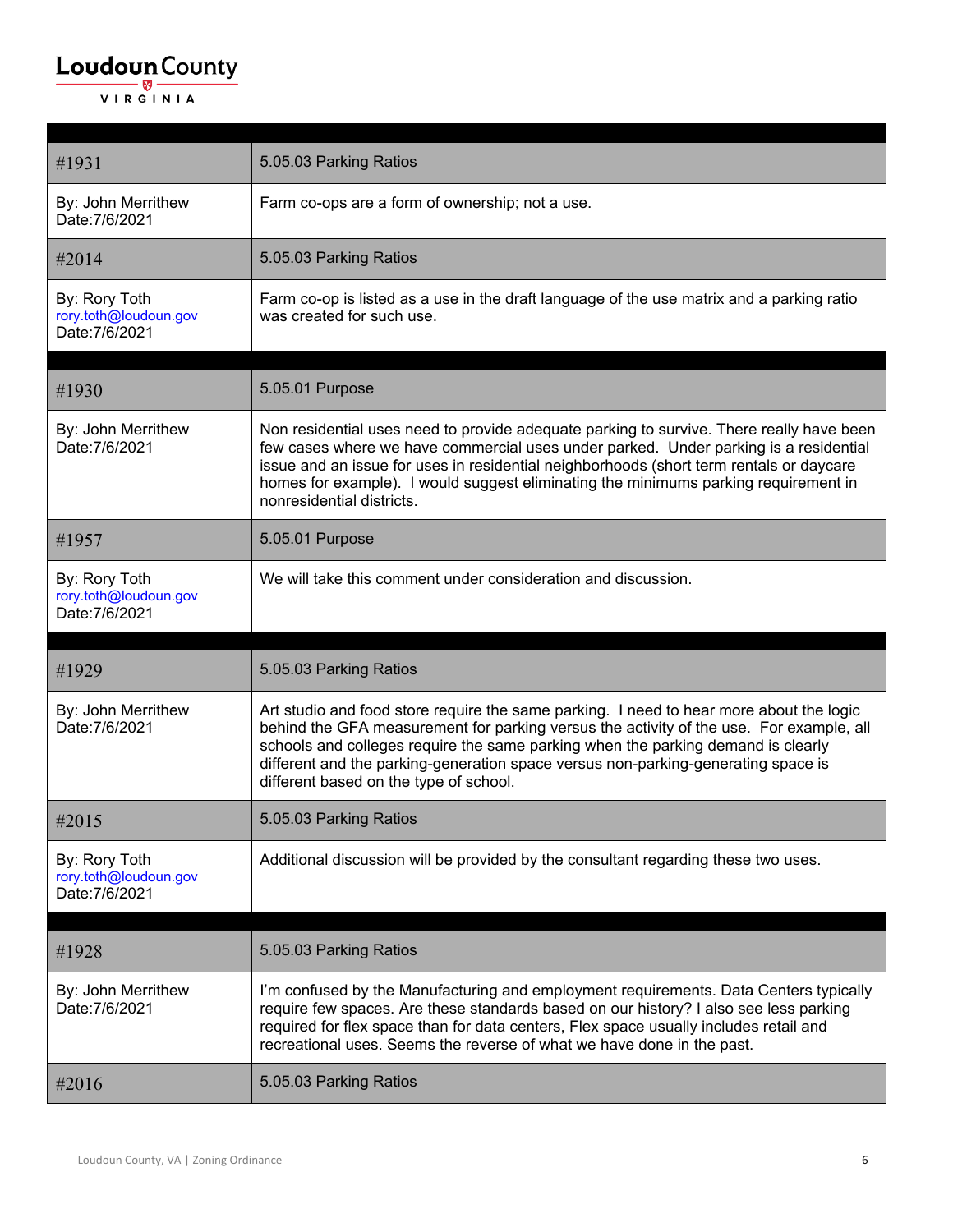| By: Rory Toth<br>rory.toth@loudoun.gov<br>Date: 7/6/2021 | We welcome additional discussion on these parking ratios and uses. Parking ratios for<br>these uses fall under industrial or manufacturing in the ITE Manual.                                                                                                                                                                  |
|----------------------------------------------------------|--------------------------------------------------------------------------------------------------------------------------------------------------------------------------------------------------------------------------------------------------------------------------------------------------------------------------------|
| #1927                                                    | 5.05.03 Parking Ratios                                                                                                                                                                                                                                                                                                         |
| By: John Merrithew<br>Date: 7/6/2021                     | One space per five acres for farm market seems to be an odd ratio. How many 5-acre<br>farm markets do we see and is the acreage all market? Seems like we are including the<br>farming operation in the calculation? If you look at the Farmer John operation, it sits on<br>less than an acre but the farm is 100's of acres. |
| #2017                                                    | 5.05.03 Parking Ratios                                                                                                                                                                                                                                                                                                         |
| By: Rory Toth<br>rory.toth@loudoun.gov<br>Date: 7/6/2021 | Good point of clarification. Additional discussion is warranted on this parking ratio.                                                                                                                                                                                                                                         |
| #1926                                                    | 5.05.03 Parking Ratios                                                                                                                                                                                                                                                                                                         |
|                                                          |                                                                                                                                                                                                                                                                                                                                |
| By: John Merrithew<br>Date: 7/6/2021                     | Do these standards apply only to customer parking or are they assumed to accommodate<br>employees. I ask because daycares, animal hospitals and other uses have a high number<br>of employees and basing the parking on Gia seems to under count the parking demand.                                                           |
| #2018                                                    | 5.05.03 Parking Ratios                                                                                                                                                                                                                                                                                                         |
| By: Rory Toth<br>rory.toth@loudoun.gov<br>Date: 7/6/2021 | ITE looks at all three of these parameters. We can look at other parameters to see if<br>basing such ratios on employees or the number of children is more appropriate.                                                                                                                                                        |
|                                                          |                                                                                                                                                                                                                                                                                                                                |
| #1925                                                    | 5.05.03 Parking Ratios                                                                                                                                                                                                                                                                                                         |
| By: John Merrithew<br>Date: 7/6/2021                     | Why are we specifying religious housing when is should be categorized as group or<br>congregate housing?                                                                                                                                                                                                                       |
| #2019                                                    | 5.05.03 Parking Ratios                                                                                                                                                                                                                                                                                                         |
| By: Rory Toth<br>rory.toth@loudoun.gov<br>Date: 7/6/2021 | Group living type uses are separate uses in the use matrix and have a different ratios.                                                                                                                                                                                                                                        |
| #1924                                                    | 5.05.02 Applicability                                                                                                                                                                                                                                                                                                          |
| By: John Merrithew<br>Date: 7/6/2021                     | Section E refers to making exceptions for vehicle stacking in addition to parking and<br>loading. What is vehicle stacking in this case?                                                                                                                                                                                       |
| #1962                                                    | 5.05.02 Applicability                                                                                                                                                                                                                                                                                                          |